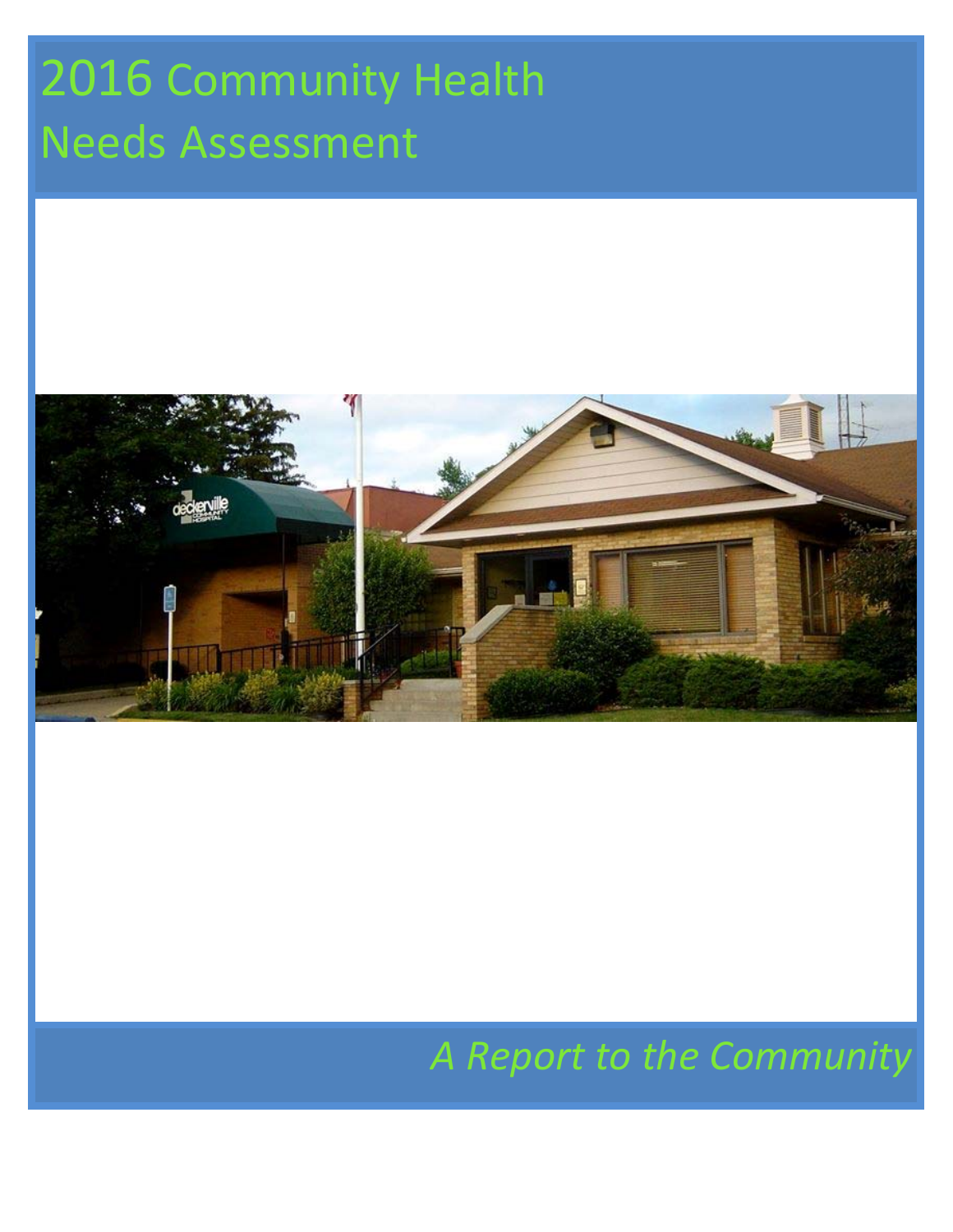# Table of Contents

# Contents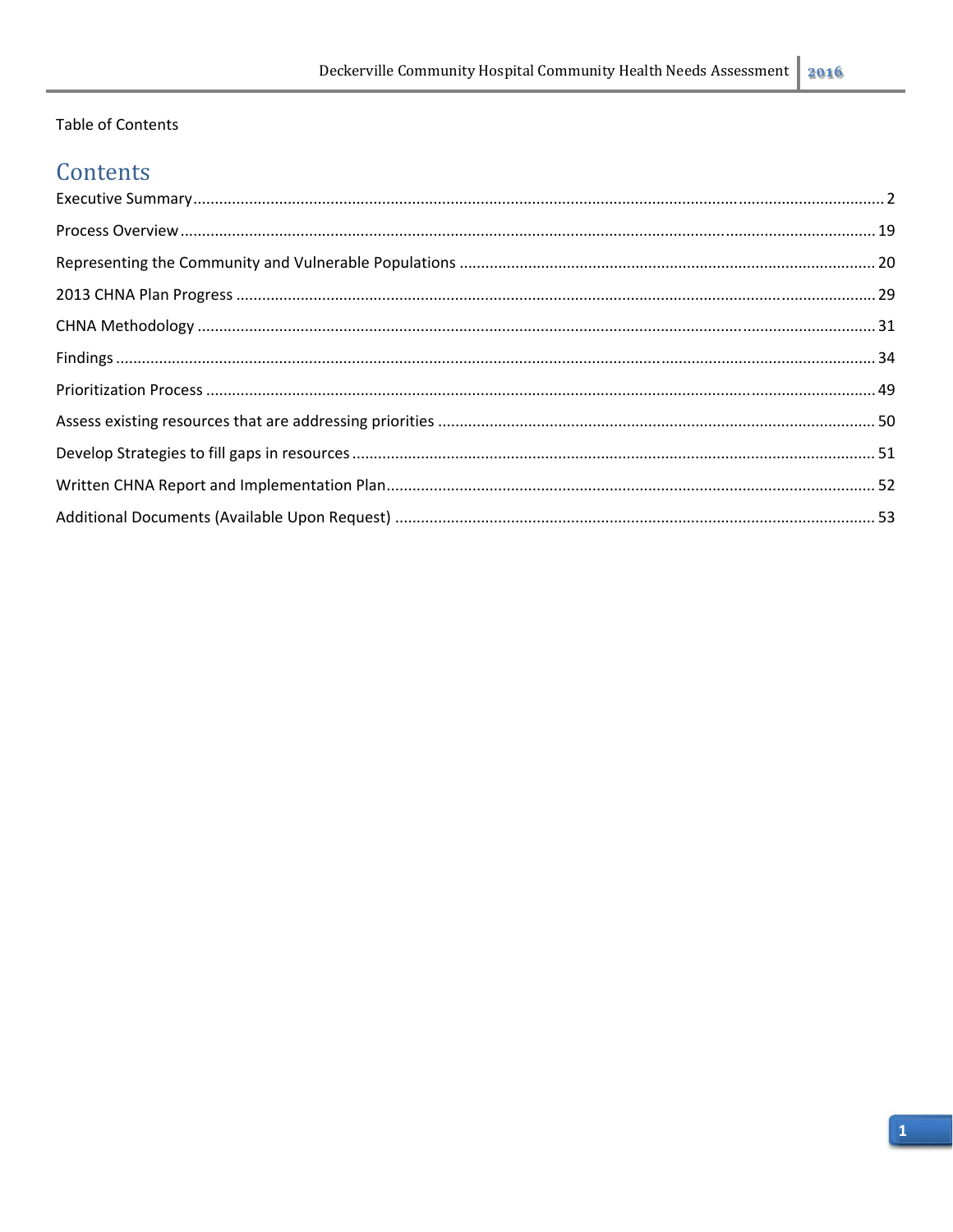# **Executive Summary**

# **Serving and Meeting Needs of the Community**

Deckerville Community Hospital is a Critical Access Hospital. The Medicare Rural Flexibility Program, created by Congress in 1997, allows small hospitals to be licensed as a critical access hospital (CAH), and offers grants to States to help implement initiatives to strengthen the rural healthcare infrastructure. A Medicare Participating Hospital must meet the following criteria to be designated as a CAH:

- Be located in a State that has established a State Rural Health Plan for the State Flex Program
- Be located in a rural area or be treated as rural under a special provision that allows qualified hospital providers in urban areas to be treated as rural for purposes of becoming a CAH
- Demonstrate compliance with the Conditions of Participation (CoP) found at 42 CFR Part 485 Sub‐part F at the time of application for CAH status
- Furnish 24‐hour emergency care services seven days a week, using either onsite or on‐call staff
- Provide no more than twenty‐five inpatient beds that can be used for either inpatient or swing bed services, however, it may also operate a distinct part rehabilitation or psychiatric unit, each with up to ten beds
- Have an average annual length of stay of 96-hours or less per patient for acute care (excluding swing bed services and beds that are within distinct part units)
- Be located either more than a 35-mile drive from the nearest hospital or CAH, or a 15-mile drive in areas with mountainous terrain, or only secondary roads, or certified as a CAH prior to January 1, 2006 based on State designation as "necessary provider" of health care services to residents in the area.

## **Deckerville Community Hospital Mission, Vision and Values**

The mission of Deckerville Community Hospital and Clinics, in partnership with its Medical Staff, other health providers, and the East‐Central Thumb Community, is to provide quality, cost‐effective primary care close to home in a patient‐centered environment, provide coordination of specialty and tertiary care, and provide systems of care that assist patients as they transition through various care continuums.

Deckerville Community Hospital, through the efforts of the Board of Directors, the Medical Staff, and employees will be recognized by the East‐Central Community for its support and efforts in informing the community on public health needs, implementing progressive changes to meet these needs, and visionary efforts to continually plan for the expanding residential, recreational, and Industrial populations.

Deckerville Community Hospital and its Medical Staff are committed to:

- Excelling in customer service by consistently meeting or exceeding patient needs and expectations while concurrently being responsive to their personal values and apprehension.
- Continuously improving the quality and selection of services delivered by the hospital.
- Collaborating with other care givers to coordinate services such that the patients receive the patients receive the appropriate care in the proper location at the right time.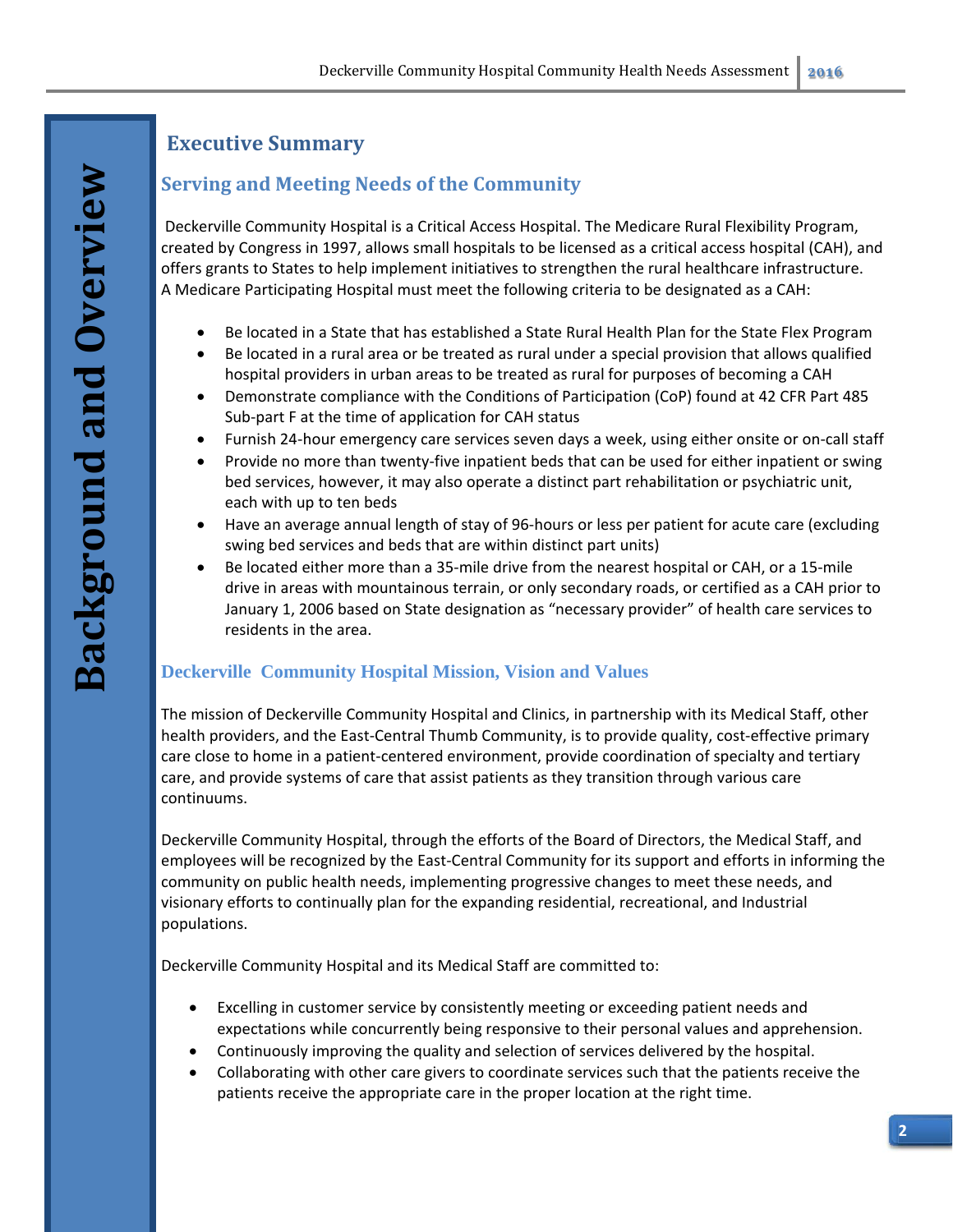## **Deckerville Community Hospital Services**

#### **General and Acute Services**

- 1. Cardiology ( Dr. Suresh Tumma) 9. Nephrology (Dr. Abida Zafar)
- 
- 
- 
- 
- 
- 7. Neurology (Dr. Steven Beall) 15. Respite Care
- 
- 
- 2. Clinic (Walk‐in) 10. Nutrition Counseling (Kari Pangborn, RD)
- 3. Emergency Room (24/7) 11. Orthopedics (Dr. Gerald Jerry)
- 4. Gastroenterology (Dr. Kavita Tumma) 12. Pharmacy (Scott Rayl PharmD/ Harbor Drug)
- 5. Hospice **13. Podiatry (Dr. Robert Patrus)**
- 6. Hospital (Acute Care) 14. Pulmonary Disease (Dr. Basha/ Dr. Haidar)
	-
- 8. Neurosurgery (Dr. Gerald Schell) 16. Surgical Services (Dr. Erina Kansakar)

#### **Screening/ Therapy Services**

- 1. Chronic Disease Management 5. Occupational Physicals
- 2. Holter Monitoring **by Equal to the Services** of the Boston of the Services of the Services
- 3. Laboratory Services 7. Physical Therapy
- 4. Lower Extremity Circulatory Assessment
- 
- 
- 

#### **Radiology Services**

- 1. Computed Tomography 3. Ultrasound
- 
- 
- 2. Digital Mammography 4. X‐ray (IVP and Fluoroscopy)

The leaders of Deckerville Community Hospital understand that operating a *COMMUNITY* hospital means striving to understand and respond to the needs of the community-you, your families, and your friends. It was with this community mindset, in 2016, that Deckerville Community Hospital launched a Community Health Needs Assessment (CHNA).

#### **What is a Community Health Needs Assessment?**

The first step in meeting community needs is identifying the needs. Using an objective approach helps ensure that priorities are based on evidence and accurate information. The assessment process used by Deckerville Community Hospital included a trifecta approach of reviewing three sources of primary data. In the trifecta approach, when there are three sources of data that illustrate a need, there is a greater likelihood that addressing that need will produce a powerful impact.

Three methods were used to collect primary data:

- Surveys: Surveys were distributed to the 48419, 48427, 48434, 48456, 48465, and 48469 ZIP codes in the hospital's service area. The survey was also posted online using www.surveymonkey.com.
- Focus Groups: The Hospital held one focus group. Participants included two members of the board, the Superintendent of Deckerville Community Schools, the Head Librarian of Deckerville Community Library, and a Businessman from Deckerville.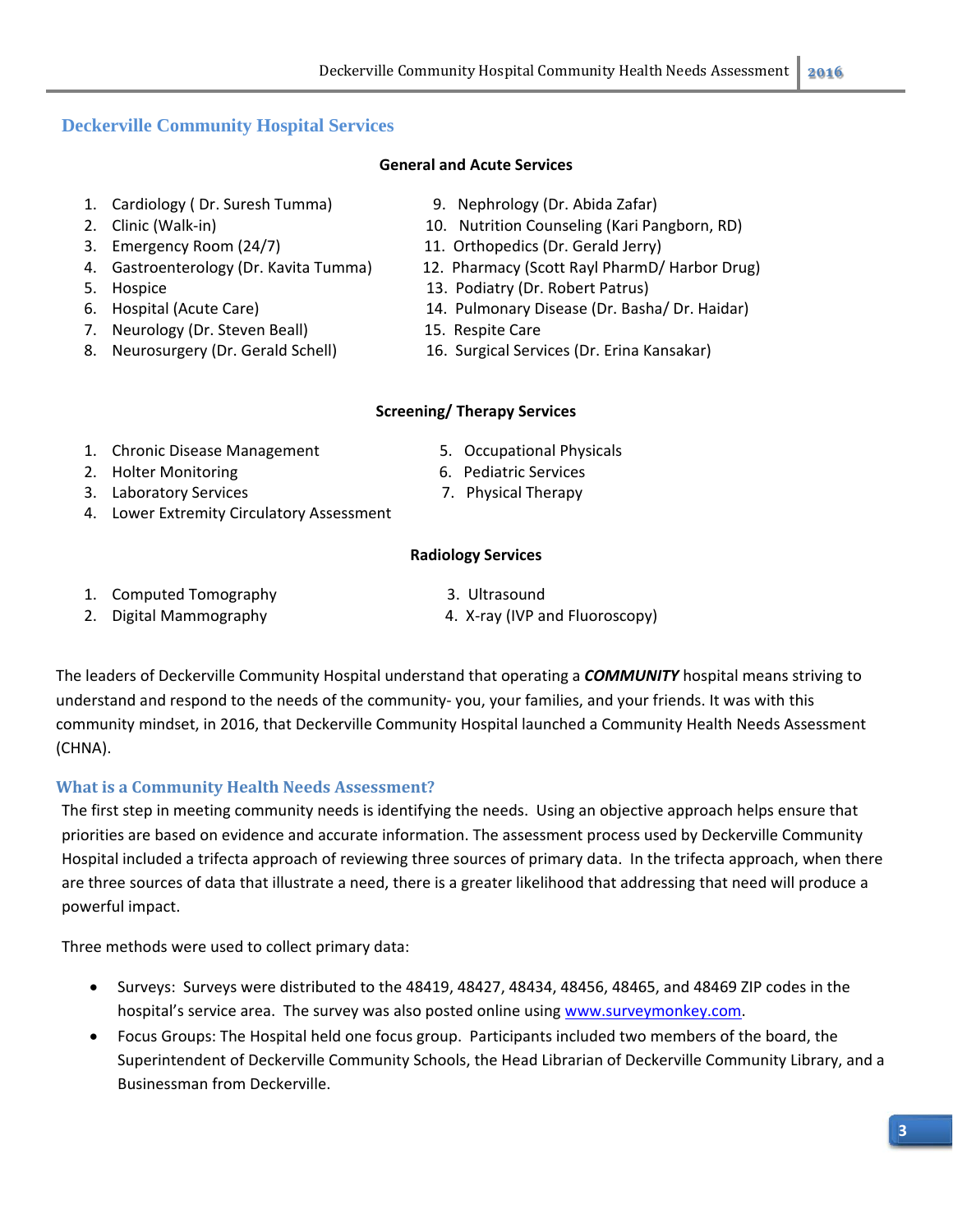#### **Focus Group Findings**

The responses of the focus group were coded independent of the survey. Therefore, some do not have the exact same wording as reported in the survey findings.

| Question #1 - What are the best things about your community? |  |
|--------------------------------------------------------------|--|
|--------------------------------------------------------------|--|

| Q1                          |                | <b>Frequencies</b> | Proportion |
|-----------------------------|----------------|--------------------|------------|
| <b>Supportive Community</b> | 4              |                    | 30.8%      |
| Close community             | 3              |                    | 23.1%      |
| Hospital                    | $\overline{2}$ |                    | 15.4%      |
| Lack of Traffic             | 1              |                    | 7.7%       |
| Library                     | 1              |                    | 7.7%       |
| <b>Schools</b>              | 1              |                    | 7.7%       |
| Work ethic of community     | 1              |                    | 7.7%       |
|                             |                | 13                 | 100.0%     |

Focus group members thought the major challenge facing the community was jobs and employment.

Question #2 ‐ What are the major challenges facing your community?

| Q2               | <b>Frequencies</b> | Proportion |
|------------------|--------------------|------------|
| Jobs/Better jobs |                    | 100.0%     |

Focus groups identified seven services they did not know Deckerville Hospital provided.

#3 please review the list of services provided by Deckerville Hospital. Highlight the services you did not know about.

Explanation: each Focus Group participant was handed a list of services provided by the hospital. They highlighted the services they did not know about. The handouts were collected, and the items on the following lists were the services participants did not know about. If there is a number next to the service, the number represents the number of participants who did not know about the service.

o General and acute services

Hospice (1)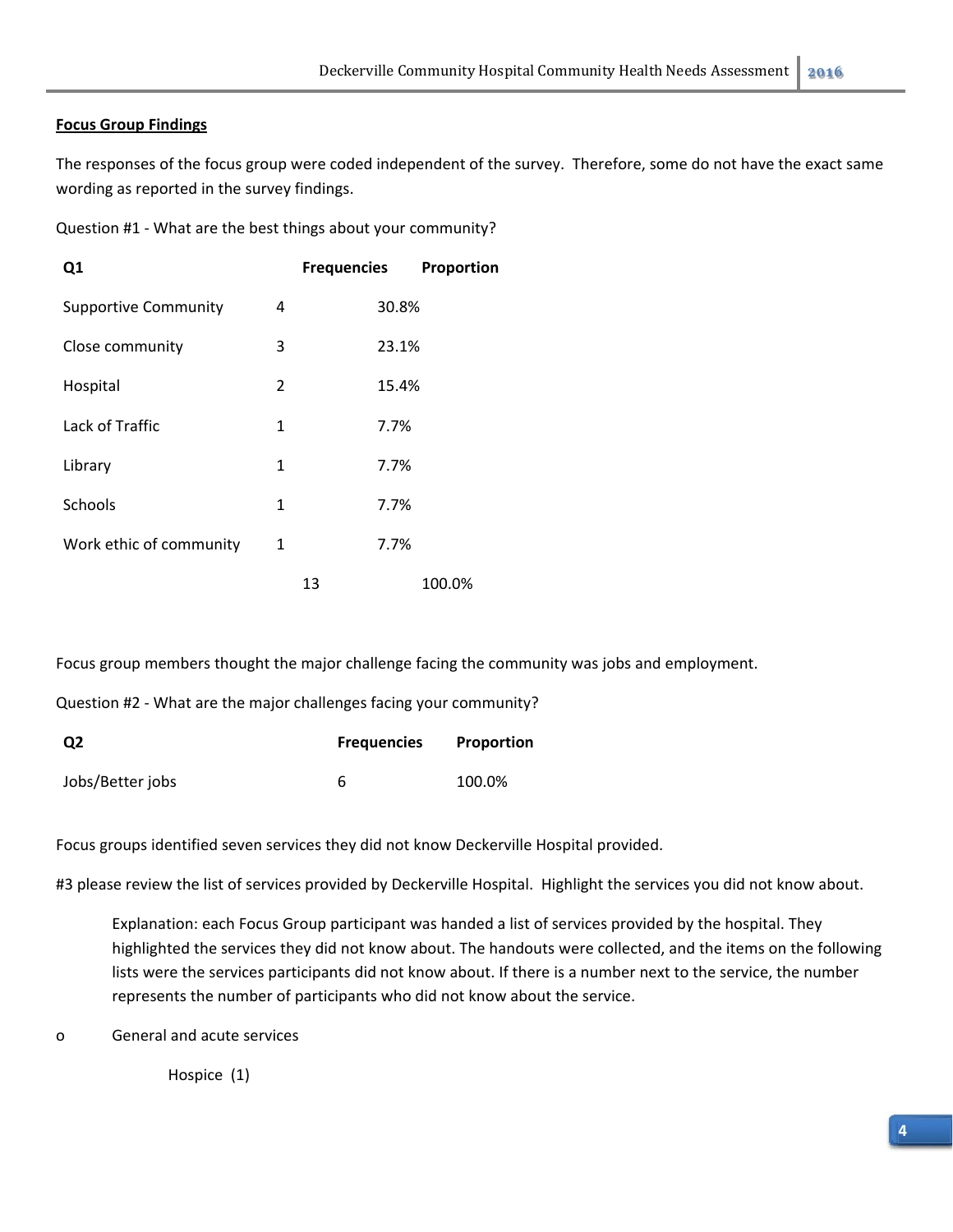Podiatry (1)

Pulmonary Disease (1)

Respite Care (1)

#### o Screening/ Therapy Services

Holter Monitoring—heart rhythm (2)

Lower extremity circulatory assessment (1)

#### o Radiology Services

Computed tomography (2)

Focus group members thought the hospital should facilitate transportation and access to specialty services.

Question #4 What specific services, if any, do you think local Hospitals needs to add? Why?

| Q4                                  | <b>Frequencies</b> | <b>Proportions</b> |
|-------------------------------------|--------------------|--------------------|
| Transportation                      | 3                  | 33.3%              |
| <b>Access to Specialty services</b> | 2                  | 22.2%              |
| OB/GYN                              | 2                  | 22.2%              |
| Sharing of services                 | 1                  | 11.1%              |
| Access to Primary care services     | 1                  | 11.1%              |
|                                     | 9                  | 100.0%             |

Focus groups identified nine services provided by the Sanilac County Health Department that they did not know about.

#5 please review the list of services provided by the Sanilac County Health Department. Highlight the services you did not know about.

Explanation: Each Focus Group participant was handed a list of services provided by the Health Department. They highlighted the services they did not know about. The handouts were collected, and the items on the following lists were the services participants did not know about. If there is a number next to the service, the number represents the number of participants who did not know about the service.

Deckerville (Sanilac County Health Department):

- Dental Health Programs (2)
- Hearing and vision programs (2)
- Vision Program (2)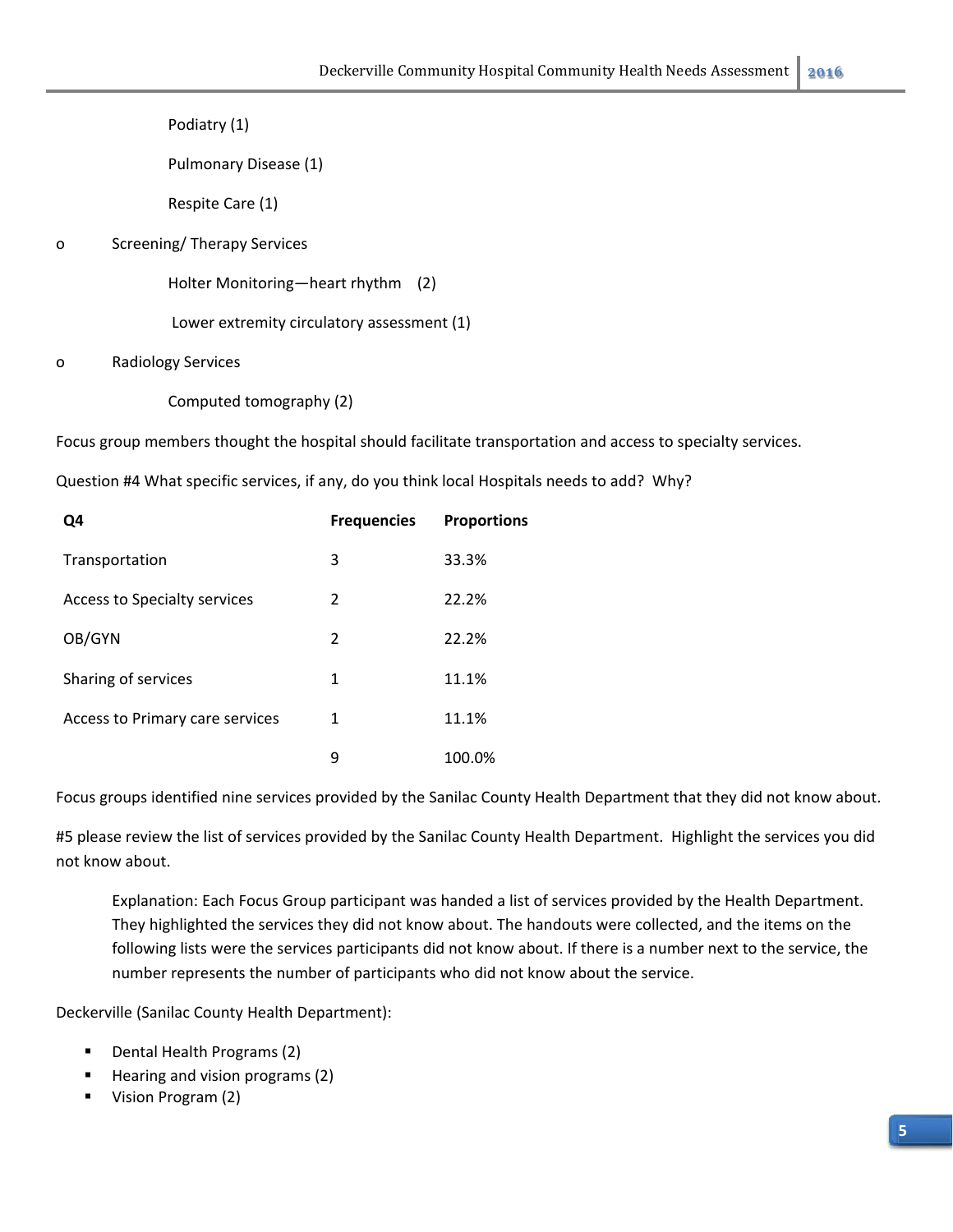- Baby Pantry (1)
- Children's special health care services (1)
- MI Child & Healthy Kids (1)
- $\blacksquare$  Safe Kids (1)
- $\blacksquare$  EH Clerk (1)
- $\blacksquare$  Septic (1)

Focus group members suggested more collaboration would provide better services and improve overall health of the population.

Question #6 What suggestions do you have for health‐related organizations to work together to provide better services and improve the overall health of the area population?

| Q <sub>6</sub>                  | <b>Frequencies</b> | <b>Proportions</b> |
|---------------------------------|--------------------|--------------------|
| Collaboration                   | 4                  | 36.4%              |
| Access                          | 3                  | 27.3%              |
| Community awareness of services | 2                  | 18.2%              |
| <b>Billing improvements</b>     | 1                  | 9.1%               |
| Healthy lifestyle education     | 1                  | 9.1%               |
|                                 | 11                 | 100.0%             |

Focus group members thought that people found out about available health services from the hospital/health care provider and the library.

Question #7: Where do people find out what health services are available in the area?

[\* items show the items that were also used for trusted health information (question 8)]

| Ω7                        | <b>Frequencies</b> | <b>Proportions</b> |
|---------------------------|--------------------|--------------------|
| Hospital/Service Provider | 2                  | 22.2%              |
| Library                   | 2                  | 22.2%              |
| Online                    | 1                  | 11.1%              |
| School                    | 1                  | 11.1%              |
| Social Media              | 1                  | 11.1%              |
| Word of Mouth             | 1                  | 11.1%              |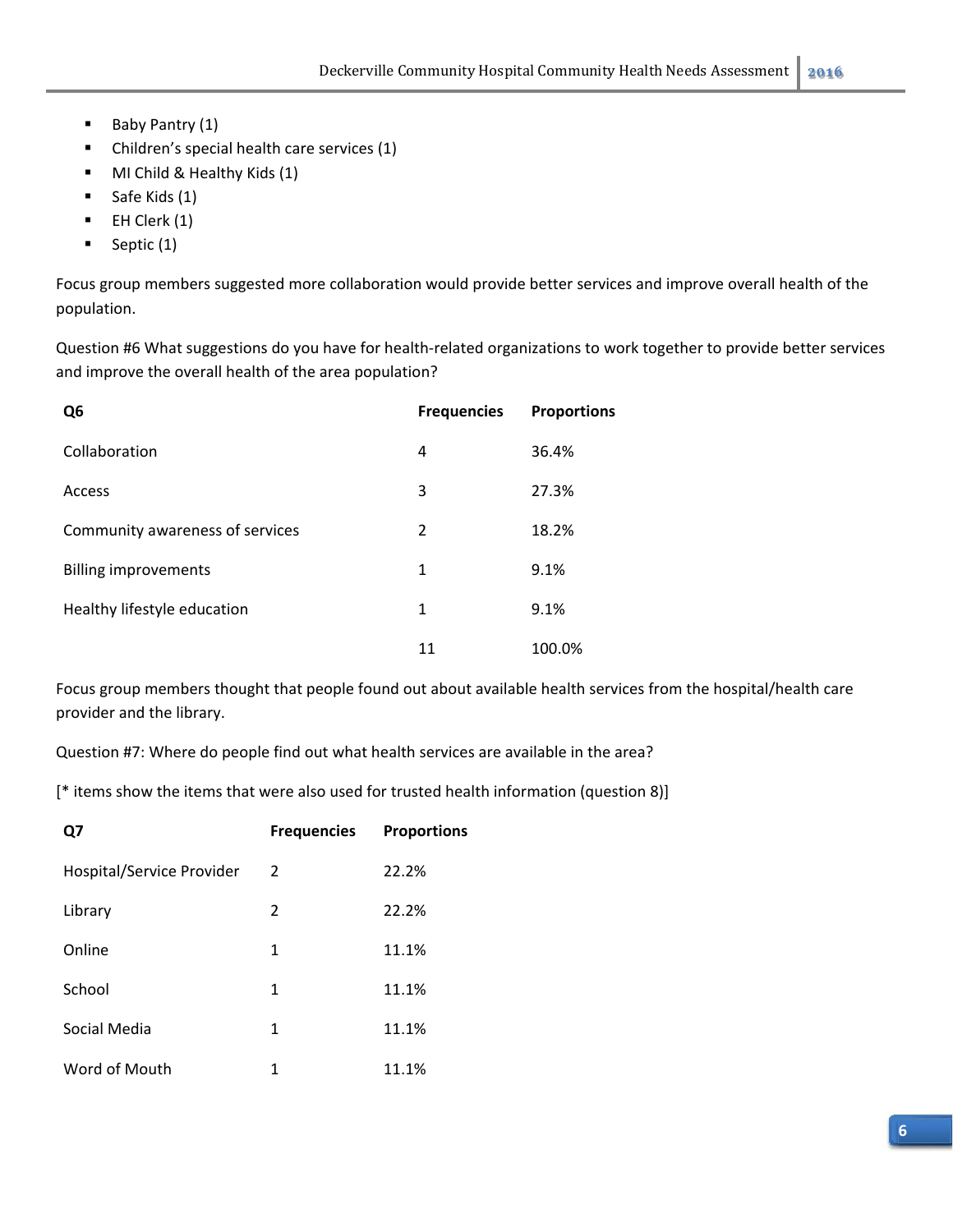| Community                                                         | 1                  | 11.1%                                                                      |
|-------------------------------------------------------------------|--------------------|----------------------------------------------------------------------------|
|                                                                   | 9                  | 100.0%                                                                     |
|                                                                   |                    | Focus group members identified four trusted sources for health information |
| Question #8: Where do people turn for trusted health information? |                    |                                                                            |
| These responses are in addition to the * responses above          |                    |                                                                            |
| Q8                                                                | <b>Frequencies</b> | <b>Proportions</b>                                                         |
| Hospital/Service Provider                                         | $\mathbf{1}$       | 25.0%                                                                      |
| Library                                                           | $\mathbf{1}$       | 25.0%                                                                      |
| Online                                                            | $\mathbf{1}$       | 25.0%                                                                      |
| Community                                                         | $\mathbf{1}$       | 25.0%                                                                      |
|                                                                   | 4                  | 100.0%                                                                     |

#9 Please review the list of potential health concerns that may affect the community as a whole. Please highlight the items you feel are important concerns for your community. Of those items highlighted, please star five items you think are the most important.

Each Focus Group participant was handed a list of "potential community concerns". They were asked to highlight ANY item that they felt was a concern in their community. They were then asked to look at their highlighted items and place a star next to the five they thought were of the largest concern.

The following lists represent the items participants highlighted (felt were of concern in their community). If there is a number following the item, it shows the number of people who highlighted it. The number following the star (\*) represents the number of people who felt it was one of their top five concerns (for example, \*\*\* means 3 people placed it in their top five concerns.)

Deckerville:

- Physical, mental health and substance abuse concerns (adults)
	- $O^{(2)}$  Cancer (5) \*\*\*\*
	- o Diabetes (4) \*
	- o Depression (4)
		- Stigma- especially with men
	- o Drug use and abuse (including prescription drug abuse) (3) \*\*
	- o Heart disease (3)
	- o Wellness and disease prevention, including vaccine‐preventable disease (2) \*
		- **1** highlighted vaccine preventable disease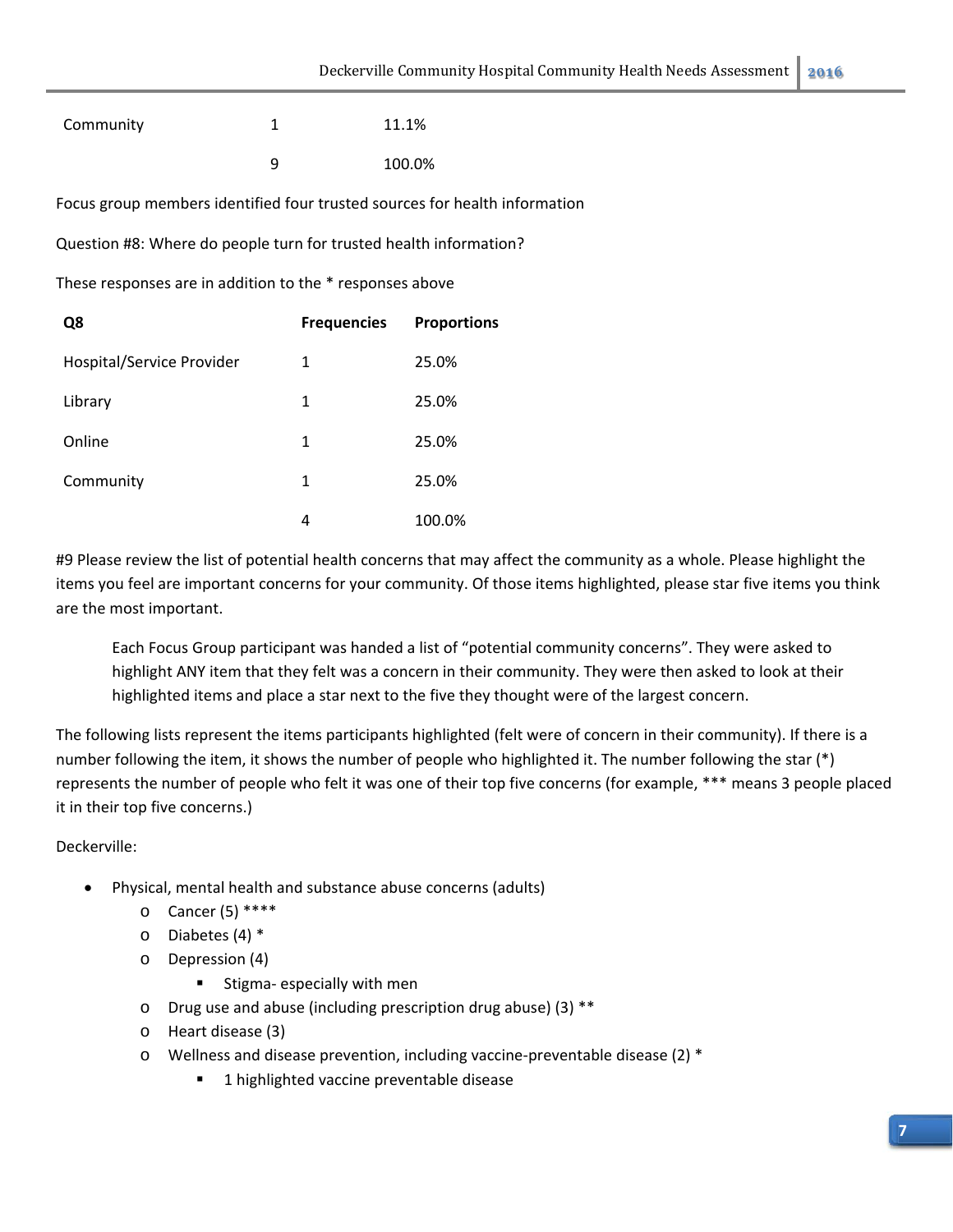- o Stress (2)
- o Not getting enough exercise (2)
- o Obesity/overweight (2)
- $\circ$  Alcohol use and abuse (1)  $*$
- o Dementia/Alzheimer's disease (1)
- o Poor nutrition, poor eating habits (1)
- Concerns about Health Services
	- o Cost of health insurance (4) \*\*\*
	- o Adequacy of health insurance (concerns about out‐of‐pocket costs) (3) \*\*
	- $\circ$  Ability to retain doctors and nurses in the community (3) \*\*
	- o Ability to get appointments for health services (3) \*\*
	- o Cost of health care services (2) \*\*
	- $\circ$  Extra hours for appointments, such as evenings and weekends (2)  $^*$
	- o Availability of doctors and nurses (2) \*
	- o Availability of specialists (2) \*
	- o Availability of public health professionals (2)
	- o Availability of substance abuse/treatment services (2)
	- o Availability of providers that speak my language and/or have translators (1)
	- o Availability of wellness and disease prevention services (1)
	- o Availability of dental care (1)
	- o Different health care providers having access to health care information and working together to coordinate care (1)
	- o Patient confidentiality (1)
	- o Quality of care (1)
	- o Emergency services (ambulance & 911) available 24/7 (1)
	- o Cost of prescription drugs (1)
- Concerns specific to youth and children
	- o Youth drug use and abuse (including prescription drug abuse) (4) \*\*
	- o Youth alcohol use and abuse (2)
	- o Youth obesity (1)
	- o Youth hunger and poor nutrition (1)
	- o Youth mental health (1)
	- o Youth sexual health (1)
	- o Youth graduating from school (1)
- Concerns about the aging population
	- o Long‐term/nursing home care options (2) \*\*
	- o Availability of resources to help the elderly stay in their homes (2)
	- o Availability of resources for family and friends caring for elderly (2)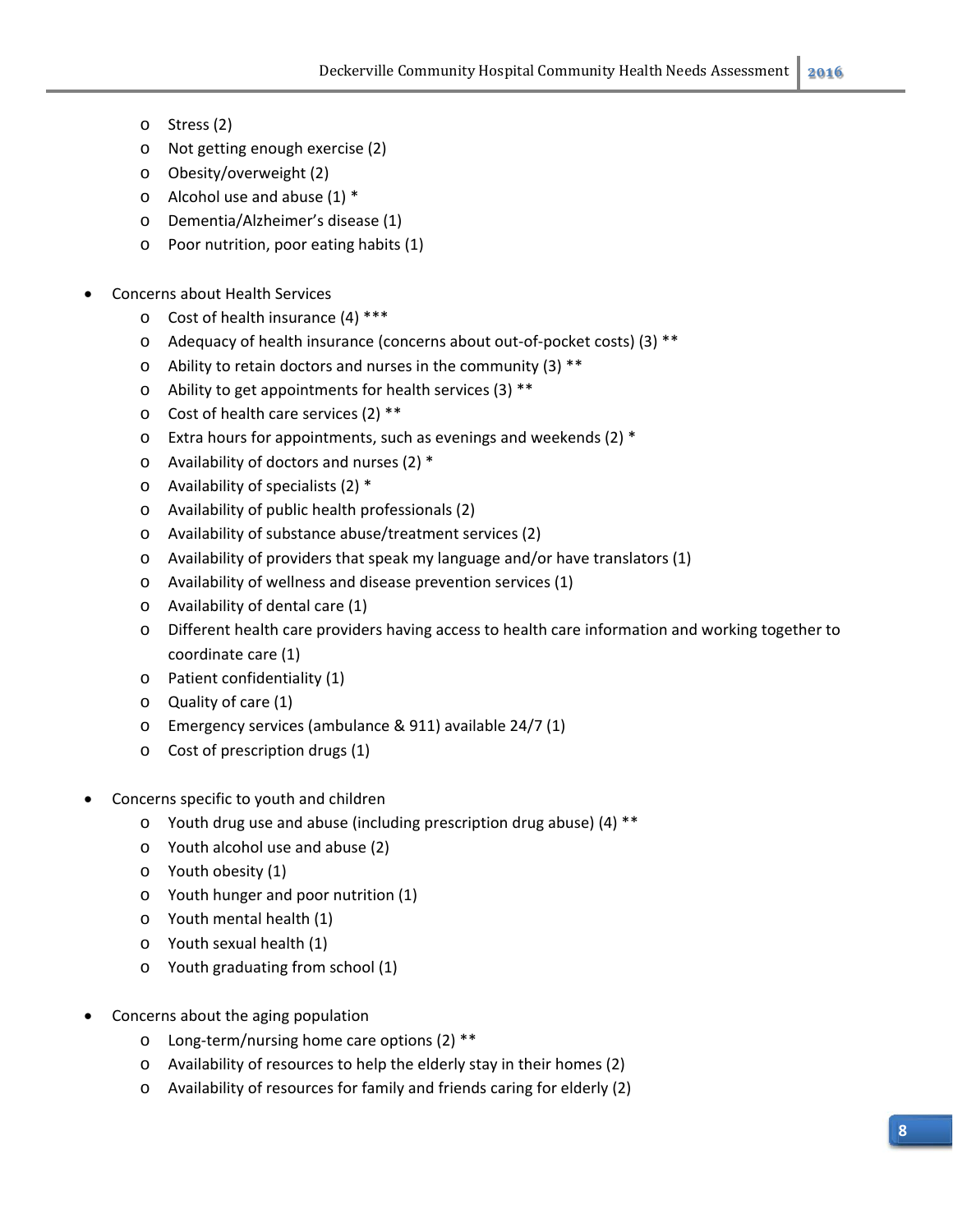- o Availability/cost of activities for seniors (1) \*
- o Assisted living options (1) \*
- o Being able to meet needs of older population (1)

Focus group members were concerned about difficulty and delay in getting appointments.

Question #10: What other community concerns do you perceive that are not listed

| Q10                                           | <b>Frequencies</b> | <b>Proportions</b> |
|-----------------------------------------------|--------------------|--------------------|
| Access-difficult delay in getting appointment | 3                  | 37.5%              |
| Insurance education and management            | 1                  | 12.5%              |
| Perception that it is not needed              | 1                  | 12.5%              |
| Insurance education and management            | 1                  | 12.5%              |
| <b>Billing issues</b>                         | 1                  | 12.5%              |
| Not enough preventative care for adults       | 1                  | 12.5%              |
|                                               | 8                  | 100.0%             |

Again, availability and delay in making appointments was a barrier to accessing preventive services.

Question #11: Even though most insurance now cover basic preventative services like wellness visits, many people do not use these services. Why do you think that may be?

| Q11                                                | <b>Frequencies</b> | <b>Proportions</b> |
|----------------------------------------------------|--------------------|--------------------|
| Availability/delay making appointments             | 5                  | 45.5%              |
| Care about kids or parents not selves              | 3                  | 27.3%              |
| Problems with billing                              | 2                  | 18.2%              |
| New system- insurance may not cover as much as old | -1                 | 9.1%               |
|                                                    | 11                 | 100.0%             |

Focus group members mentioned more hours and online portals and hotlines as way to remove barriers to use of health services.

Question #12: What would help to remove barriers that may be affecting the use of local health by the community as a whole?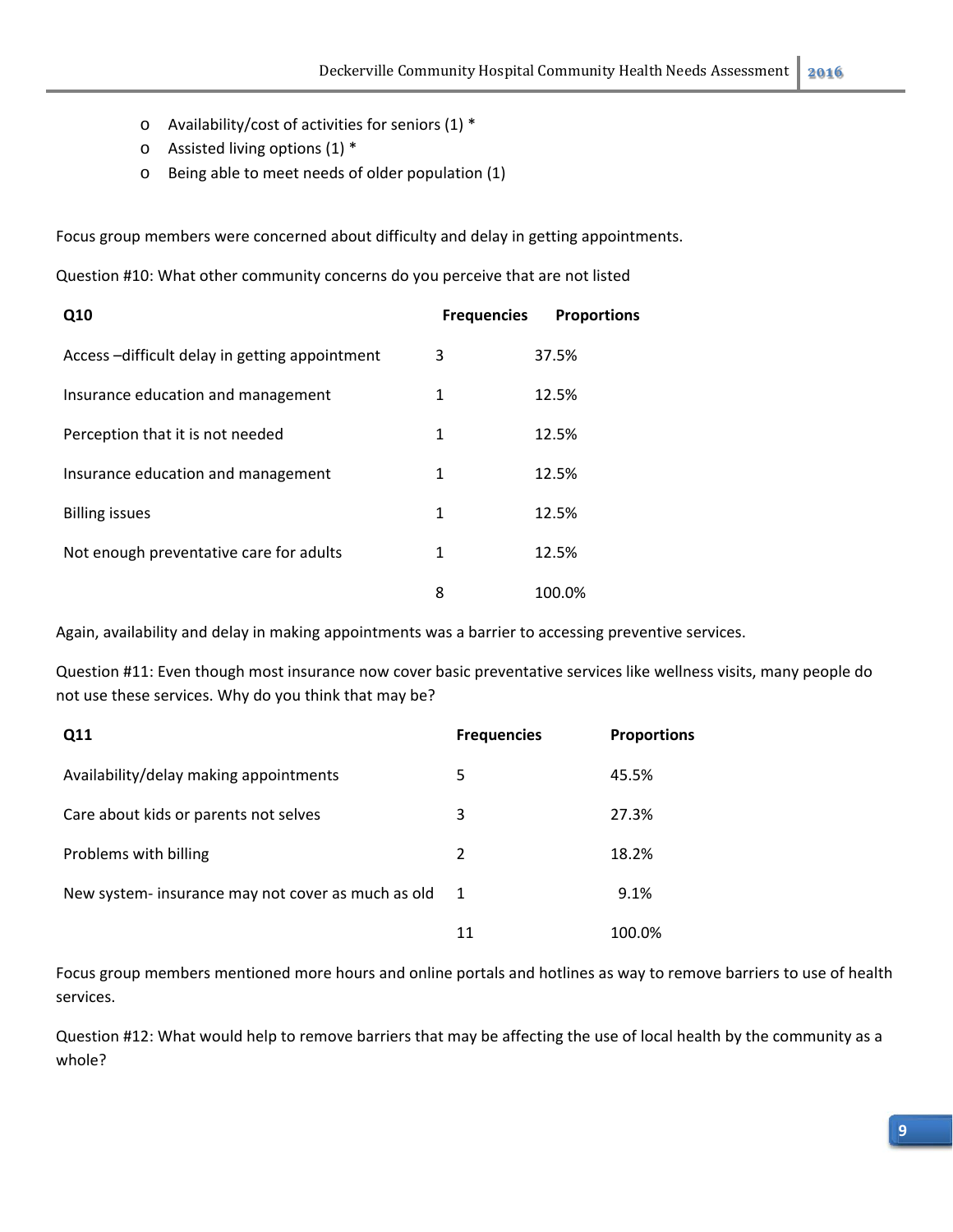| Q12                            | <b>Frequencies</b> | <b>Proportion</b> |
|--------------------------------|--------------------|-------------------|
| expand walk-in clinic hours    | 1                  | 50.0%             |
| online portals, nurse hotlines |                    | 50.0%             |
|                                |                    | 100.0%            |

Focus group members thought peopled used Deckerville Healthcare because of its location, trust and knowledge of providers, and positive experiences.

Q 13 What are the reasons that community members use Deckerville Healthcare rather than other providers for health care needs?

| Q13                                  | <b>Frequencies</b> | <b>Proportions</b> |
|--------------------------------------|--------------------|--------------------|
| Location                             | 5                  | 38.5%              |
| Trust the Service/ know providers    | 3                  | 23.1%              |
| Positive experience                  | 2                  | 15.4%              |
| Quality of the service (blood draws) | 1                  | 7.7%               |
| Easy                                 | 1                  | 7.7%               |
| Convenience                          | 1                  | 7.7%               |
|                                      | 13                 | 100.1%             |

Focus group members thought that people went to other healthcare providers because specialties were not offered at Deckerville and issues of privacy/confidentiality.

Question #14: What are the reasons that community members use other providers for their healthcare needs?

| Q14                       | <b>Frequencies</b> | <b>Proportions</b> |
|---------------------------|--------------------|--------------------|
| Specialties not offered   | 3                  | 33.3%              |
| Privacy/confidentiality   | 2                  | 22.2%              |
| <b>Bad Experience</b>     | 1                  | 11.1%              |
| Debt to Hospital          | 1                  | 11.1%              |
| Insurance not taken       | 1                  | 11.1%              |
| access hours/availability | $\mathbf{1}$       | 11.1%              |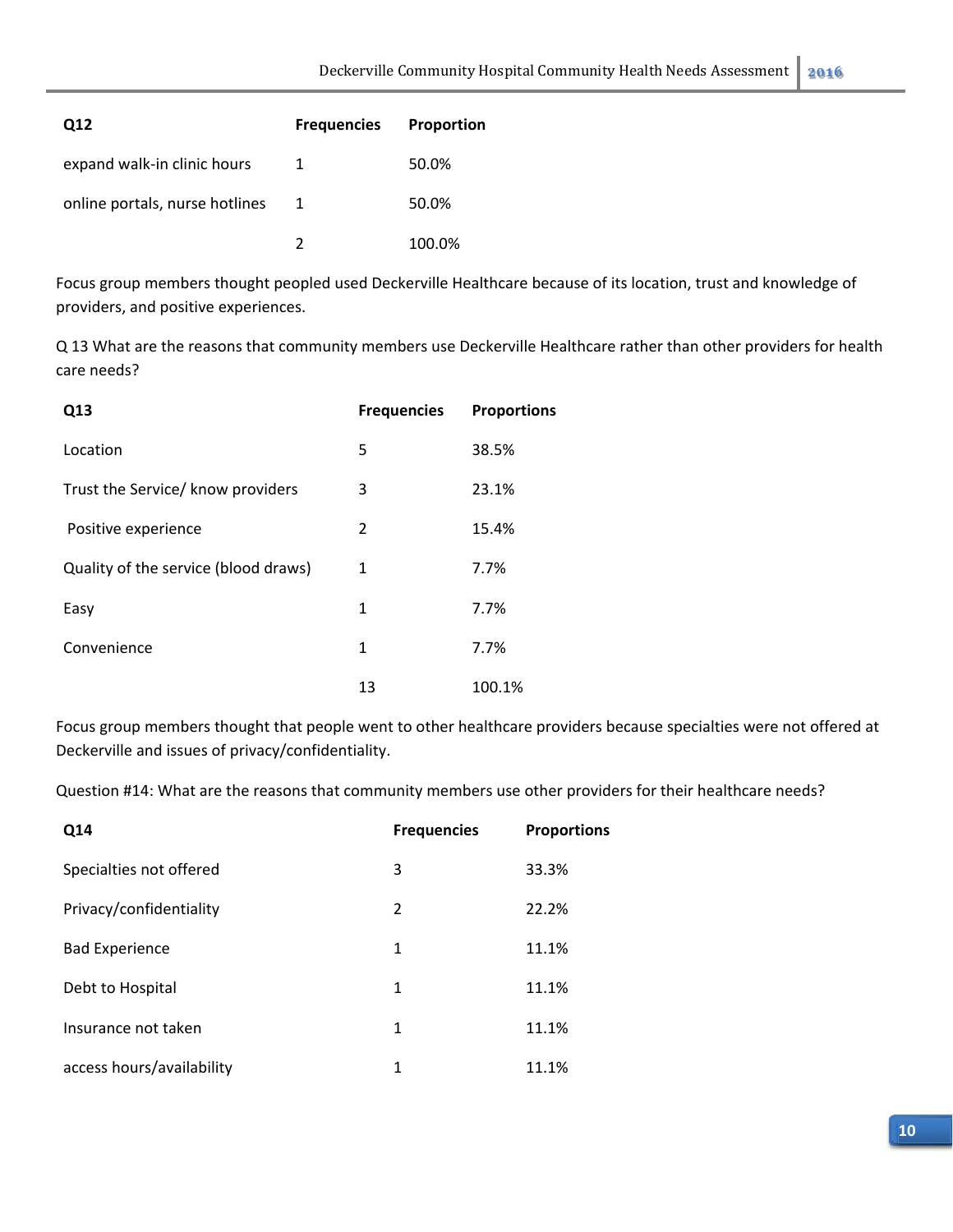#### 9 100.0%

Focus group members thought that middle income families and those without savings to pay out of pocket were medically underserved.

Question #15: Are you aware of particular populations or groups in the area that are medically underserved?

| Q15                          | <b>Frequencies</b> | <b>Proportions</b> |
|------------------------------|--------------------|--------------------|
| Middle Income families       | 1                  | 50.0%              |
| No savings pay out of pocket |                    | 50.0%              |
| Total                        |                    | 100.0%             |

Focus group members suggested that more education and marketing of services would help improve the health of the community.

Question #16: If you were to give one piece of advice to improve the health of the community, what would it be? Is there other advice you would offer?

| Q16                                               | <b>Frequencies</b> | <b>Proportions</b> |
|---------------------------------------------------|--------------------|--------------------|
| Education/awareness of services offered/available | 2                  | 50%                |
| Education of wellness services eg PT              | 1                  | 25%                |
| What else hospital could add                      | 1                  | 25%                |
|                                                   | 4                  | 100%               |

Question #17 What are the reasons that community members use other health care providers rather than use their local Hospital?

#### Question skipped

Question #18 Are you aware of particular populations or groups in the area that are medically underserved?

a. If so, are there any particular health concerns of those groups?

b. Are there certain resources or assets currently available that could help meet these particular needs? Question skipped

Question #19 How are low-income and/or minority populations in the community impacted differently by these potential needs?

#### Question skipped

Question #20 If you were to give one piece of advice to improve the health of the community, what would it be? Is there other advice you would offer?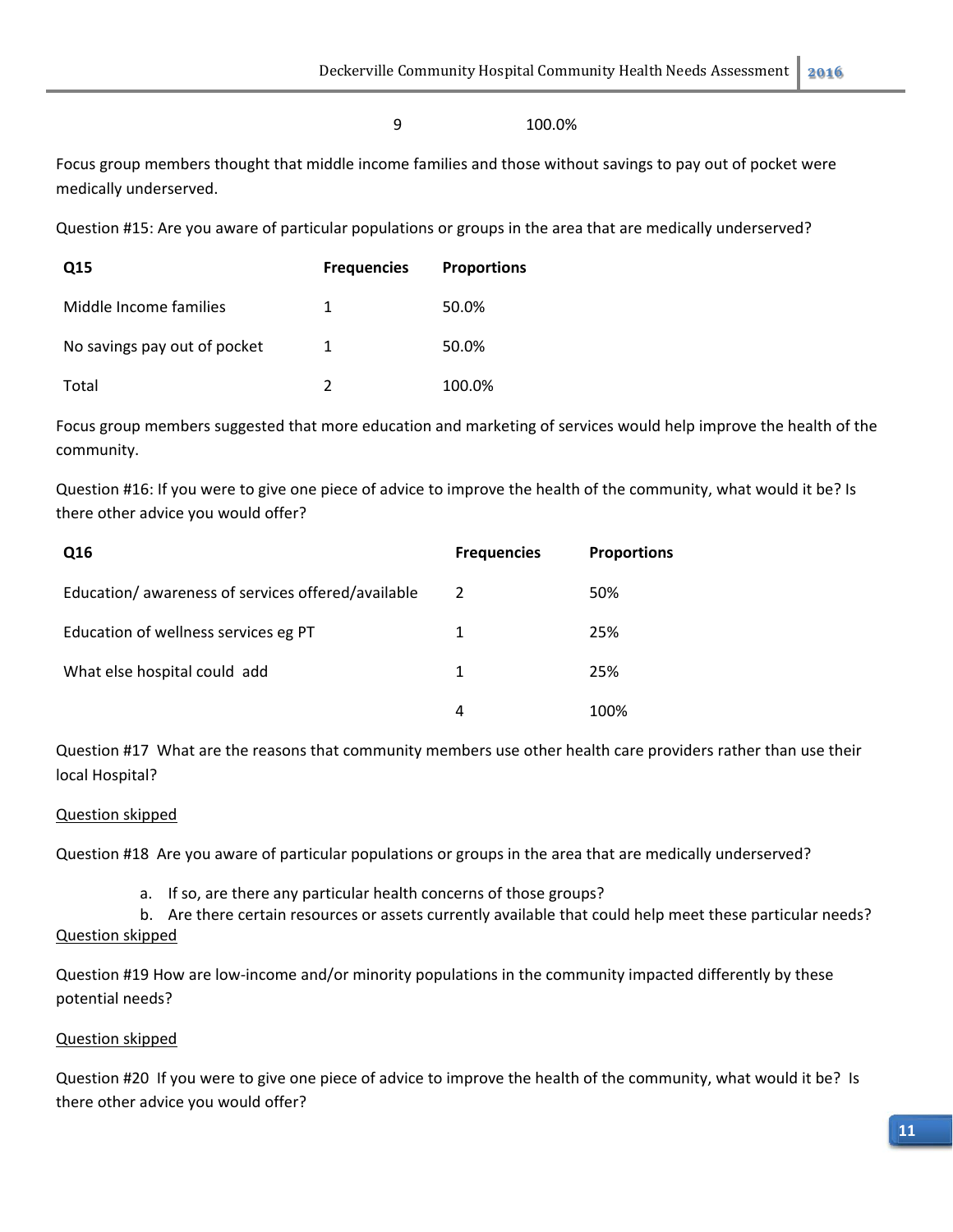Key Stakeholder Interviews: A county level committee selected key organizations and individuals for stakeholder interviews. These interviews were held with William Weston, Director of the Michigan Department of Health and Human Services for Saint Clair and Sanilac Counties; Jamie Reinke, Sanilac County Program Manager, also from the Michigan Department of Health and Human Services; Jim Johnson, Director of the Sanilac County Community Mental Health; and Duane Lange, Superintendent for the Sanilac Intermediate School District.

#### **Stakeholder Interview Responses**

When asked what the best things about their community, interviewees mentioned supportive community and close/tight knit community.

| Q1                          | <b>Frequencies</b> | Proportion |
|-----------------------------|--------------------|------------|
| <b>Supportive Community</b> | 4                  | 30.8%      |
| Close community             | 3                  | 23.1%      |
| Hospital                    | 2                  | 15.4%      |
| Lack of Traffic             | 1                  | 7.7%       |
| Library                     | 1                  | 7.7%       |
| Schools                     | 1                  | 7.7%       |
| Work ethic of community     | 1                  | 7.7%       |
|                             | 13                 | 100.0%     |

Question #1 ‐ What are the best things about your community?

Interviewees thought the major challenge facing the community was jobs and employment.

Question #2 ‐ What are the major challenges facing your community?

| Q2               | <b>Frequencies</b> | Proportion |
|------------------|--------------------|------------|
| Jobs/Better jobs |                    | 100.0%     |

Follow-up to Q3 which gave individual as list of hospital services asking individuals which services they did not know about. The number of interviewees who did not know about the service is in parentheses.

**Q3**

- o General and acute services
	- Hospice (1)
	- Podiatry (1)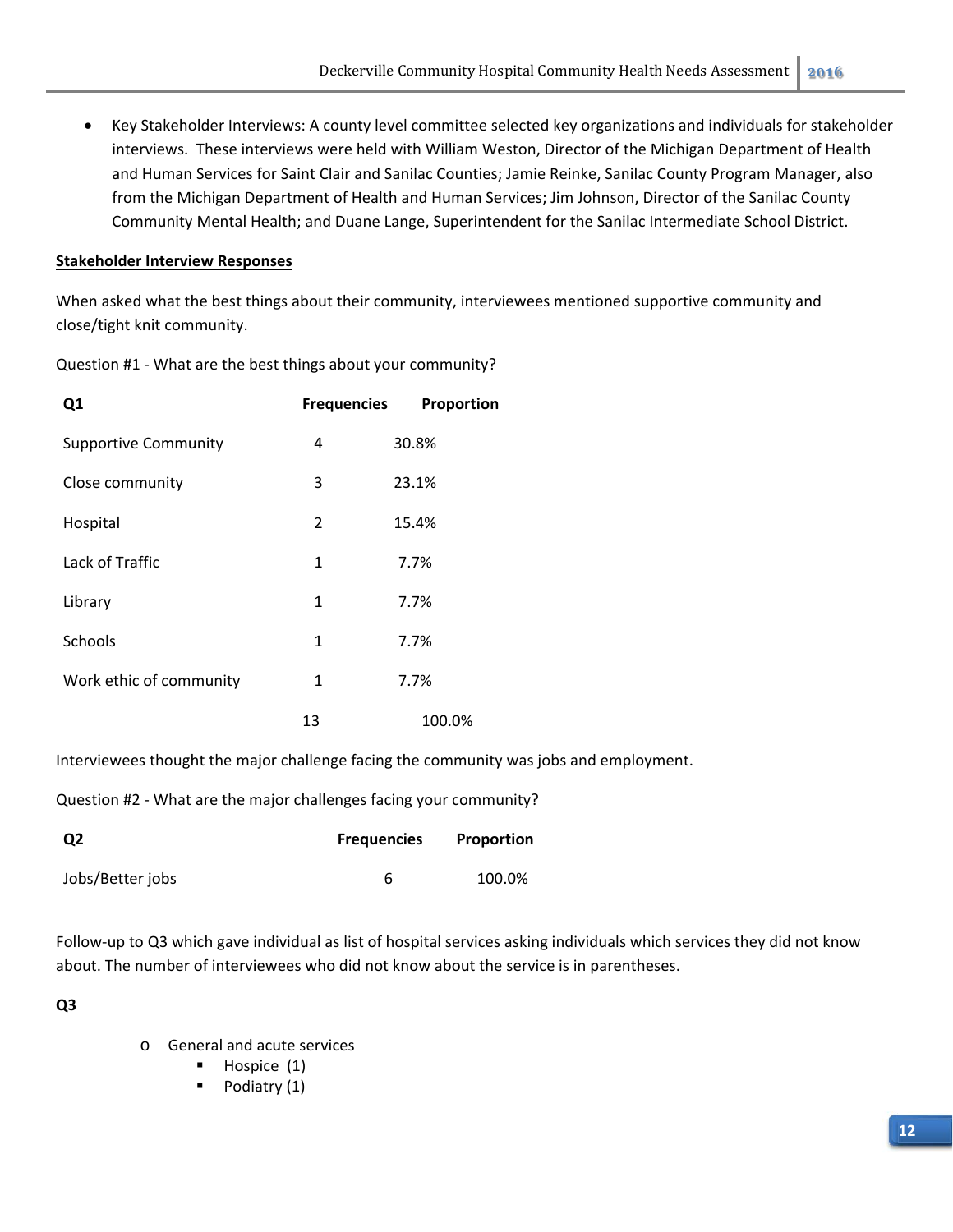- **Pulmonary Disease (1)**
- Respite Care (1)
- o Screening/ Therapy Services
	- Holter Monitoring—heart rhythm (2)
	- **Lower extremity circulatory assessment (1)**
- o Radiology Services
	- Computed tomography (2)

Interviewees thought the hospital should facilitate transportation and access to specialty services.

Question #4 What specific services, if any, do you think local Hospitals needs to add? Why?

| Q4                              | <b>Frequencies</b> | <b>Proportions</b> |
|---------------------------------|--------------------|--------------------|
| Transportation                  | 3                  | 33.3%              |
| Access to Specialty services    | 2                  | 22.2%              |
| Ob/Gyn                          | 2                  | 22.2%              |
| Sharing of services             | 1                  | 11.1%              |
| Access to Primary care services | 1                  | 11.1%              |
|                                 | ٩                  | 100.0%             |

Question #5 I'm handing you a list of services provided by the Sanilac County Health Department. Please review and comment on whether you think the community as a whole is aware of these locally available services.

| Q5                                             | <b>Frequencies</b> | <b>Proportions</b> |
|------------------------------------------------|--------------------|--------------------|
| Dental                                         | 1                  | 16.7%              |
| Hearing                                        | $\mathbf{1}$       | 16.7%              |
| Vision                                         | 1                  | 16.7%              |
| Community not aware of all services            | $\mathbf{1}$       | 16.7%              |
| Include HD services in packet new<br>students, | $\mathbf{1}$       | 16.7%              |
| Include HD services in library welcome         | 1                  | 16.7%              |
|                                                | 6                  | 100.0%             |

Interviewees suggested more collaboration would provide better services and improve overall health of the population.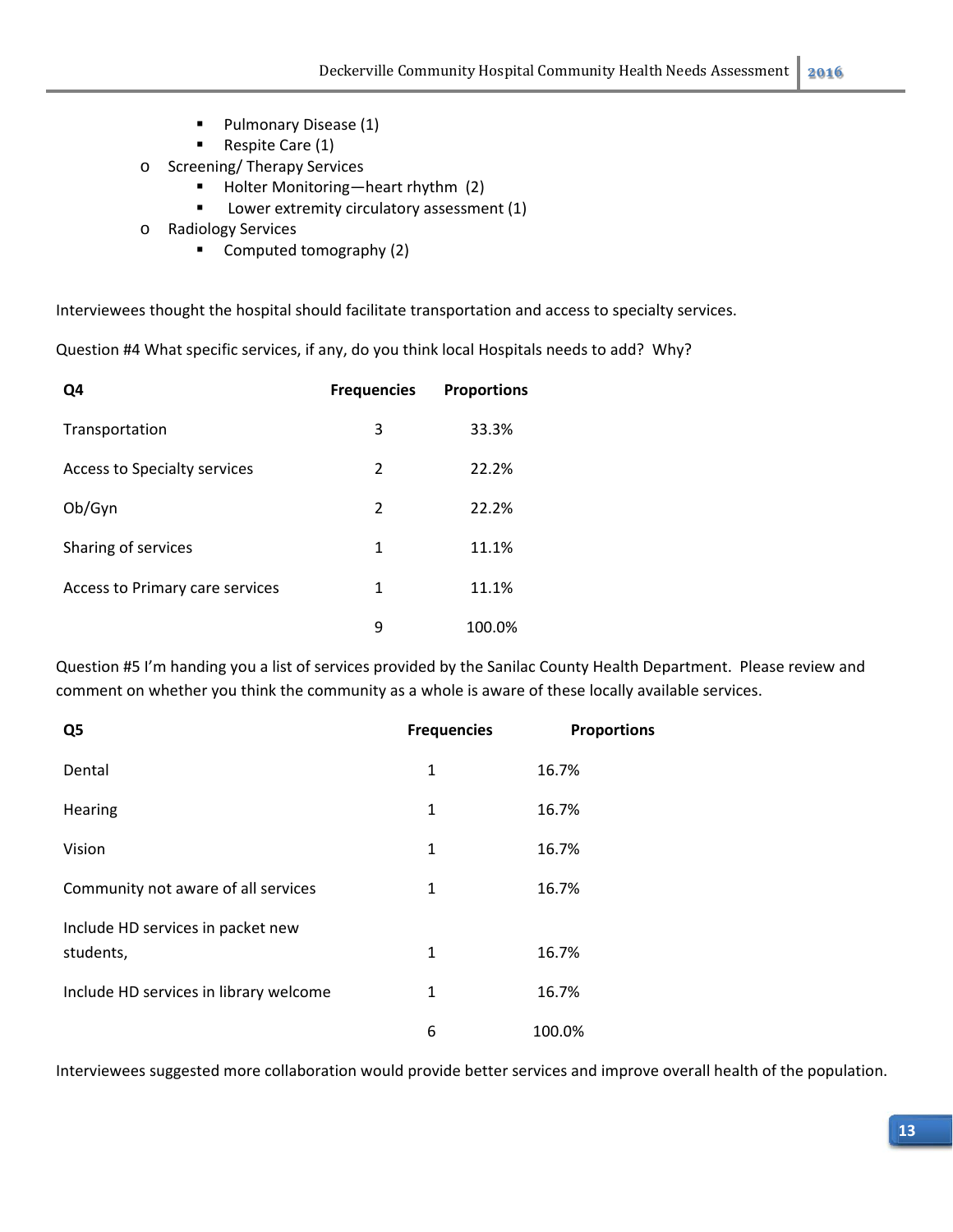Question #6 What suggestions do you have for health‐related organizations to work together to provide better services and improve the overall health of the area population?

| Q <sub>6</sub>                  | <b>Frequencies</b> | <b>Proportions</b> |
|---------------------------------|--------------------|--------------------|
| Collaboration                   | 4                  | 36.4%              |
| Access                          | 3                  | 27.3%              |
| Community awareness of services | 2                  | 18.2%              |
| <b>Billing improvements</b>     | 1                  | 9.1%               |
| Healthy lifestyle education     | 1                  | 9.1%               |
|                                 | 11                 | 100.0%             |

Interviewees thought that people found out about available health services from the hospital/health care provider and the library.

Question #7: Where do people find out what health services are available in the area?

[\* items show the items that were also used for trusted health information (question 8)]

| Q7                        | <b>Frequencies</b> | <b>Proportions</b> |
|---------------------------|--------------------|--------------------|
| Hospital/Service Provider | $\overline{2}$     | 22.2%              |
| Library                   | $\overline{2}$     | 22.2%              |
| Online                    | $\mathbf{1}$       | 11.1%              |
| School                    | 1                  | 11.1%              |
| Social Media              | $\mathbf{1}$       | 11.1%              |
| Word of Mouth             | 1                  | 11.1%              |
| Community                 | 1                  | 11.1%              |
|                           | 9                  | 100.0%             |

Question #8: Where do people turn for trusted health information?

These responses are in addition to the \* responses above

| <b>Q8</b>                 | <b>Frequencies</b> Proportions |       |
|---------------------------|--------------------------------|-------|
| Hospital/Service Provider |                                | 25.0% |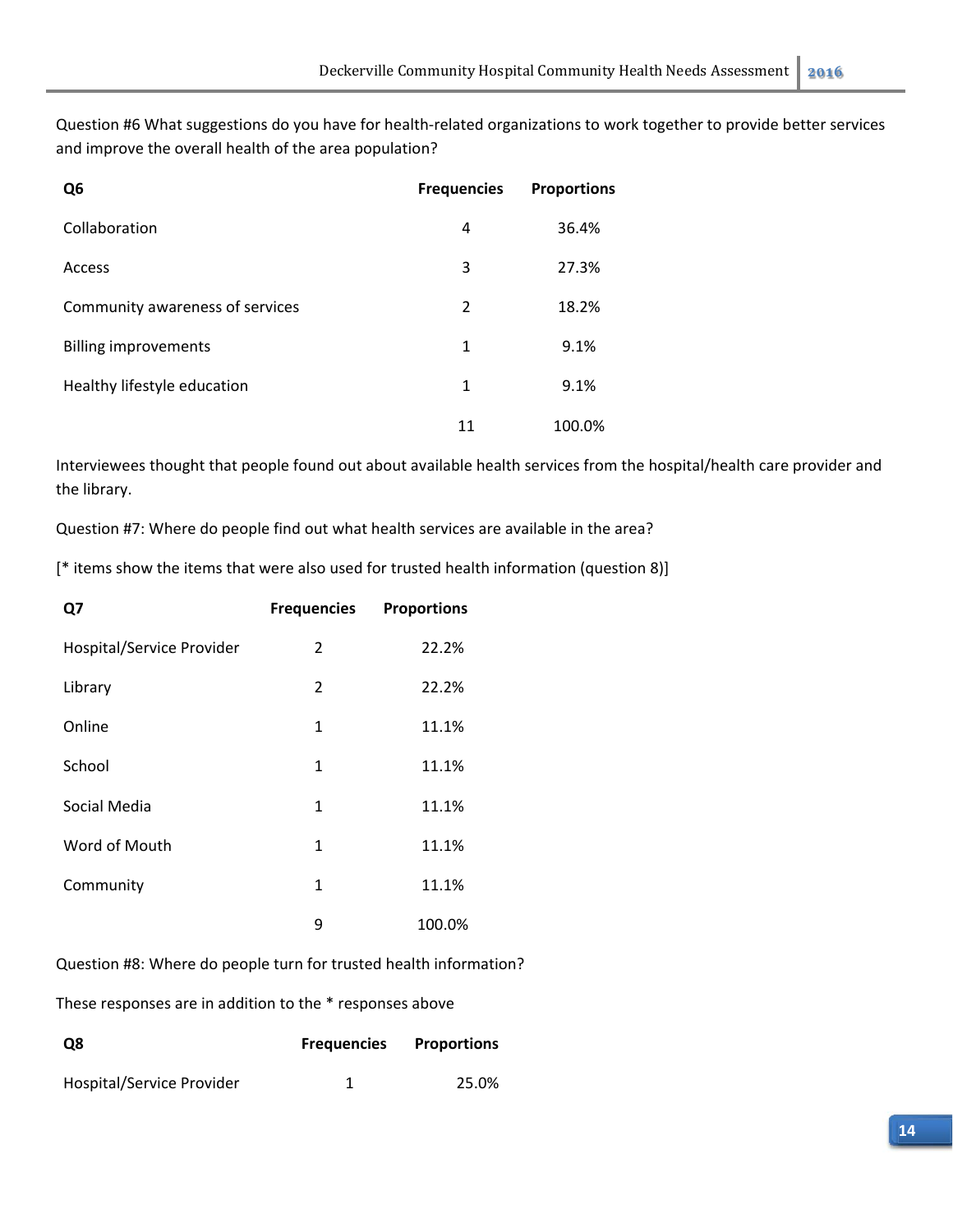| Library   | 1 | 25.0%  |
|-----------|---|--------|
| Online    | 1 | 25.0%  |
| Community | 1 | 25.0%  |
|           | 4 | 100.0% |

Question #9: Please review the list of potential health concerns that may affect the community as a whole, and highlight those you feel are important concerns for your community. Of the highlighted, please star five which you think are the most important

#### Not asked of stakeholders

Interviewees were concerned about difficulty and delay in getting appointments.

Question #10: What other community concerns do you perceive that are not listed

| Q10                                           | <b>Frequencies</b> | <b>Proportions</b> |
|-----------------------------------------------|--------------------|--------------------|
| Access-difficult delay in getting appointment | 3                  | 37.5%              |
| Insurance education and management            | 1                  | 12.5%              |
| Perception that it is not needed              | 1                  | 12.5%              |
| Insurance education and management            | 1                  | 12.5%              |
| <b>Billing issues</b>                         | 1                  | 12.5%              |
| Not enough preventative care for adults       | 1                  | 12.5%              |
|                                               | 8                  | 100.0%             |

Again, availability and delay in making appointments was a barrier to accessing preventive services.

Question #11: Even though most insurances now cover basic preventative services like wellness visits, many people do not use these services. Why do you think that may be?

| Q11                                                | <b>Frequencies</b> | <b>Proportions</b> |
|----------------------------------------------------|--------------------|--------------------|
| Availability/delay making appointments             | 5.                 | 45.5%              |
| Care about kids or parents not selves              | 3                  | 27.3%              |
| Problems with billing                              | $\mathcal{P}$      | 18.2%              |
| New system- insurance may not cover as much as old | 1                  | 9.1%               |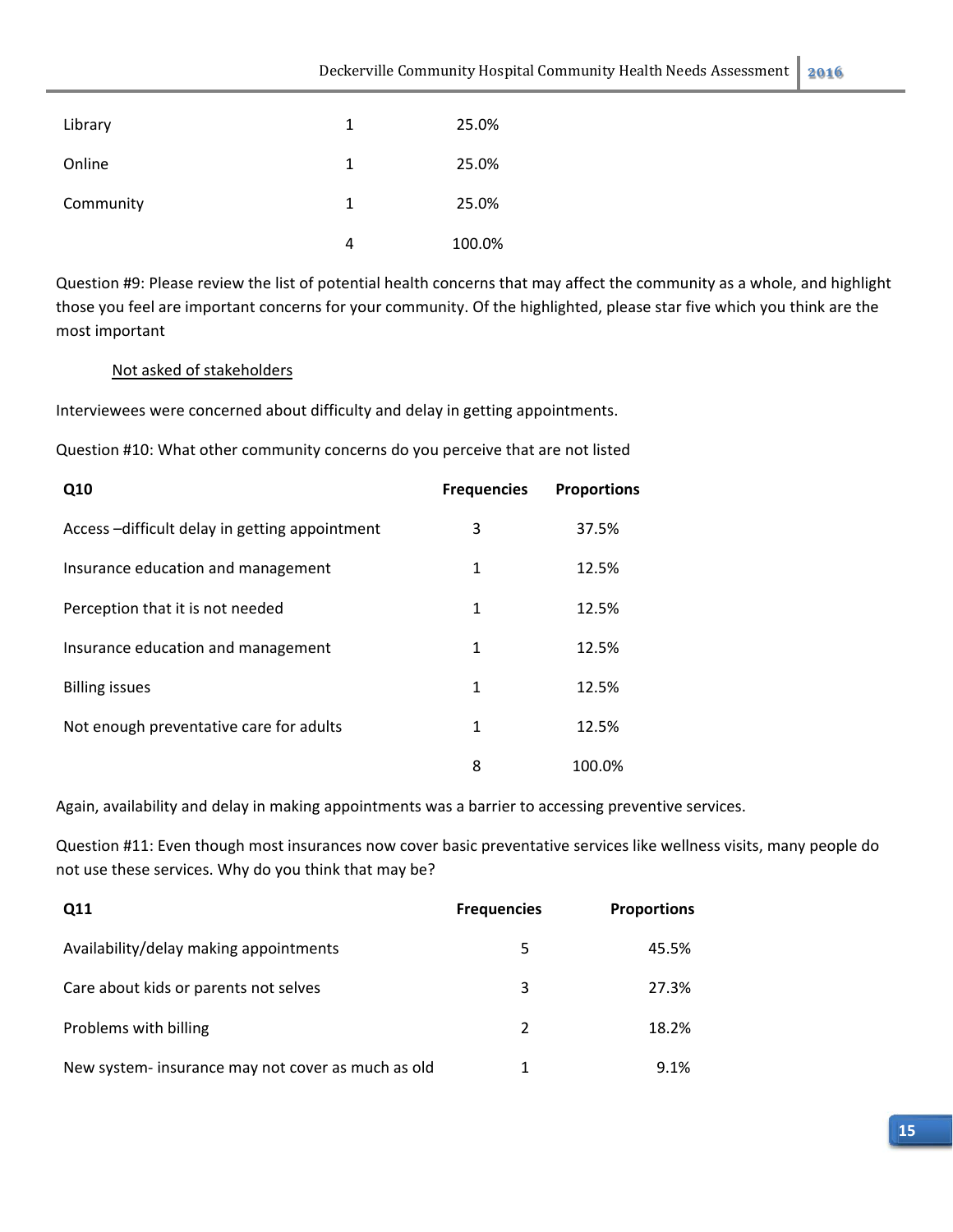11 100.0%

Interviewees mentioned more hours and online portals and hotlines as way to remove barriers to use of health services.

Question #12: What would help to remove barriers that may be affecting the use of local health by the community as a whole?

| Q12                            | <b>Frequencies</b> | <b>Proportion</b> |
|--------------------------------|--------------------|-------------------|
| expand walk-in clinic hours    | 1                  | 50.0%             |
| online portals, nurse hotlines | 1                  | 50.0%             |
|                                |                    | 100.0%            |

Interviewees used Deckerville Healthcare because of its location, trust and knowledge of providers, and positive experiences.

Q 13 What are the reasons that community members use Deckerville Healthcare rather than other providers for health care needs?

| Q13                                  | <b>Frequencies</b> | <b>Proportions</b> |
|--------------------------------------|--------------------|--------------------|
| Location                             | 5                  | 38.5%              |
| Trust the Service/ know providers    | 3                  | 23.1%              |
| Positive experience                  | $\overline{2}$     | 15.4%              |
| Quality of the service (blood draws) | 1                  | 7.7%               |
| Easy                                 | 1                  | 7.7%               |
| Convenience                          | 1                  | 7.7%               |
|                                      | 13                 | 100.1%             |

Interviewees thought that people went to other healthcare providers because specialties were not offered and issues of privacy/confidentiality.

Question #14: What are the reasons that community members use other providers for their healthcare needs?

| Q14                     | <b>Frequencies</b> | <b>Proportions</b> |
|-------------------------|--------------------|--------------------|
| Specialties not offered |                    | 33.3%              |
| Privacy/confidentiality |                    | 22.2%              |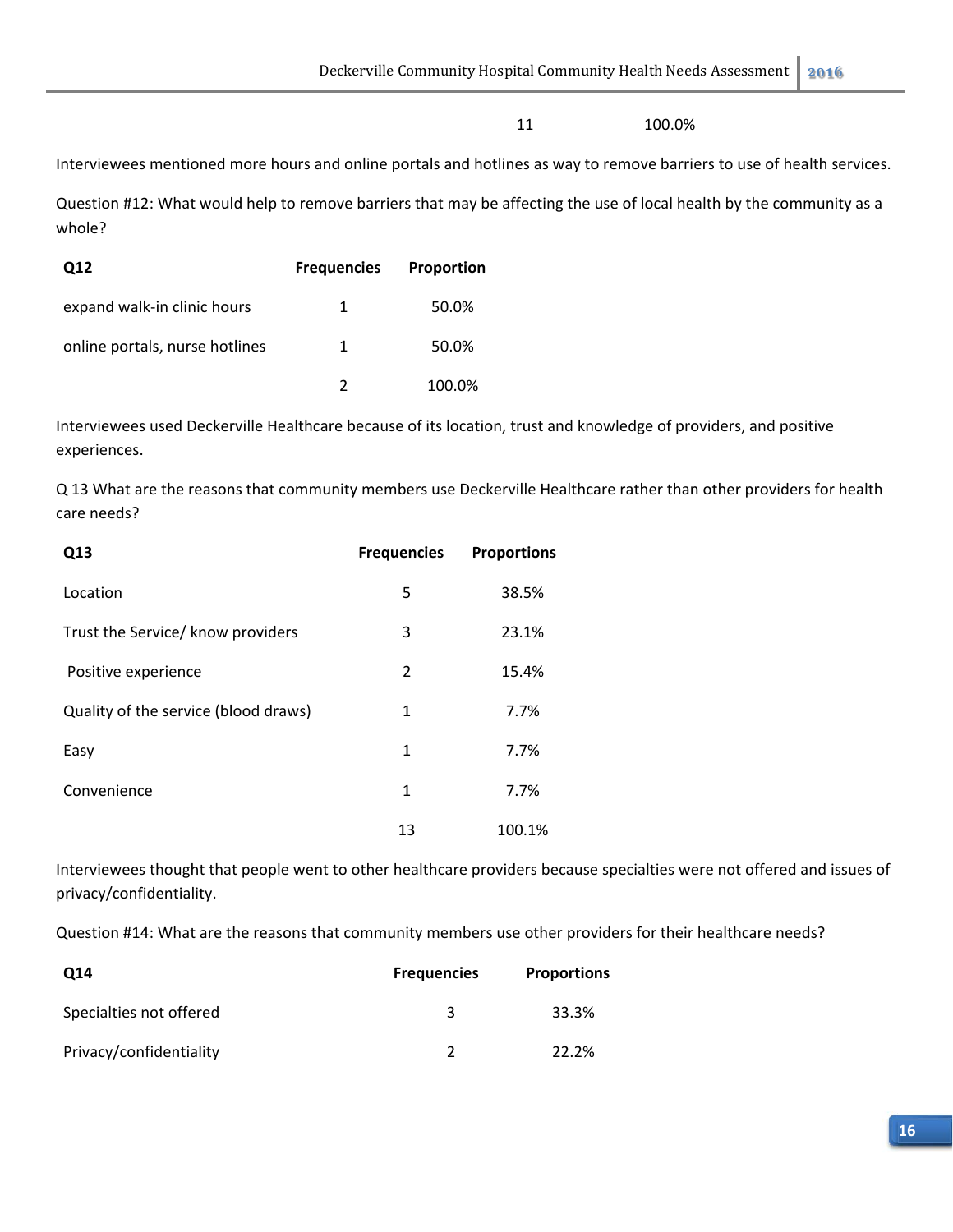| <b>Bad Experience</b>     | 1 | 11.1%  |
|---------------------------|---|--------|
| Debt to Hospital          | 1 | 11.1%  |
| Insurance not taken       | 1 | 11.1%  |
| access hours/availability | 1 | 11.1%  |
|                           | 9 | 100.0% |

Interviewees thought that middle income families and those without savings to pay out of pocket were medically underserved.

Question #15: Are you aware of particular populations or groups in the area that are medically underserved?

| Q <sub>15</sub>              | <b>Frequencies</b> | <b>Proportions</b> |
|------------------------------|--------------------|--------------------|
| Middle Income families       | 1.                 | 50.0%              |
| No savings pay out of pocket | 1                  | 50.0%              |
| Total                        | 2                  | 100.0%             |

Interviewees suggested that more education and marketing of services would help improve the health of the community.

Question #16: If you were to give one piece of advice to improve the health of the community, what would it be? Is there other advice you would offer?

| Q16                                               | <b>Frequencies</b> | <b>Proportions</b> |
|---------------------------------------------------|--------------------|--------------------|
| Education/awareness of services offered/available | 2                  | 50%                |
| Education of wellness services eg PT              | 1                  | 25%                |
| What else hospital could add                      | 1                  | 25%                |
|                                                   | 4                  | 100%               |

Question #17 What are the reasons that community members use other health care providers rather than use their local Hospital?

Question #18 Are you aware of particular populations or groups in the area that are medically underserved?

- c. If so, are there any particular health concerns of those groups?
- d. Are there certain resources or assets currently available that could help meet these particular needs?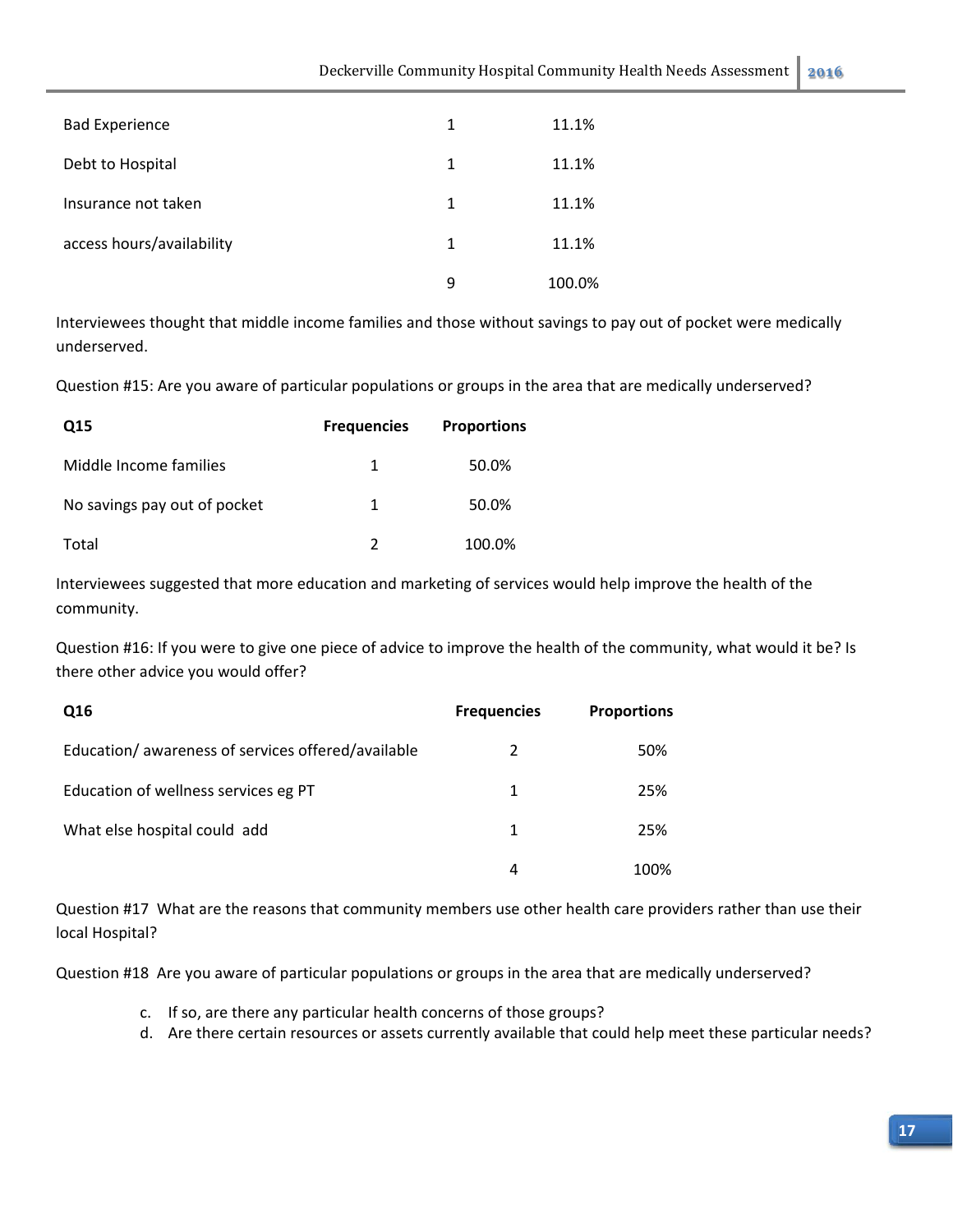Question #19 How are low‐income and/or minority populations in the community impacted differently by these potential needs?

#### Question skipped

Question #20 If you were to give one piece of advice to improve the health of the community, what would it be? Is there other advice you would offer?

#### Question skipped

In addition to the primary data, secondary data was reviewed for comparison to state rates and across counties located in the Thumb. This data was organized into a Thumb report card. The CHNA process was followed by a prioritization process and implementation meeting. Once priorities were selected, there was an assessment of existing services and programs. This assessment was used to identify gaps in services and develop strategies to address the priority needs. These strategies are then organized into an implementation plan and progress will be monitored.

This is the second cycle of Community Health Assessment and Planning. The first cycle was completed in 2012‐2013. The process is intended to be completed on a three year cycle that aligns with Affordable Care Act requirements. The 2016 CHNA report includes a review of the 2013 implementation plan and progress toward targets.

#### **Why is a Community Health Needs Assessment valuable?**

Most experts agree that there are many challenges facing healthcare today. Rapidly changing technology, increased training needs, recruiting medical professionals, and responding to health needs of a growing senior citizen population are just a few of the most pressing challenges. These challenges occur at a time when resources for families and healthcare providers are stretched. These conditions make the Community Health Needs Assessment (CHNA) process even more critical. A CHNA helps to direct resources to issues that have the greatest potential for increasing life expectancy, improving quality of life, and producing savings to the healthcare system.

#### **Background and Acknowledgments**

In August 2015, the Michigan Center for Rural, Hospital Council of East Central Michigan, and Thumb Rural Health Network convened a discussion group around the CHNA process in Huron, Sanilac, and Tuscola Counties. This region, often referred to as the Thumb of Michigan, includes eight hospitals and three public health departments. Hospitals and health departments invited representatives from the Center for Rural Health (CRH), University of North Dakota, School of Medicine & Health Sciences to present their method for conducting CHNAs in rural areas. At the end of this training all the hospitals and health departments decided to collaborate using a common process for Community Health Needs Assessment. They agreed to develop and administer a survey of community members and use the same set of questions and processes for focus groups and key stakeholder interviews. Each hospital received results for its service area based on the ZIP code of survey respondents. Individual hospitals utilized findings from the survey, focus groups and key stakeholder interviews for their local CHNA. The use of a common survey instrument, focus group and interview schedules will permit aggregating the hospital data by county and by the three county Thumb region. This will enable cooperative initiatives within counties and the region.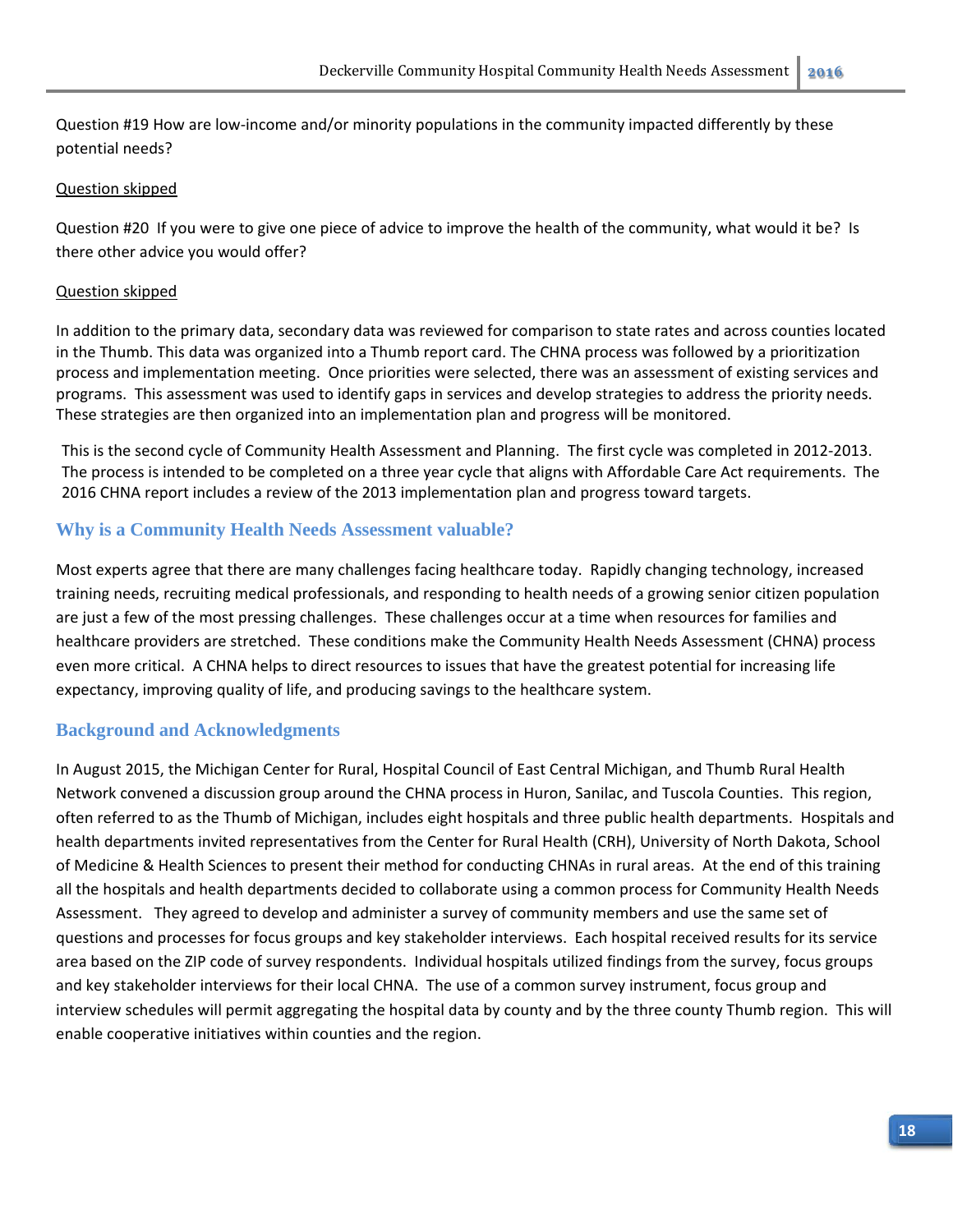# **Process Overview**

## **Steps in Process**

In December 2016, the members of the Thumb CHNA Collaboration received training from the University of North Dakota on best practices in the field of Community Health Needs Assessment. Based on this training a process was developed for the Thumb Area that would allow for consistent data collection. This consistent data collection would allow for county and regional aggregation of data. In addition to the local hospital plans and activities, this process would allow for greater impact of countywide and regional projects and initiatives. The process was developed based review of the University of North Dakota Model<sup>1</sup>:

- Step 1: Establish a local and regional timeline
- Step 2: Convene county teams to manager logistics of assessment activities
- Step 3: Develop and Administer Survey Instrument\*
- Step 4: Design and implement Community Focus Groups in local hospital communities\*
- Step 5: Design and implement Key Stakeholder Interviews or county agencies\*
- Step 6: Produce localized hospital reports based on survey zip code data, local focus groups, and county interview data
- Step 7: Local hospitals hold Implementation Planning Meetings
- Step 8: Local hospitals prepare a written CHNA Report and Implementation Plan
- Step 9: Produce county and regional reports
- Step 10: Convene county and regional meetings to review reports
- Step 11: Monitor Progress



\* In order to utilize the trifecta model, these three data collection methods were consistent in scope and question topics.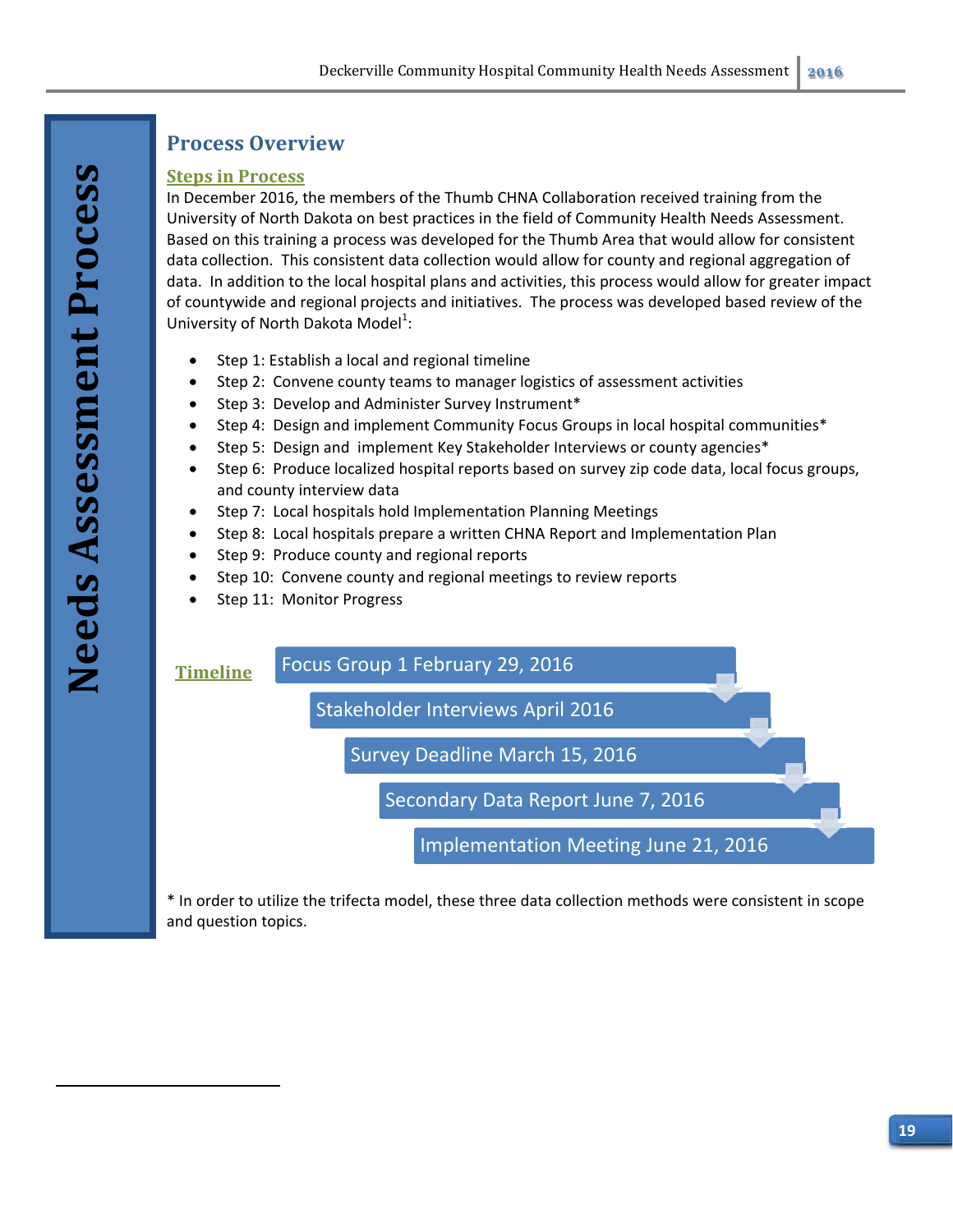# **Representing the Community and Vulnerable Populations**

## **Define the Community Served**

The findings are based on the responses of 163 individuals living in the five ZIP codes served by Deckerville Community Hospital who completed the survey by March 15, 2016. Deckerville Community hospital's ZIP codes are: 48419 (Carsonville); 48427 (Deckerville); 48434 (Forestville); 48456 (Minden City), and 48465 (Palms). Of the 163 respondents 57.1% lived in 48427 (Deckerville) where the hospital is located and 22.7% in 48419 (Carsonville).

Table 1 contains the demographics for age, gender, marital status, children under 18 in home, educational attainment, employment status, health sector employment, race, annual household income, source of health insurance and respondent's ZIP code. Complete demographic frequency tables can be found in Appendix B.

| Age                   | Respondents year of birth which was then recoded into quartiles20.2% were 33 or less,                                                                            |
|-----------------------|------------------------------------------------------------------------------------------------------------------------------------------------------------------|
|                       | 25.2% between 34-48, 21.5% between 49-58, and 24.5% were 59 or older.                                                                                            |
| Gender                | 86.4% were female and only 13.6% male                                                                                                                            |
| <b>Marital Status</b> | 69.9% were married or remarried; the remainder were currently unmarried                                                                                          |
| Children              | 55.2% of the respondents had no children under the age of 18 living at home                                                                                      |
| Education             | 19.0% had a high school diploma or less; 20.9% some college; 21.6% technical or junior<br>college degree;, 21.6% a BA/BS; 17.0% a graduate/ professional degree. |
| Employment            | 67.3% worked full-time; 7.5% part-time; 0.6% held multiple jobs; 12.6% were retired                                                                              |
| <b>Status</b>         |                                                                                                                                                                  |
| <b>Health Sector</b>  | 33.8 % worked for a hospital, clinic, or public health dept; 66.2% did not                                                                                       |
| Race                  | 95.1% self-identified as White/Caucasian                                                                                                                         |
| Household             | Respondents were asked their household income in 7 brackets which were then divided                                                                              |
| income                | into 4 groups: 16.9% reported \$24,999 or less; 35.3% \$25,000 to \$49,999; 27.9%                                                                                |
|                       | \$50,000 to \$74,999; and 19.9% \$75,000 or more.                                                                                                                |
| Health Insurance      | 60.0% reported that their employer or union provided health insurance; 11.2%                                                                                     |
|                       | individually purchased a plan from an insurance company or healthcare.gov; 11.2%                                                                                 |
|                       | reported Medicare; 3.5% Medicaid. Only 3.5% claimed to be uninsured.                                                                                             |
| Hospitals used        | 55.3% of respondents reported using Deckerville Community Hospital and 38.6% used                                                                                |
| past 2 years          | McKenzie Health Systems (Sandusky).                                                                                                                              |
| <b>ZIP Codes</b>      | 57.1% lived in 48427 (Deckerville) where the hospital is located, 22.7% in 48419                                                                                 |
|                       | (Carsonville) and 14.7% in 48456 (Minden City).                                                                                                                  |

#### **Table 1: Demographic highlights**

The respondents were predominantly female (86.4%). Almost all (95.1%) self‐identified as White/Caucasian. Approximately 70% were currently married or remarried. Less than half (44.7%) had children under 18 living in the household. About two thirds (67.3% were employed full‐time. Approximately one‐fifth (19.9%) had incomes \$75,000 or more. Three‐fifths (60.0%) had health insurance through their employer or union, 11.2% indicated they purchased health insurance from an insurance company or healthcare.gov, and only 3.5% reported not having any health insurance.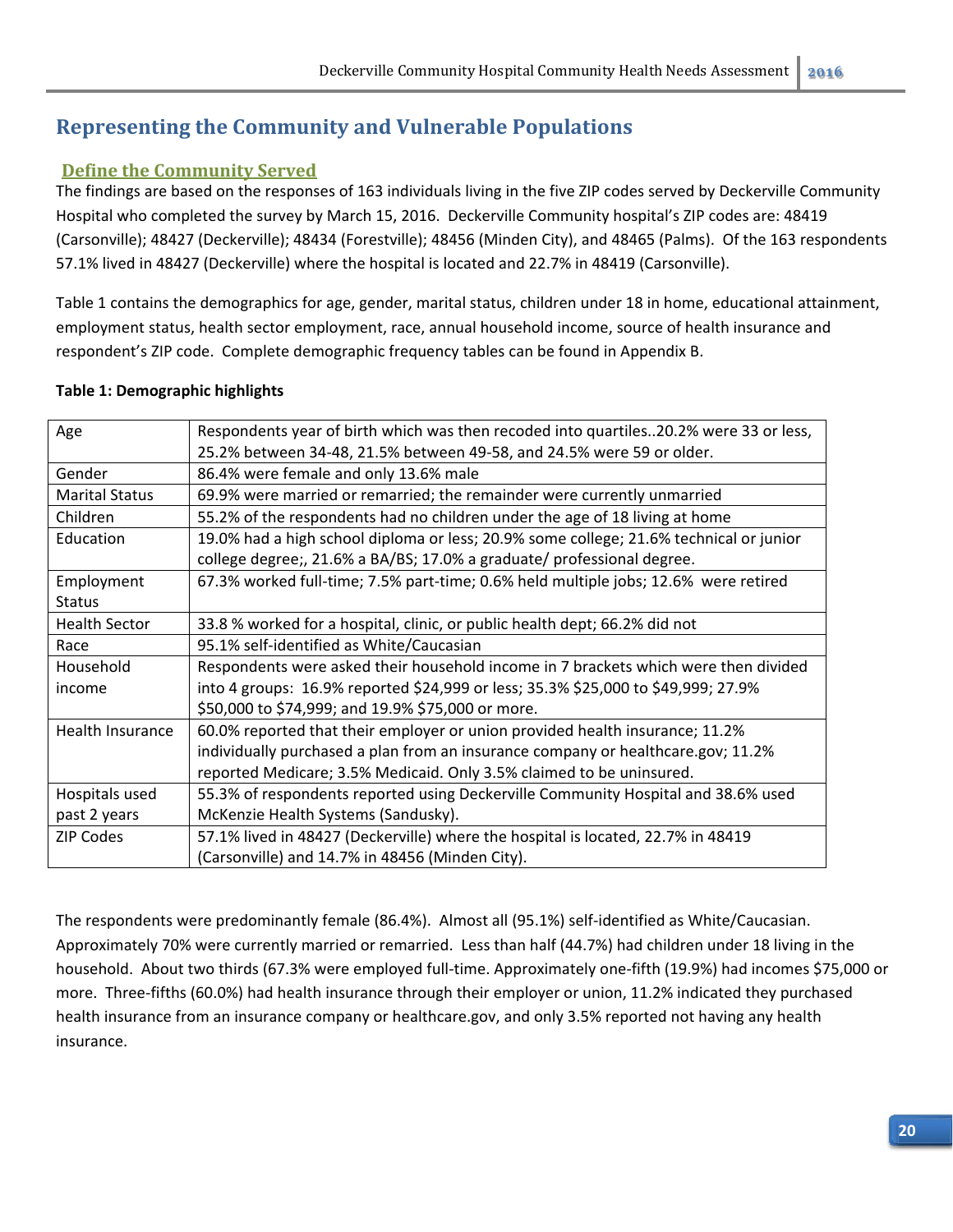In terms of vulnerable populations, seniors 59 or older accounted for approximate one-quarter (24.5%) of respondents; respondents with a high school education or less accounted for 19.0%, and 14.2% of respondents reported annual household incomes \$24,999 or less.

| <b>Indicator</b>                         | Michigan  | <b>Huron</b> | <b>Sanilac</b> | <b>Tuscola</b> |
|------------------------------------------|-----------|--------------|----------------|----------------|
| Population                               | 9,909,877 | 32,065       | 41,587         | 54,000         |
| % below 18 years of age                  | 22.40%    | 19.60%       | 22.20%         | 21.40%         |
| % 65 and older                           | 15.40%    | 23.40%       | 19.50%         | 18.30%         |
| Non-Hispanic African American            | 13.90%    | 0.50%        | 0.50%          | 1.20%          |
| % American Indian and Alaskan Native     | 0.70%     | 0.40%        | 0.60%          | 0.60%          |
| % Asian                                  | 2.90%     | 0.50%        | 0.40%          | 0.40%          |
| % Native Hawaiian/Other Pacific Islander | 0.00%     | 0.00%        | 0.00%          | 0.00%          |
| % Hispanic                               | 4.80%     | 2.10%        | 3.70%          | 3.30%          |
| Non-Hispanic White (below Hispanic       | 75.80%    | 95.70%       | 94.10%         | 93.70%         |
| % Not Proficient In English (2014)       | 1%        | 0%           | 0%             | 0%             |
| % Females                                | 50.90%    | 50.50%       | 50.40%         | 49.90%         |
| % Rural                                  | 25.40%    | 89.50%       | 90.20%         | 84.20%         |

## **Surveys and Focus Groups**

Distribution of surveys was intentionally planned to include individuals from vulnerable population groups such as senior citizens, under-resourced families, veterans, and women. Data analysis included cross tabulation of results for vulnerable populations. Hospitals invited a variety of individuals that represented multiple sectors of industry, age, and health conditions.

Deckerville Community survey was designed to capture demographic information about the respondents. Tables Q21 through Q33 summarize these findings.

As shown in Table Q21 below, most of the respondents (66.2%) stated that they did not work for a hospital, clinic, or public health department.

#### **Table Q21. Work for a hospital, clinic, or public health department**

|                |        | Frequency | Percent | <b>Valid Percent</b> | Cumulative |
|----------------|--------|-----------|---------|----------------------|------------|
|                |        |           |         |                      | Percent    |
|                | Yes    | 52        | 31.9    | 33.8                 | 33.8       |
| Valid          | No.    | 102       | 62.6    | 66.2                 | 100.0      |
|                | Total  | 154       | 94.5    | 100.0                |            |
| <b>Missing</b> | System | 9         | 5.5     |                      |            |
| Total          |        | 163       | 100.0   |                      |            |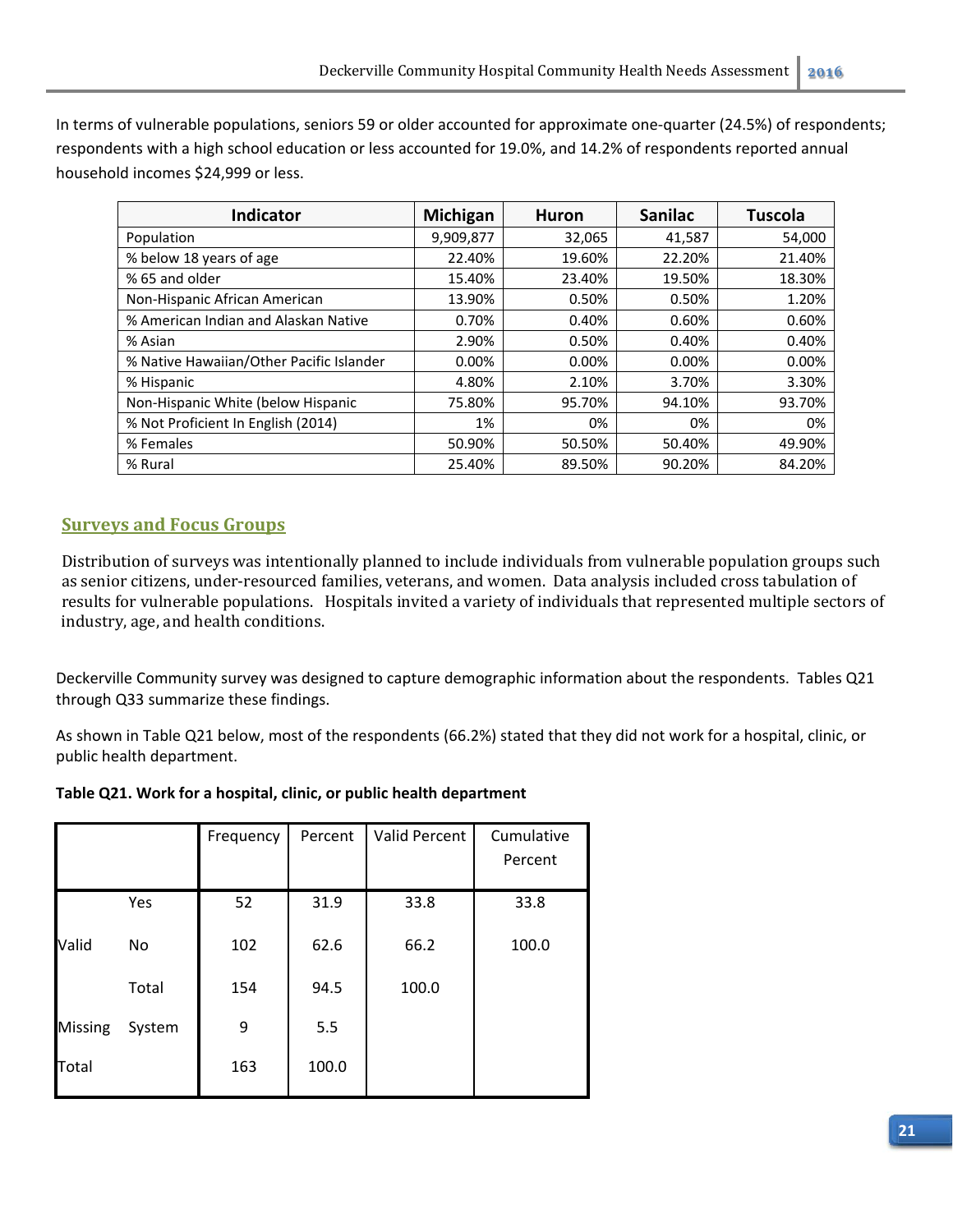Table Q22 below shows that the number one provider of health insurance for these respondents was employer or union provided with three-fifths (60.0%) The second and third largest providers with 11.2% of respondents were MEDICARE and individually purchased plan.

#### **TABLE Q22. Primary health insurance.**

|       |                                                                      | Frequency      | Percent | Cumulative |
|-------|----------------------------------------------------------------------|----------------|---------|------------|
|       |                                                                      |                |         | Percent    |
|       | Q22. Employer or union provided insurance                            | 102            | 60.0%   | 60.0%      |
|       | Q22. MEDICARE                                                        | 19             | 11.2%   | 71.2%      |
|       | Q22. Individually purchased plan (from company or<br>healthcare.gov) | 19             | 11.2%   | 82.4%      |
|       | Q22. MEDICAID                                                        | 6              | 3.5%    | 85.9%      |
|       | Q22. Uninsured (no health insurance)                                 | 6              | 3.5%    | 89.4%      |
|       | Q22. MEDICARE/MEDICAID combined with<br>supplemental/other insurance | 5              | 2.9%    | 92.4%      |
| Valid | Q22. Healthy Michigan                                                | 3              | 1.8%    | 94.1%      |
|       | Q22. Both MEDICARE and MEDICAID                                      |                |         |            |
|       | (dual eligible)                                                      | $\overline{2}$ | 1.2%    | 95.3%      |
|       | Q22. MiChild                                                         | $\overline{2}$ | 1.2%    | 96.5%      |
|       | Q22. Another government insurance                                    |                |         |            |
|       | (CHAMPUS, Military, Veteran)                                         | $\mathbf{1}$   | 0.6%    | 97.1%      |
|       | Q22. Other                                                           | 5              | 2.9%    | 100.0%     |
|       | Total                                                                | 170            | 100.0%  |            |
|       |                                                                      |                |         |            |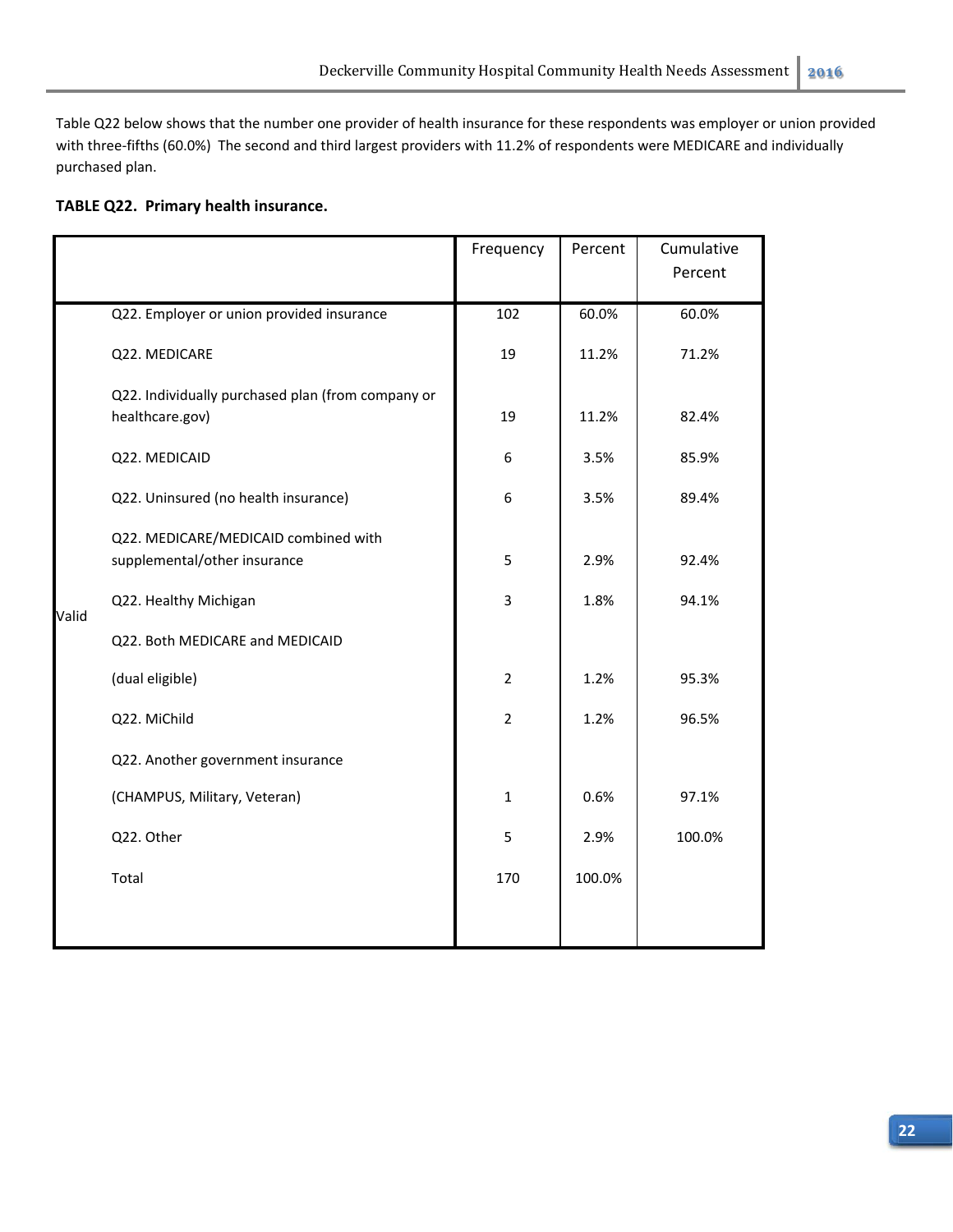As seen in Table Q23 below, the age quartiles of the respondents were fairly evenly divided with the age group 34‐48 being the largest the age group 49‐58 being the smallest.

#### **Table Q23. Age**

|                |               | Frequency | Percent | Valid   | <b>Cumulative Percent</b> |
|----------------|---------------|-----------|---------|---------|---------------------------|
|                |               |           |         | Percent |                           |
|                | 33 or younger | 33        | 20.2    | 22.1    | 22.1                      |
|                | 34-48         | 41        | 25.2    | 27.5    | 49.7                      |
| Valid          | 49-58         | 35        | 21.5    | 23.5    | 73.2                      |
|                | 59 or older   | 40        | 24.5    | 26.8    | 100.0                     |
|                | Total         | 149       | 91.4    | 100.0   |                           |
| <b>Missing</b> | System        | 14        | 8.6     |         |                           |
| Total          |               | 163       | 100.0   |         |                           |

Table Q24 below shows that a majority of the respondents, almost 70%, were either married or remarried. The smallest group of respondents (3.3%) was a member of an unmarried couple.

#### **Table Q24. Marital Status**

|                |                                  | Frequency | Percent | Valid Percent | <b>Cumulative Percent</b> |
|----------------|----------------------------------|-----------|---------|---------------|---------------------------|
|                | Married, Remarried               | 107       | 65.6    | 69.9          | 69.9                      |
|                | Divorced                         | 15        | 9.2     | 9.8           | 79.7                      |
|                | Widowed                          | 11        | 6.7     | 7.2           | 86.9                      |
| Valid          | Member of an unmarried<br>couple | 5         | 3.1     | 3.3           | 90.2                      |
|                | Single, never been married       | 15        | 9.2     | 9.8           | 100.0                     |
|                | Total                            | 153       | 93.9    | 100.0         |                           |
| <b>Missing</b> | System                           | 10        | 6.1     |               |                           |
| Total          |                                  | 163       | 100.0   |               |                           |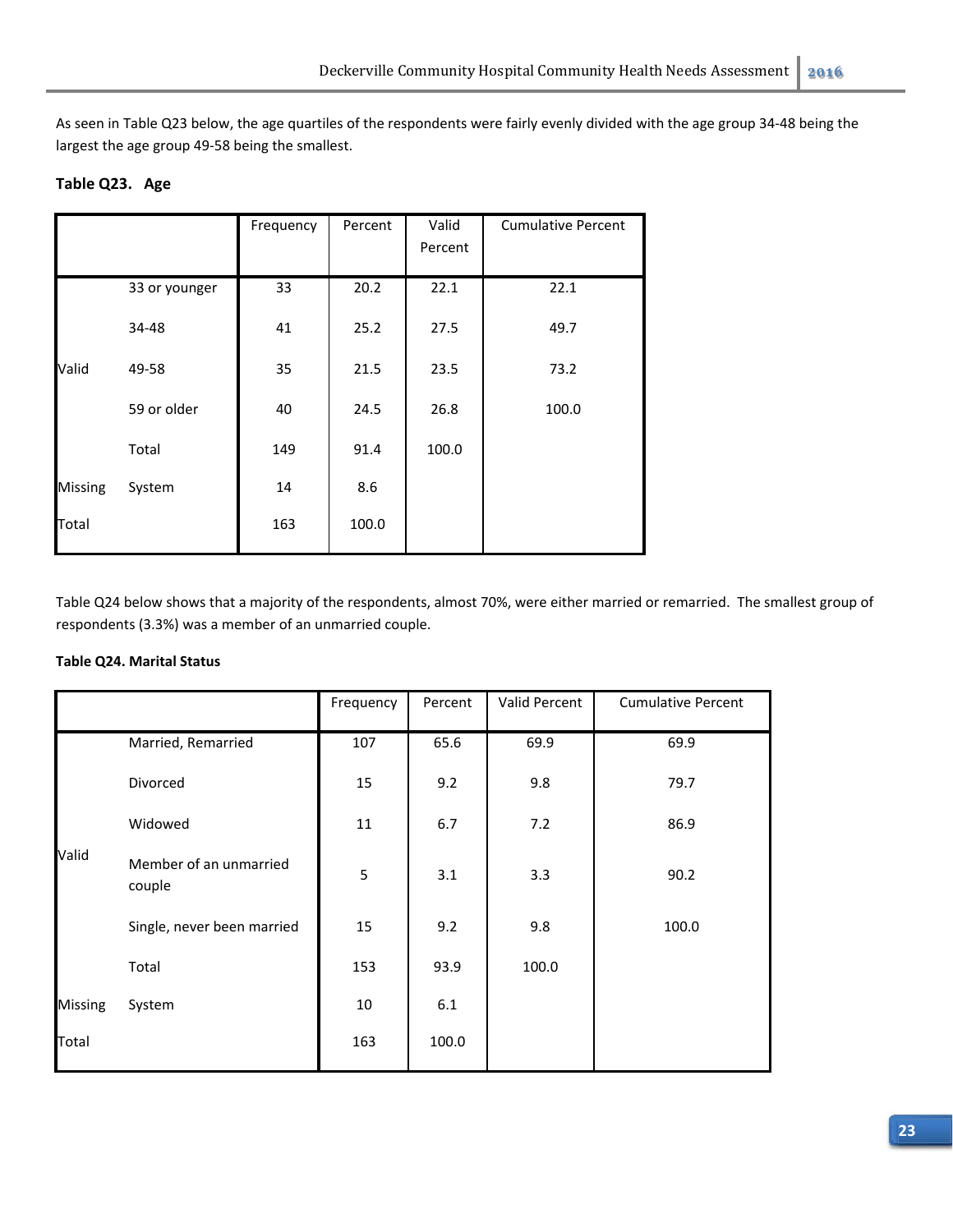Table Q25 below shows that over 55% of the respondents had no children under 18 living at home. The smallest group of respondents with children under 18 living at home was those with four children.

|                |        | Frequency | Percent | Valid Percent | <b>Cumulative Percent</b> |
|----------------|--------|-----------|---------|---------------|---------------------------|
|                | None   | 85        | 52.1    | 55.2          | 55.2                      |
|                | 1.00   | 25        | 15.3    | 16.2          | 71.4                      |
| Valid          | 2.00   | 33        | 20.2    | 21.4          | 92.9                      |
|                | 3.00   | 8         | 4.9     | 5.2           | 98.1                      |
|                | 4.00   | 3         | $1.8\,$ | 1.9           | 100.0                     |
|                | Total  | 154       | 94.5    | 100.0         |                           |
| <b>Missing</b> | System | 9         | 5.5     |               |                           |
| Total          |        | 163       | 100.0   |               |                           |

**Table Q25. Children (under 18) living in your house.**

As seen in Table Q26 below the largest group of respondents with individuals 18 year of age or older living in their household was those with two people, or 54.5% of those who answered this question. The smallest group had five individuals (1.3%).

|                |                | Frequency      | Percent | Valid Percent | Cumulative<br>Percent |
|----------------|----------------|----------------|---------|---------------|-----------------------|
|                |                |                |         |               |                       |
|                | 1              | 35             | 21.5    | 22.7          | 22.7                  |
|                | $\overline{2}$ | 84             | 51.5    | 54.5          | 77.3                  |
| Valid          | 3              | 25             | 15.3    | 16.2          | 93.5                  |
|                | $\overline{4}$ | 8              | 4.9     | 5.2           | 98.7                  |
|                | 5              | $\overline{2}$ | 1.2     | 1.3           | 100.0                 |
|                | Total          | 154            | 94.5    | 100.0         |                       |
| <b>Missing</b> | System         | 9              | 5.5     |               |                       |
| Total          |                | 163            | 100.0   |               |                       |
|                |                |                |         |               |                       |

**Table Q26. individuals 18 or over live in your household.**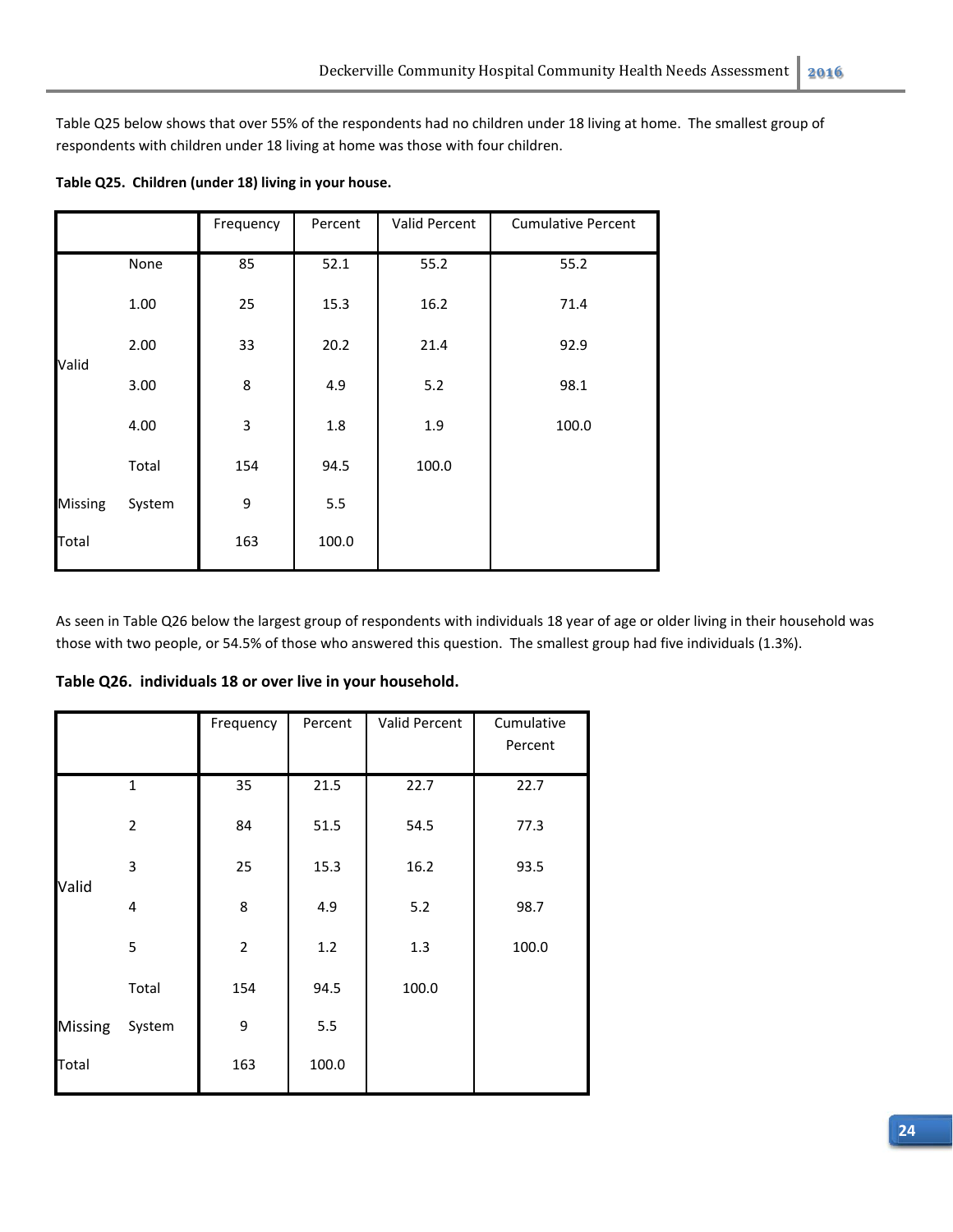Table Q27 below shows that the largest group of respondents had a technical or junior college degree and those with bachelor's degree each representing 21.6% of the respondents, or a total of 43% of the respondents. The third largest group had some college (20.9%) and 17.0% had a graduate or professional degree.

#### **Table Q27. Highest level of education completed.**

|                |                                       | Frequency    | Percent | Valid Percent | Cumulative<br>Percent |
|----------------|---------------------------------------|--------------|---------|---------------|-----------------------|
|                | Less than high school                 | $\mathbf{1}$ | $.6\,$  | .7            | .7                    |
|                | High school diploma/GED               | 28           | 17.2    | 18.3          | 19.0                  |
|                | Some college (no degree)              | 32           | 19.6    | 20.9          | 39.9                  |
| Valid          | Technical or junior college<br>degree | 33           | 20.2    | 21.6          | 61.4                  |
|                | Bachelor's degree                     | 33           | 20.2    | 21.6          | 83.0                  |
|                | Graduate or professional<br>degree    | 26           | 16.0    | 17.0          | 100.0                 |
|                | Total                                 | 153          | 93.9    | 100.0         |                       |
| <b>Missing</b> | System                                | 10           | 6.1     |               |                       |
| Total          |                                       | 163          | 100.0   |               |                       |

As shown in Table Q28 below, a large majority of the respondents (86.4%) were female.

#### **Table Q28. Gender**

|                |        | Frequency | Percent | Valid Percent | Cumulative |
|----------------|--------|-----------|---------|---------------|------------|
|                |        |           |         |               | Percent    |
|                |        |           |         |               |            |
|                | Female | 133       | 81.6    | 86.4          | 86.4       |
| Valid          | Male   | 21        | 12.9    | 13.6          | 100.0      |
|                | Total  | 154       | 94.5    | 100.0         |            |
| <b>Missing</b> | System | 9         | 5.5     |               |            |
| Total          |        | 163       | 100.0   |               |            |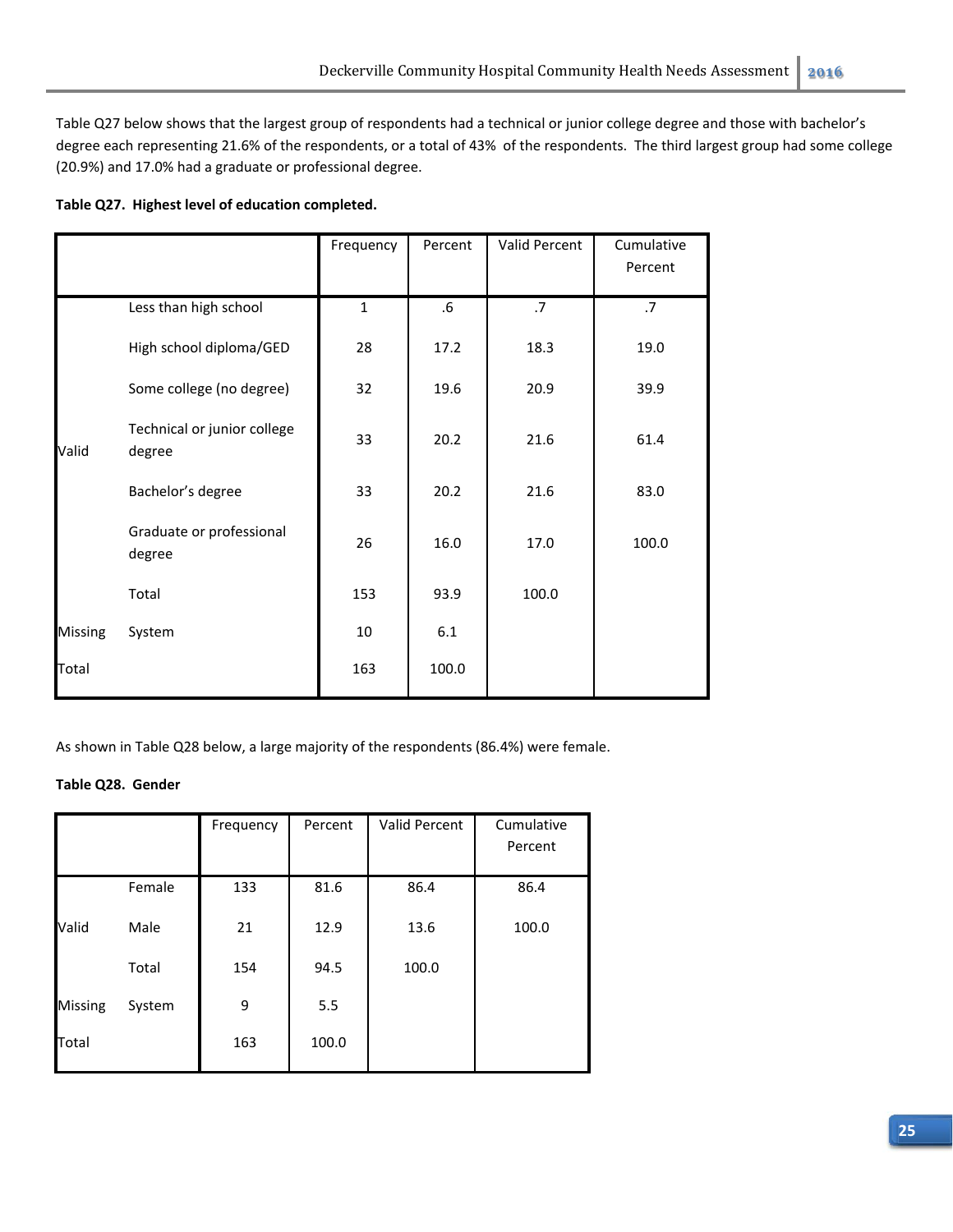Table Q29 below shows that two-thirds (67.3.9%) of the respondents had a full time job. The next largest group at 12.6% was retired.

#### **TABLE Q29. Employment status.**

|       |                                  | Frequency      | Percent | <b>Cumulative Percent</b> |
|-------|----------------------------------|----------------|---------|---------------------------|
|       | Q29 Full time                    | 107            | 67.3%   | 67.3%                     |
|       | Q29 Retired                      | 20             | 12.6%   | 79.9%                     |
|       | Q29 Part time                    | 12             | 7.5%    | 87.4%                     |
|       | Q29 Disabled                     | $\overline{7}$ | 4.4%    | 91.8%                     |
|       | Q29. Other coded                 | 4              | 2.5%    | 94.3%                     |
| Valid | Q29 Homemaker                    | 3              | 1.9%    | 96.2%                     |
|       | Q29 Student full time            | $\overline{2}$ | 1.3%    | 97.5%                     |
|       | Q29 Unemployed and seeking a job | $\overline{2}$ | 1.3%    | 98.7%                     |
|       | Q29 Work + go to school          | $\mathbf 1$    | 0.6%    | 99.4%                     |
|       | Q29 Multiple job holder          | $\mathbf{1}$   | 0.6%    | 100.0%                    |
|       | Total                            | 159            | 100.0%  |                           |
|       |                                  |                |         |                           |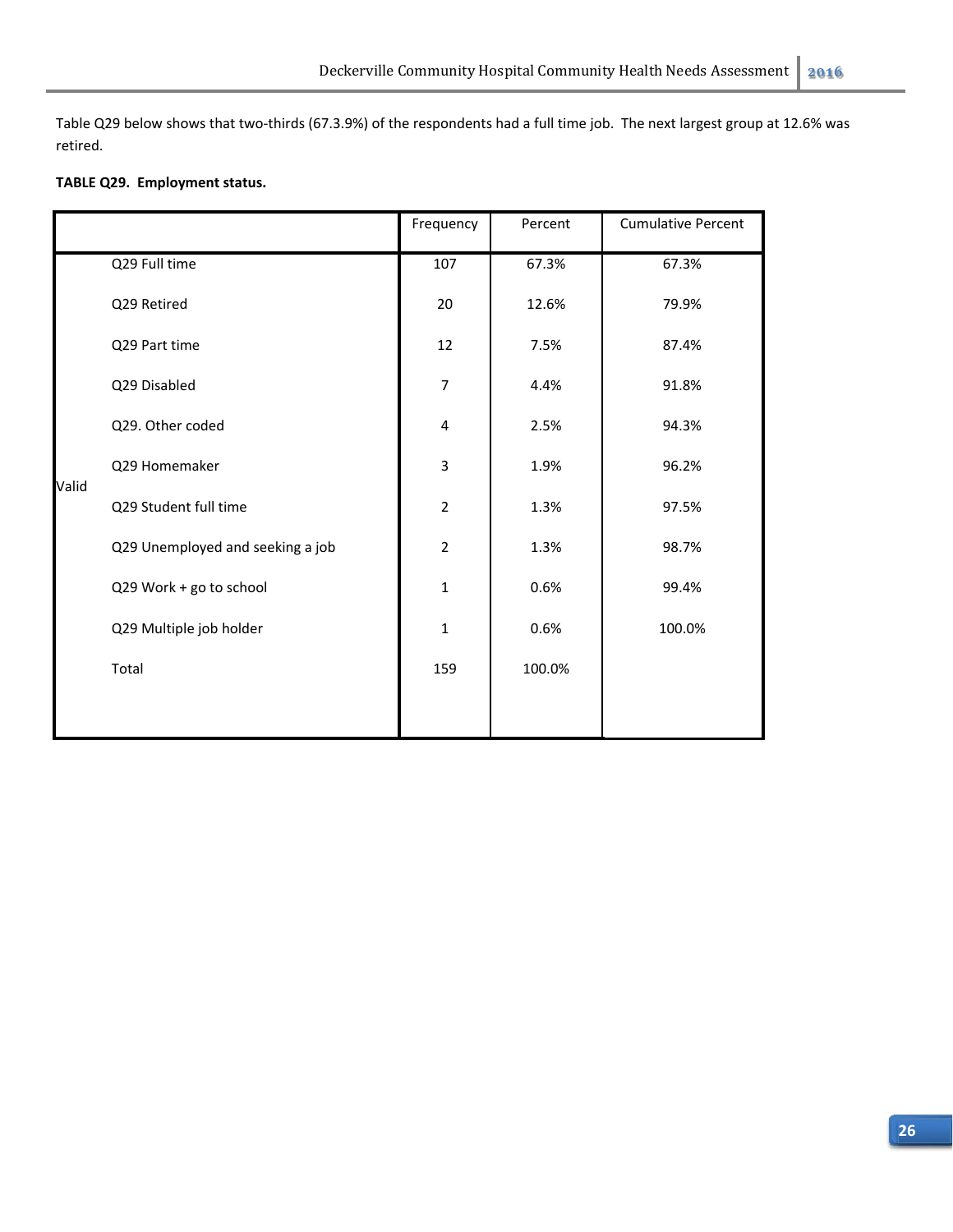Table Q30 below shows that the largest group of respondents lived in the Deckerville zip code area (57.7%). The second largest group lived in the Carsonville zip code area (22.7%) and the third largest lived in the Minden City zip code area

#### **Table Q30. ZIP code.**

|       |                   | Frequency      | Percent | Valid Percent | <b>Cumulative Percent</b> |
|-------|-------------------|----------------|---------|---------------|---------------------------|
|       | 48427 Deckerville | 94             | 57.7    | 57.7          | 57.7                      |
|       | 48419 Carsonville | 37             | 22.7    | 22.7          | 80.4                      |
| Valid | 48456 Minden City | 24             | 14.7    | 14.7          | 95.1                      |
|       | 48465 Palms       | $\overline{7}$ | 4.3     | 4.3           | 99.4                      |
|       | 48434 Forestville | $\mathbf{1}$   | 0.6     | 0.6           | 100                       |
|       | Total             | 163            | 100     | 100           |                           |
|       |                   |                |         |               |                           |

Table Q31 below shows that a vast majority of the respondents owned their home (81.1%). Seventeen respondents (10.4%) were renting a home or apartment, and 6.1% lived in someone else's home.

#### **TABLE Q31. Housing situation.**

|       |                                                      | Frequency    | Percent | <b>Cumulative Percent</b> |
|-------|------------------------------------------------------|--------------|---------|---------------------------|
|       | Q31. Own a home                                      | 133          | 81.1%   | 81.1%                     |
|       | Q31. Rent a home or apartment                        | 17           | 10.4%   | 91.5%                     |
|       | Q31. Live in someone else's home<br>(family/friends) | 10           | 6.1%    | 97.6%                     |
| Valid | Q31. Do not have home, but have a place to<br>sleep  | 3            | 1.8%    | 99.4%                     |
|       | Q31. Homeless                                        | $\mathbf{1}$ | 0.6%    | 100.0%                    |
|       | Total                                                | 164          |         |                           |
|       |                                                      |              |         |                           |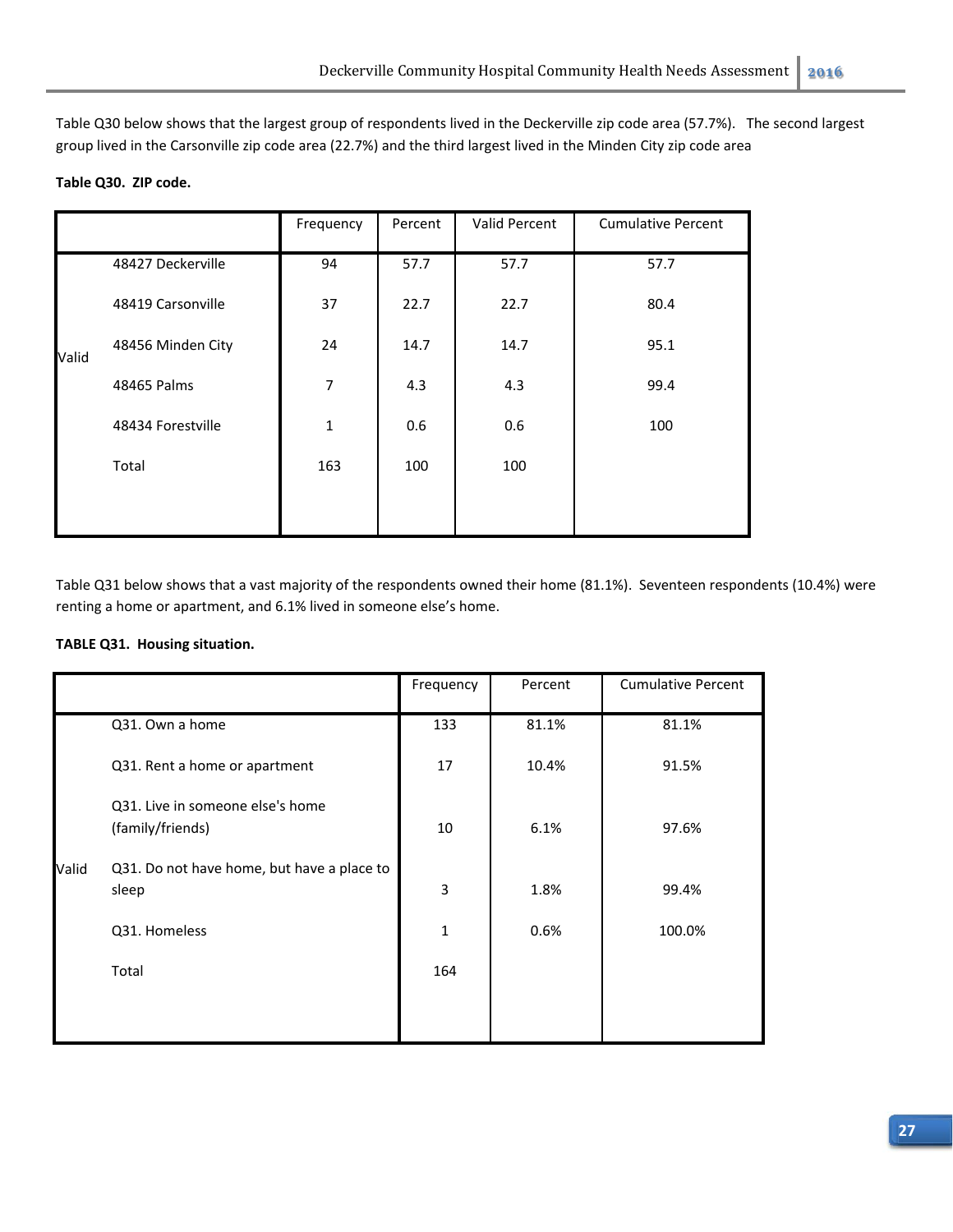As seen in Table Q32 below, almost all of the respondents (95.1%) described themselves as White/Caucasian.

#### **TABLE Q32. Race**

|       |                                | Frequency      | Percent | <b>Cumulative Percent</b> |
|-------|--------------------------------|----------------|---------|---------------------------|
|       | Q32. White/Caucasian           | 156            | 95.1%   | 95.1%                     |
|       | Q32. Race Prefer not to answer | 5              | 3.0%    | 98.2%                     |
| Valid | Q32. Hispanic                  | $\overline{2}$ | 1.2%    | 99.4%                     |
|       | Q32. Native American           | 1              | 0.6%    | 100.0%                    |
|       | Total                          | 164            | 100.0%  |                           |
|       |                                |                |         |                           |

Table Q33 below shows that a little more than half (52.2%) had household incomes under \$50,000. Approximately one‐fifth (19.9%) had incomes \$75,000 or more.

**Table 33. Annual household income before taxes (quartiles)**

|                |                      | Frequency | Percent | Valid Percent | Cumulative Percent |
|----------------|----------------------|-----------|---------|---------------|--------------------|
|                | \$24,999 or less     | 23        | 14.1    | 16.9          | 16.9               |
|                | \$25,000 to \$49,999 | 48        | 29.4    | 35.3          | 52.2               |
| Valid          | \$50,000 to \$74,999 | 38        | 23.3    | 27.9          | 80.1               |
|                | \$75,000 or more     | 27        | 16.6    | 19.9          | 100.0              |
|                | Total                | 136       | 83.4    | 100.0         |                    |
| <b>Missing</b> | System               | 27        | 16.6    |               |                    |
| Total          |                      | 163       | 100.0   |               |                    |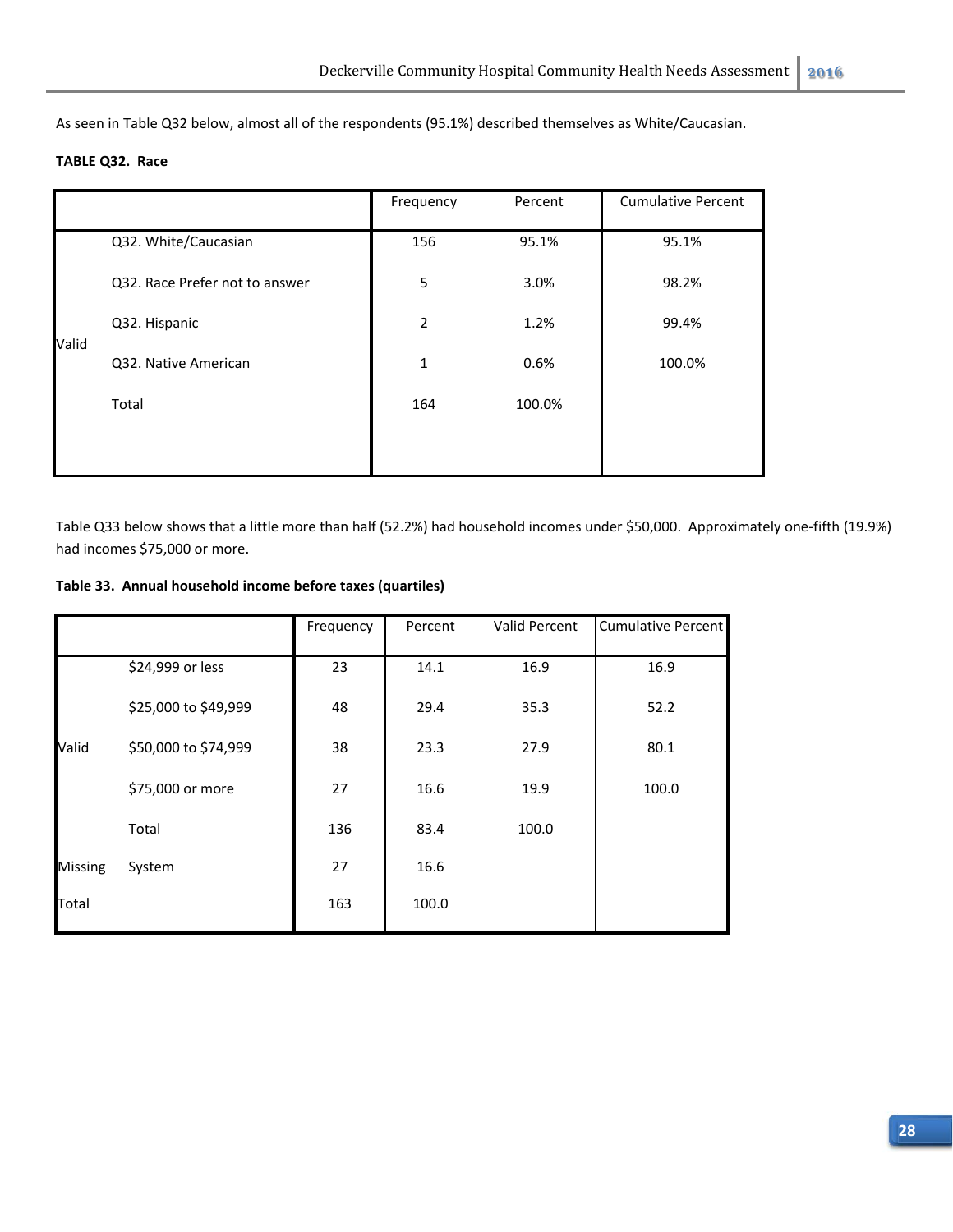#### **Healthcare/Social Service Organizations Providing Input**

Participants in stakeholder interviews were chosen based on their expertise in serving vulnerable populations and their experience with community issues. Organizations were chosen by each county level committee and varied slightly by county.

The Sanilac county committee selected three organizations for input and suggested an individual at these organizations. The individuals interviewed agreed and the Department of Human Services in Huron County opted to have an additional person. They provided via email permission to use their name in a list of individuals participating in interviews but were assured that their responses would not be connected to their name.

Kay Balcer, of Balcer Consulting and Prevention Services conducted the interviews in person, and Sara Wright of Michigan Center for Rural Health took notes via phone. The interview followed the a similar script as was used for the focus groups (see Appendix E). The interviewees, their titles and organizational affiliations are listed below.

Michigan Deptartment Of Health and Human Services‐ St. Clair/Sanilac County

- William (Bill ) Weston, Director
- Jamie Reinke, Sanilac County Program Manager (Sanilac County Only), Sanilac County Community Mental Health
- Jim Johnson, Executive Director, Sanilac Intermediate School District
- Duane Lange, Superintendent

#### **Consultants**

During the process various consultants were utilized to manage the workflow and ensure consistency including:

- $\rightarrow$  Balcer Consulting & Prevention Services, Kay Balcer: Overall project coordination and facilitation, stakeholder interviews, template development.
- $\rightarrow$  Michigan Center for Rural Health, Crystal Barter and Sara Wright: Note taking, and coding of focus group and interview responses.
- $\rightarrow$  Institute for Public Policy and Social Research, Michigan State University: Paper survey processing, coding of survey data, and production of statistical data for analysis.
- $\rightarrow$  Independent Consultants, Harry Perlstadt, PhD, MPH and Travis Fojtasek, PHD: Data analysis and reports

Some hospitals also chose to contract with Balcer Consulting or Michigan Center for Rural Health for focus group facilitation, facilitation of implementation meetings, and preparation of the CHNA report and implementation plan. Questions about the CHNA project and requests for documents can be made by contacting Kay Balcer at 989‐553‐2927 or balcerconsulting@gmail.com .

## **2013 CHNA Plan Progress**

In 2013, the Community Health Needs assessment priorities identified by Deckerville Community Hospital included:

- The three most serious health concerns of the community were obesity, cancer, and heart disease.
- Lack of coordination of local resources in terms of health education services and social services.
- Education on how to utilize healthcare services [insurance coverage, ER, Primary Care, Community Clinic (urgent care)]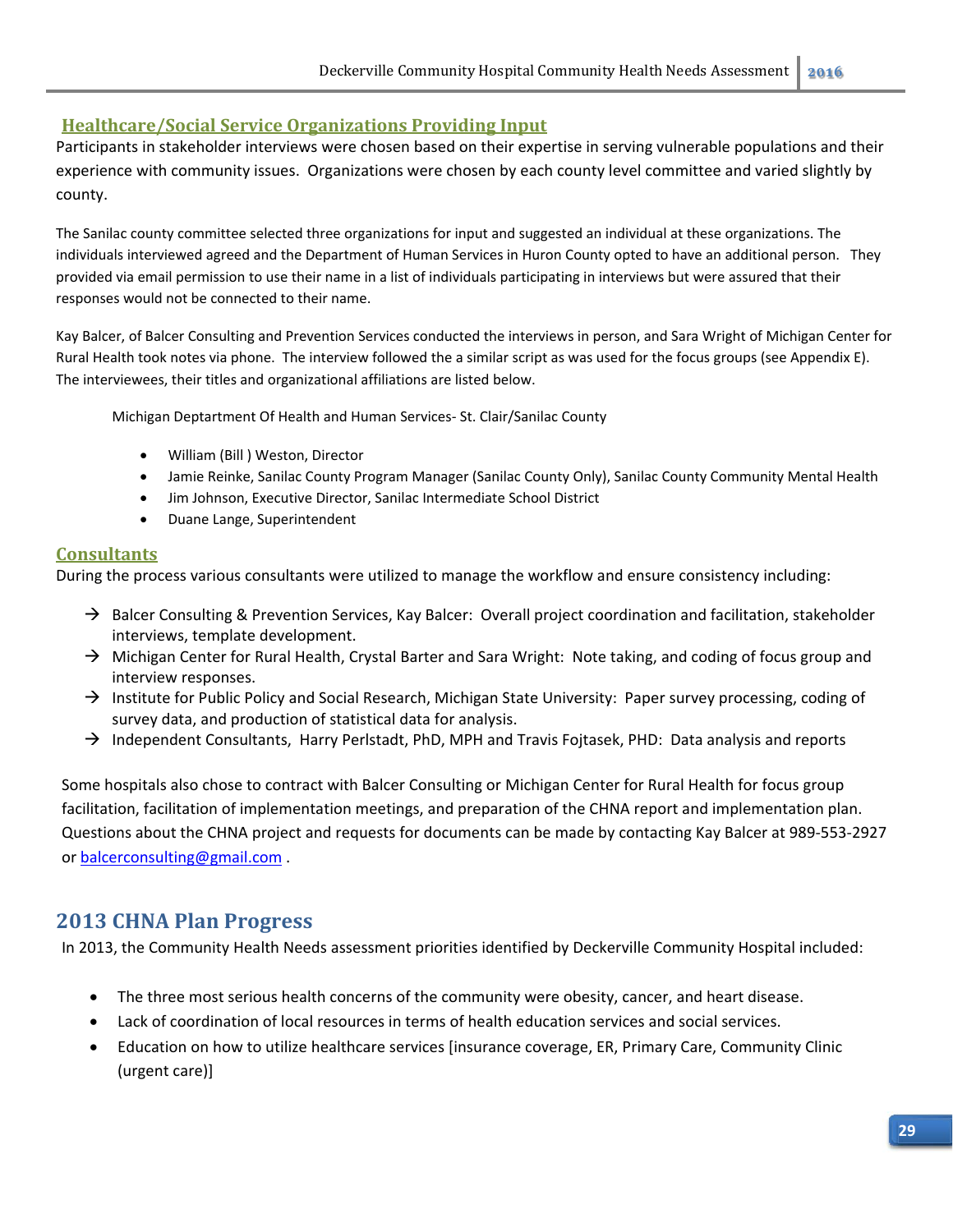The following table includes an update on the progress toward activities in the 2013 Implementation Plan.

| <b>Objective</b>                                                                                           | <b>Strategy</b>                                                                                                                |
|------------------------------------------------------------------------------------------------------------|--------------------------------------------------------------------------------------------------------------------------------|
|                                                                                                            | Education provided at the annual Funtastic Family Fair.                                                                        |
|                                                                                                            | Programs include Weight Watchers, Go Red Campaign, Smoking                                                                     |
| Greater community education using news media, social media,                                                | Cessation Counseling, Nutrition Counseling, 5K Boo Run, Fitness                                                                |
| community and school programs.                                                                             | Equipment offered to the public at Physical Therapy, Screening                                                                 |
|                                                                                                            | including mammograms, pap smears, prostate checks, and low                                                                     |
|                                                                                                            | dosage lung cancer screens.                                                                                                    |
|                                                                                                            | Since 2013, DHS has hired two physicians and two nurse                                                                         |
| Strengthen primary care base through recruitment, retention,                                               | practitioners. Lindsey Bulgrien NP-C was able to take training in                                                              |
| continued education and training, and IT support.                                                          | Women's Health. A TeleMedicine contract exists between DCH                                                                     |
|                                                                                                            | and St. Joseph Mercy Hospital for stroke care utilizing a robot.                                                               |
|                                                                                                            | DCH partners with and refers patients to specialty physicians in                                                               |
|                                                                                                            | such areas as Cardiology, Gastroenterology, Nephrology,                                                                        |
|                                                                                                            | Neurology, Neurosurgery, Orthopedics, Podiatry, Pulmonology,                                                                   |
| Continued exploration and development of procedures and                                                    | and General Surgery. DHS has extended their hours to include                                                                   |
| opportunities to improve the efficiency and effectiveness of the                                           | weekend office hours and Walk-in-Clinic hours on holidays and                                                                  |
| health care system for the community, especially those with the                                            | weekends. Community resources such as Community Mental                                                                         |
| greatest need.                                                                                             | Health and the Sanilac Health Department are utilized to                                                                       |
|                                                                                                            | provide services not available at DCH. Coordination of Services                                                                |
|                                                                                                            | with Autumnwood of Deckerville and most home health/                                                                           |
|                                                                                                            | hospice agencies is also available.                                                                                            |
| Training and education of Certified Health Insurance Advisors to                                           | DCH currently has four staff members who are certified to                                                                      |
| council and educate the community on the Affordable Care Act                                               | council the public on their insurance claims. DCH also partners                                                                |
| and the Health Insurance Marketplace.                                                                      | with Insurance Specialist, Scott Salowitz. He is able to find                                                                  |
|                                                                                                            | affordable policies for patients in need of insurance.                                                                         |
|                                                                                                            | All forms of media have been utilized to make the public aware                                                                 |
|                                                                                                            | of programs such as Respite Care, Walk-in-Clinic hours, weekend                                                                |
| Build on greater community education using news media, social<br>media, and community and school programs. | office hours, Funtastic Family Fair, and reduced cost Sports<br>Physicals for Deckerville Community School students at both of |
|                                                                                                            | the clinics. DCH has its own web page, Facebook page, and a                                                                    |
|                                                                                                            | written Community Link News Letter.                                                                                            |
|                                                                                                            |                                                                                                                                |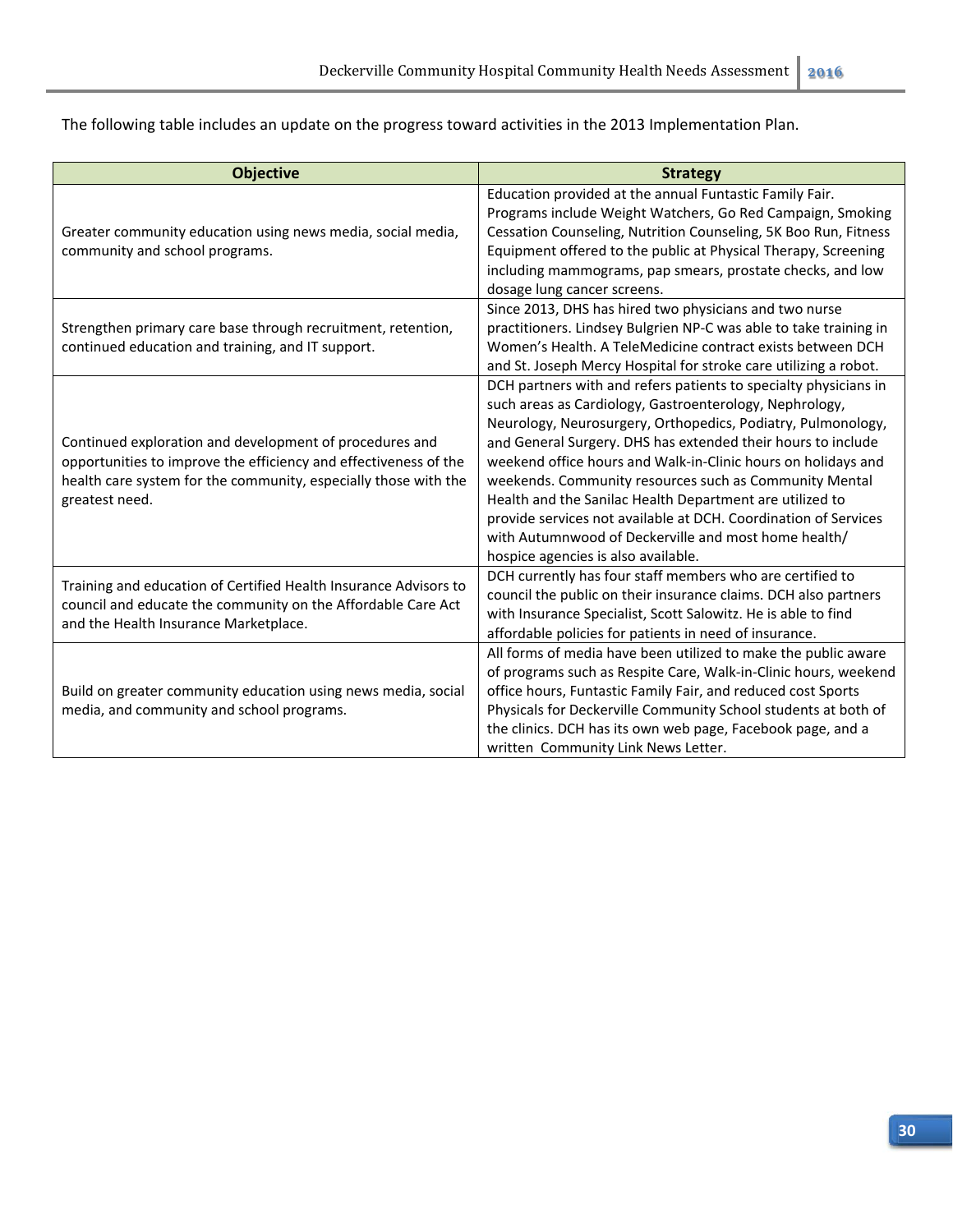## **CHNA Methodology**

## **Surveys:**

**Sample/Target Population:** The Thumb CHNA Collaboration members decided to use non probability sampling, combining convenience sampling with purposive (judgmental) sampling. In a convenience sample respondents can be anyone who happens to come into contact with the researcher or has access to the survey from people on a street corner or in a mall to those who come across the survey on line. In a purposive sample respondents are recruited based on some characteristic which will be useful for the study. For example, a purposive CHNA survey would target members of clubs and religious congregations in low income neighborhoods or seniors residing in independent living and assisted living facilities. In addition, a mixed sampling design intended to gather a sufficient number of low income, low education and senior citizens to permit an analysis of their health concerns and views on health care services. Finally, since each hospital used the same survey methodology, the results can be analyzed and compared. Although the findings cannot be generalized, they can point out common needs and solutions.

#### **Table 1: Demographic highlights**

| Age                   | Respondents year of birth which was then recoded into quartiles20.2% were 33 or less,  |
|-----------------------|----------------------------------------------------------------------------------------|
|                       | 25.2% between 34-48, 21.5% between 49-58, and 24.5% were 59 or older.                  |
| Gender                | 86.4% were female and only 13.6% male                                                  |
| <b>Marital Status</b> | 69.9% were married or remarried; the remainder were currently unmarried                |
| Children              | 55.2% of the respondents had no children under the age of 18 living at home            |
| Education             | 19.0% had a high school diploma or less; 20.9% some college; 21.6% technical or junior |
|                       | college degree;, 21.6% a BA/BS; 17.0% a graduate/ professional degree.                 |
| Employment            | 67.3% worked full-time; 7.5% part-time; 0.6% held multiple jobs; 12.6% were retired    |
| <b>Status</b>         |                                                                                        |
| <b>Health Sector</b>  | 33.8 % worked for a hospital, clinic, or public health dept; 66.2% did not             |
| Race                  | 95.1% self-identified as White/Caucasian                                               |
| Household             | Respondents were asked their household income in 7 brackets which were then divided    |
| income                | into 4 groups: 16.9% reported \$24,999 or less; 35.3% \$25,000 to \$49,999; 27.9%      |
|                       | \$50,000 to \$74,999; and 19.9% \$75,000 or more.                                      |
| Health Insurance      | 60.0% reported that their employer or union provided health insurance; 11.2%           |
|                       | individually purchased a plan from an insurance company or healthcare.gov; 11.2%       |
|                       | reported Medicare; 3.5% Medicaid. Only 3.5% claimed to be uninsured.                   |
| Hospitals used        | 55.3% of respondents reported using Deckerville Community Hospital and 38.6% used      |
| past 2 years          | McKenzie Health Systems (Sandusky).                                                    |
| <b>ZIP Codes</b>      | 57.1% lived in 48427 (Deckerville) where the hospital is located, 22.7% in 48419       |
|                       | (Carsonville) and 14.7% in 48456 (Minden City).                                        |

**Survey Instrument and Procedures:** The survey instrument contained 34 questions covering Community Assets, Community Concerns, Delivery of Health Care and Demographic Information (Appendix A). The survey was printed and posted online. Each county developed a distribution list identifying public locations for envelopes and surveys. Surveys were also distributed at meetings and at the end of focus groups. Printed surveys could be left in drop boxes or mailed in to the Institute for Public Policy and Social Research (IPPSR) at Michigan State University. The on‐line version of the survey was posted at www.surveymonkey.com. Survey links were included in press releases and regional promotion efforts. Links were distributed by direct email and forwarded to hospitals and service providers who could forward it to their staff and their email patient base. Surveys were entered and data sets prepared by IPPSR. Data were analyzed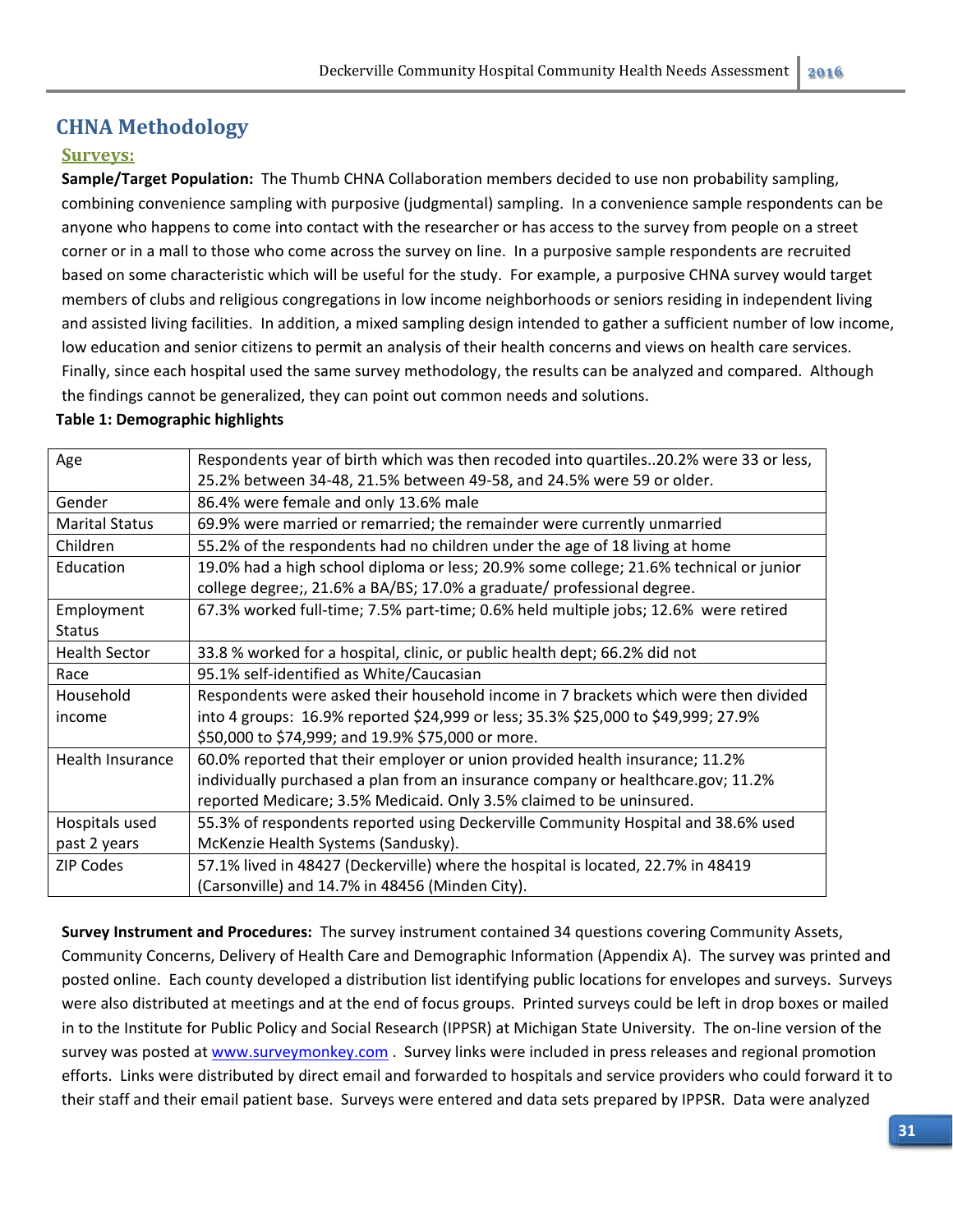using the Statistical Package for the Social Sciences (SPSS) Version 20 multiple response sets frequencies and cross‐ tabulations.

#### **Focus Groups:**

Focus groups were conducted using a standard list of questions. Facilitators used a script and consistent processes for documenting data. Focus group notes were recorded and coded by the Michigan Center for Rural Health (MCRH) with summaries provided for analysis. The focus group was held at Deckerville Community Hospital on February 29, 2016 at 5pm in the hospital conference room. Flyers advertising the event, were posted at local grocery stores, laundry mats, clinic offices, gas stations, and restaurants. Personal letters of invitation were sent to the hospital Board Members; businesses; Deckerville School Superintendent, Tricia Pawloski; and Deckerville Public Library librarian, Jill Brown.

#### **Stakeholder Interviews:**

The Sanilac county committee selected three organizations for input and suggested an individual at these organizations. The individuals interviewed agreed and provided consent to participate and have their name included in a list of interview participants. Individuals participating in interviews but were assured that their responses would not be connected to their name. Kay Balcer, of Balcer Consulting and Prevention Services conducted the interviews in person, and Sara Wright of Michigan Center for Rural Health took notes via phone. The interview followed a similar script as was used for the focus groups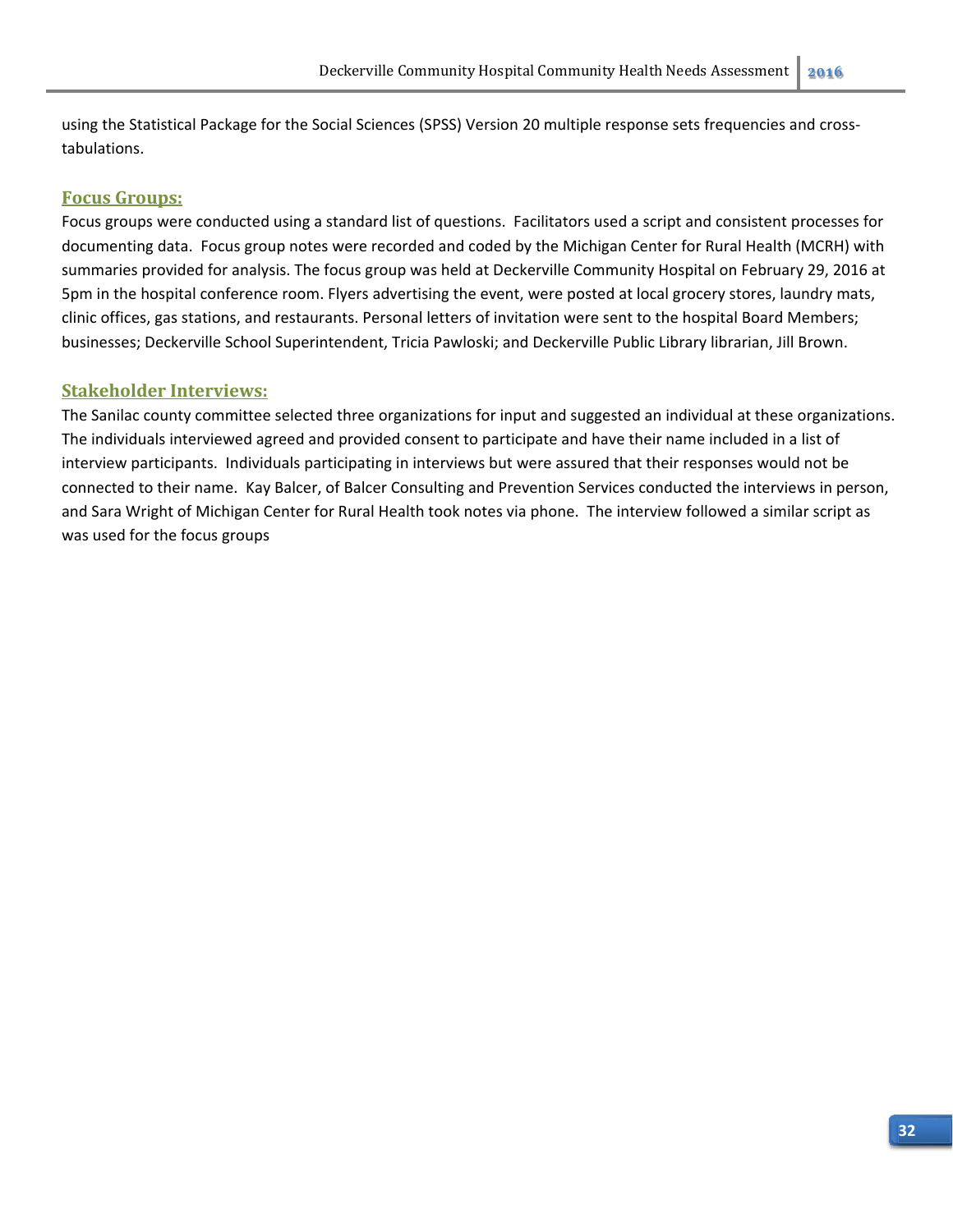# **Secondary Data**

| <b>Table 1: Major Data Sources for CHNA-</b>                       |                                                                                                                              |                                    |                                                                                                                                                                                                                                                                                                          |  |  |  |  |
|--------------------------------------------------------------------|------------------------------------------------------------------------------------------------------------------------------|------------------------------------|----------------------------------------------------------------------------------------------------------------------------------------------------------------------------------------------------------------------------------------------------------------------------------------------------------|--|--|--|--|
| <b>Public Health Statistics</b>                                    |                                                                                                                              |                                    |                                                                                                                                                                                                                                                                                                          |  |  |  |  |
| <b>Source/ Participants</b>                                        | <b>URL or Citation</b>                                                                                                       | Dates of<br>Data                   | <b>Additional Descriptors</b>                                                                                                                                                                                                                                                                            |  |  |  |  |
| <b>United States Census</b><br><b>Bureau</b>                       | http://quickfacts.census.gov                                                                                                 | 2010                               | Includes data from the American Community Survey (5-year<br>averages), Census Demographic profiles from the 2010 Census,<br>and subtopic data sets.                                                                                                                                                      |  |  |  |  |
| Michigan Labor<br>Market                                           | http://www.milmi.org                                                                                                         | 2016                               | <b>Unemployment Data</b>                                                                                                                                                                                                                                                                                 |  |  |  |  |
| Michigan Department<br>of Community Health                         | http://milmi.org/cgi/dataanaly<br>sis/?PAGEID=94                                                                             | 2000 to<br>2014                    | Date ranges varied by health statistic. Some statistics represent<br>one year of data as others are looking at 3 or 5 year averages.                                                                                                                                                                     |  |  |  |  |
| Michigan Behavioral<br><b>Risk Factor Survey</b>                   | http://www.michigan.gov/mdch/0<br>,1607,7-132-<br>2945 5104 5279 39424---<br>.00.html and www.trhn.org                       | 2003-<br>2015                      | Local data available for 2003 and 2008 only. County data that is<br>more recent was pulled from County Health Rankings                                                                                                                                                                                   |  |  |  |  |
| <b>Health Resources &amp;</b><br>Services<br>Administration (HRSA) | http://bhpr.hrsa.gov/shortage/                                                                                               | 2016                               | Shortage designations are determined by HRSA.                                                                                                                                                                                                                                                            |  |  |  |  |
| Michigan Profile for<br>Healthy Youth (MIPHY)                      | http://michigan.gov/mde/0,1607,7<br>-140-28753 38684 29233 44681-<br>$-.00.html$                                             | 2014                               | Local data from surveys of $7^{th}$ , $9^{th}$ , and $11^{th}$ grade students is<br>compared to county data. State and national data using the<br>MIPHY was not available. 9 <sup>th</sup> -12 <sup>th</sup> grade Youth Behavior Risk<br>Factor survey data was used for state and national statistics. |  |  |  |  |
| County Health<br>Rankings                                          | www.countyhealthrankings.org                                                                                                 | 2005 to<br>2013                    | Includes a wide variety of statistics. Many statistics represent a<br>combined score and reflect multiple years of data.                                                                                                                                                                                 |  |  |  |  |
| Kids Count                                                         | http://www.mlpp.org/kids-<br>count/michigan-2/mi-data-book-<br>2016                                                          | 2016                               | Includes a variety of data from Michigan Department of<br>Community Health, Department of Human Services, and<br>Department of Education.                                                                                                                                                                |  |  |  |  |
|                                                                    |                                                                                                                              | <b>Healthcare Utilization Data</b> |                                                                                                                                                                                                                                                                                                          |  |  |  |  |
| <b>Hospital Data CHNA</b>                                          | http://www.deckervillehosp.org/D<br>ocuments/CHNA-2013.pdf                                                                   | 2007-<br>2016                      | Data available on utilization of hospital services, payer/revenue<br>sources, financial assistance programs, and transfers out of the<br>community.                                                                                                                                                      |  |  |  |  |
| Local Ambulance<br>Service                                         | http://www.mckenziehealth.org/s<br>ervices/sanilac-ambulance/                                                                | 2016                               | Includes information on reason for EMS call, demographic data,<br>and transport location.                                                                                                                                                                                                                |  |  |  |  |
|                                                                    |                                                                                                                              | <b>Community Survey</b>            |                                                                                                                                                                                                                                                                                                          |  |  |  |  |
| <b>Community Survey</b>                                            | One hundred sixty-three<br>community members participated<br>in survey.                                                      | 2016                               | Questions included rating draft priorities, open ended questions,<br>and input on the current healthcare services provided in the<br>community.                                                                                                                                                          |  |  |  |  |
|                                                                    |                                                                                                                              |                                    | Focus Group/Stakeholder Interviews                                                                                                                                                                                                                                                                       |  |  |  |  |
| <b>Focus Group</b>                                                 | Five community members<br>including: two board members, a<br>local businessman, the librarian,<br>and school superintendent. | 2016                               | Meeting included discussion of questions that were also utilized in<br>individual interviews.                                                                                                                                                                                                            |  |  |  |  |
| Individual Interviews<br>and Focus Groups                          | William Weston, Jamie Reinke, Jim<br>Johnson, and Duane Lange                                                                | 2016                               | Results from interviews & meetings were included in survey<br>report.                                                                                                                                                                                                                                    |  |  |  |  |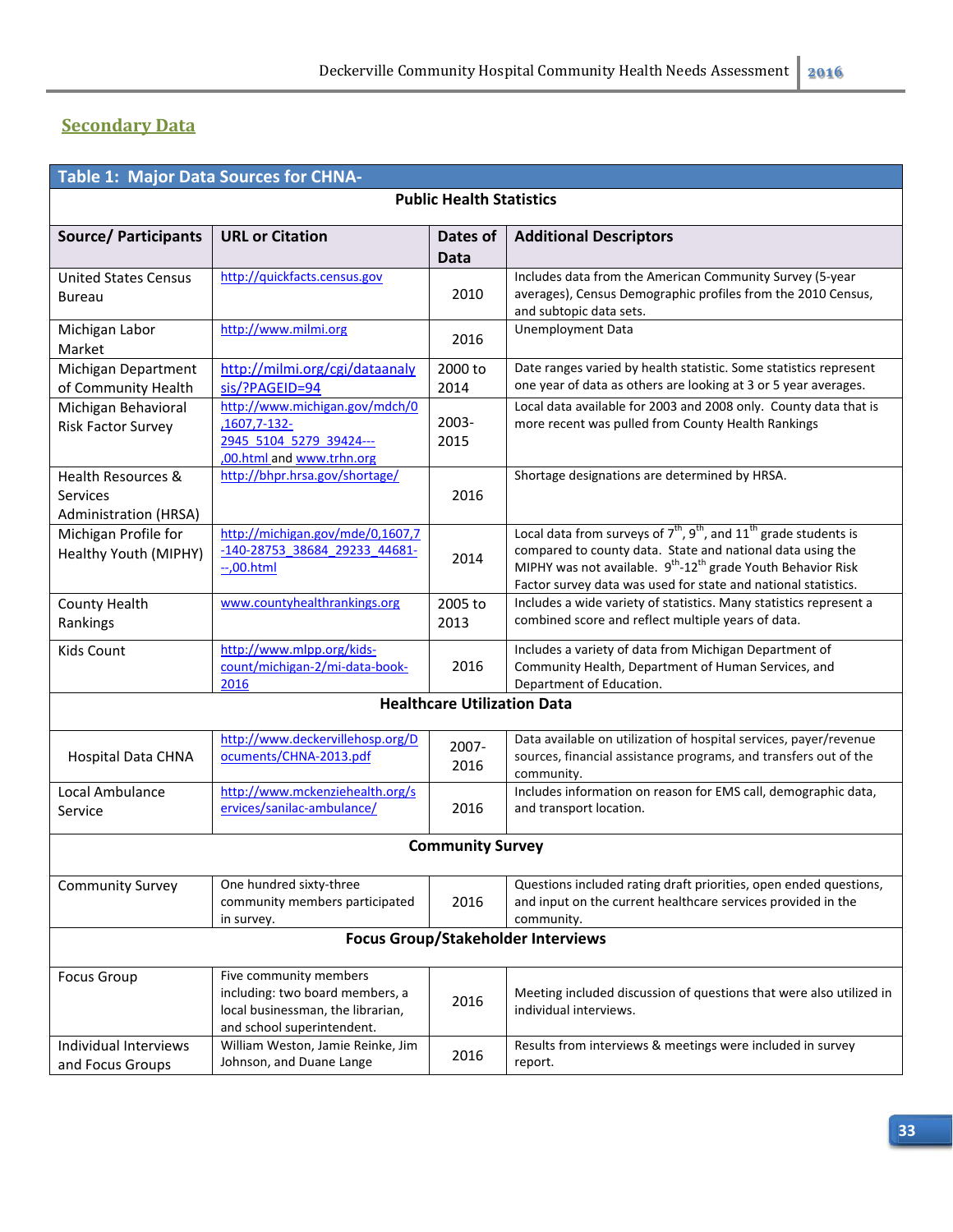#### **Limitations**

The survey employed a non-probability sampling, combining convenience sampling with purposive (judgmental) sampling. Surveys were available on-line and paper surveys were distributed at a variety of locations. This resulted in some skewed demographics. Respondents were disproportionately female (86.4%), held a college degree (60.20%), and one‐fifth (19.9%) had household incomes \$75,000 or above. Census information on gender, education and income are grouped by census tracts which are not always congruent with ZIP codes. It is not practicable to adjust the survey responses for gender, education and income for the Deckerville Community ZIP codes. However, this could be done at the county level.

## **Findings**

Companion documents are available for the information included in this report. The following pages summarize the key information utilized by the committee. Information has been organized into three categories; however most of the data is interrelated.

|  |  | <b>Access to Care Table 2 Q17 Issues prevent receiving health care</b> |  |  |  |
|--|--|------------------------------------------------------------------------|--|--|--|
|--|--|------------------------------------------------------------------------|--|--|--|

|                                                 | N   | Mean | Std. Deviation |
|-------------------------------------------------|-----|------|----------------|
| Q17. Not enough specialists                     | 153 | 2.61 | 1.17           |
| Q17. Not enough evening or weekend hours        | 154 | 2.49 | 1.16           |
| Q17. Not enough doctors                         | 154 | 2.47 | 1.17           |
| Q17. Not able to get appointment/limited hours  | 153 | 2.20 | 1.14           |
| Q17. Don't know about local services            | 153 | 2.16 | 1.19           |
| Q17. Not able to see same provider over time    | 155 | 2.10 | 1.13           |
| Q17. Distance from health facility              | 155 | 2.08 | 1.08           |
| Q17. Can't get transportation services          | 155 | 1.86 | 1.08           |
| Q17. Not accepting new patients                 | 153 | 1.80 | 1.04           |
| Q17. Poor quality of care                       | 151 | 1.76 | 1.06           |
| Q17. Barriers to accessing veterans services    | 152 | 1.71 | 1.31           |
| Q17. Concerns about confidentiality             | 152 | 1.45 | 0.89           |
| Q17. Limited access to telehealth               | 153 | 1.38 | 1.29           |
| Q17. Lack of disability access                  | 155 | 1.36 | 0.95           |
| Q17. I am afraid or too uncomfortable to go     | 149 | 1.24 | 0.96           |
| Q17. Don't speak language or understand culture | 153 | 1.20 | 0.81           |
| Q17. I have other more important things to do   | 149 | 1.10 | 0.94           |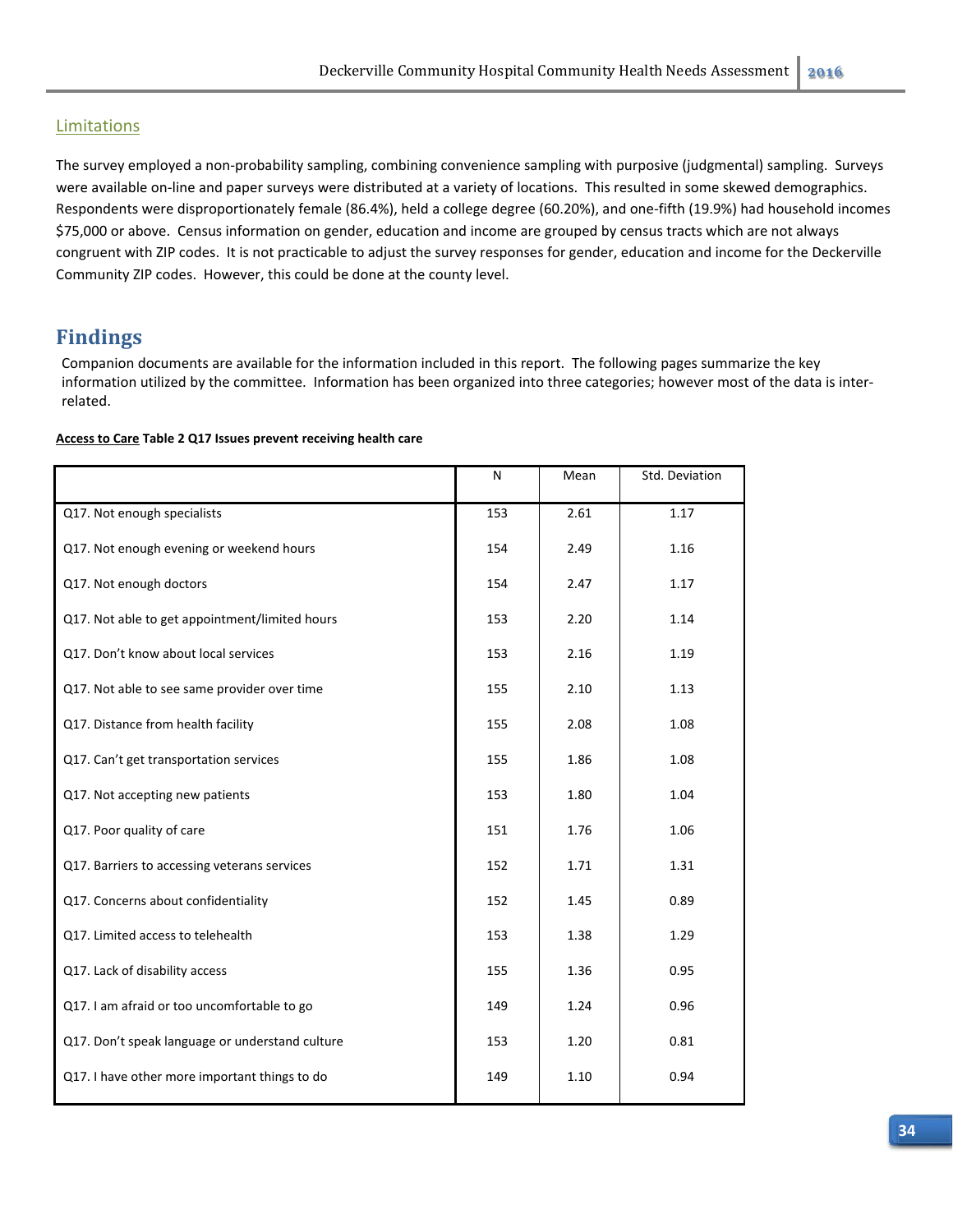Table 2 contains responses to Q17. Please rate how much the following issues prevent you or other community residents from receiving health care. Responses were on a four point scale from 1 = not a problem to 4 = major problem. Means and standard deviations were calculated for each.

Table 2 reveals seven items with means between 2.00 and 3.00—not enough specialists ( $\mu$ =2.61), not enough evening or weekend hours ( $\mu$ =2.49), not enough doctors ( $\mu$ =2.47), not able to get appointment/limited hours ( $\mu$ =2.20), don't know about local services ( $\mu$ =2.16), not able to see same provider over time ( $\mu$ =2.10), and distance from health facility (μ=2.08). These are considered to be high minor or low major problems. Many of these refer to the supply of physicians which is highly dependent on the ratio of physician per 100,000 population and is endemic in rural and semi-rural counties. Sanilac County, in which Deckerville Community is located, had a population of 43,114 in 2010.<sup>2</sup>

|  |  | Table 3. Q16 Cost considerations prevent receiving health services. |
|--|--|---------------------------------------------------------------------|
|--|--|---------------------------------------------------------------------|

|         |                                         | <b>Times</b><br>chosen | Percent<br>times<br>chosen | Percent of<br>Respondents<br>choosing |
|---------|-----------------------------------------|------------------------|----------------------------|---------------------------------------|
|         | Q16. High deductible or co-pays         | 125                    | 38.7%                      | 88.7%                                 |
|         | Q16. No insurance                       | 57                     | 17.6%                      | 40.4%                                 |
|         | Q16. Insurance denies services          | 51                     | 15.8%                      | 36.2%                                 |
| $Q16^a$ | Q16. Not affordable services            | 50                     | 15.5%                      | 35.5%                                 |
|         | Q16. Providers do not take my insurance | 40                     | 12.4%                      | 28.4%                                 |
|         | Total                                   | 323                    | 100.0%                     | 229.1%                                |

a. Dichotomy group tabulated at value 1.

That respondents picked high deductibles and copays, and insurance denies services as barriers to accessing healthcare is not surprising. In theory both deductibles and copays are cost sharing devices designed to prevent policy holders from making small nuisance claims or seeking health care unnecessarily. The charges have to be just large enough to influence people's decisions, and not so big as to keep people from getting the care they need. Consumers are asked to decide ahead of time between plans that have lower premiums but higher deductible which they would prefer if they are less likely to need health care and higher premiums but lower deductibles which they would prefer if they are more likely. Theoretically this balances risk with cost.<sup>3</sup> Unfortunately the costs of premiums, deductibles and copays have steadily increased, making cost a determining factor in obtaining health insurance

In terms of CHNA implementation, although hospitals and health departments may adjust their own copays, they have almost no ability to change insurance deductibles.

<sup>2</sup> <sup>2</sup> Population of Michigan Counties 2000 and 2010. Available at  $\frac{http://www.michigan.gov/cgi/0,1607,7-158-54534-252541-.,00.html}{$ <br><sup>3</sup> Kunreuther, H. and Pauly, M. (2005). Insurance Decision-Making and Market Behavior. *Foundations and Trend* 

*Microeconomics*. 1:2 p 63‐127.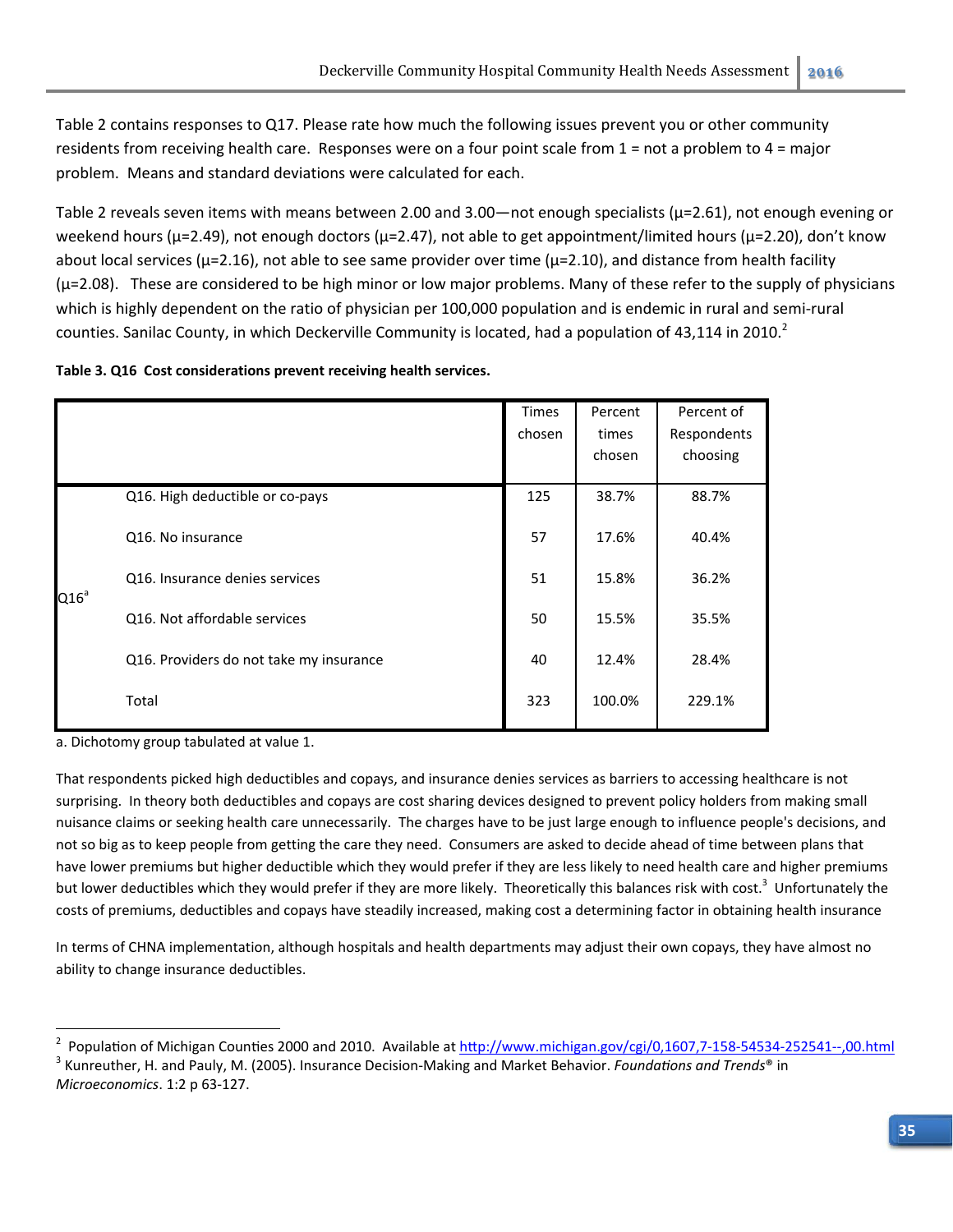Two‐fifths (40.4%) of survey respondents thought that not having insurance prevent themselves or community residents from receiving health services. But only 3.5% of respondents answered that they had no insurance (see Table 1 above). This misperception could be corrected through better communications and information on actual uninsurance rates.

#### **Community Concerns**

The survey asked questions about five areas of concerns. The top concerns are summarized from the listed tables in Appendix C.

The concerns about the community's health included **Table 5. Q7.** :

- Awareness of local health resources and services
- Access to exercise and fitness activities
- Understanding/navigating Healthcare Reform
- Access to healthy food

Concerns about the quality of life in the community **Table 6. Q8**: Jobs with livable wages Attracting and retaining young families Concerns about availability of health services **Table 7. Q9**: Availability of doctors and nurses Availability of mental health services Concerns about the community's safety and environment **Table 8. Q10** Public transportation (options and cost) Water quality (i.e. well water, lakes, rivers) Crime and safety Concerns about the delivery of health services **Table 9. Q11** Cost of health insurance

 Cost of health care services Cost of prescription drugs

# **Concerns related to Vulnerable Populations**

One purpose of the Community Health Needs Assessment is to address perceptions and concerns of and about vulnerable populations. Vulnerable populations include youth, seniors, females, low education, low income and race/ethnicity. The survey instrument asked all respondents for their concerns about youth and seniors.

Table 4 contains responses to Q12b, the top 3 concerns about physical health for youth in your community. Youth obesity was chosen two‐fifths of the time (39.3%) by almost half (48.9%) of all respondents. Teen pregnancy was chosen 17.9% of the time by 22.3% of all respondents and wellness disease prevention was chosen 16.2% of the time by one fifth (20.2%) of all respondents.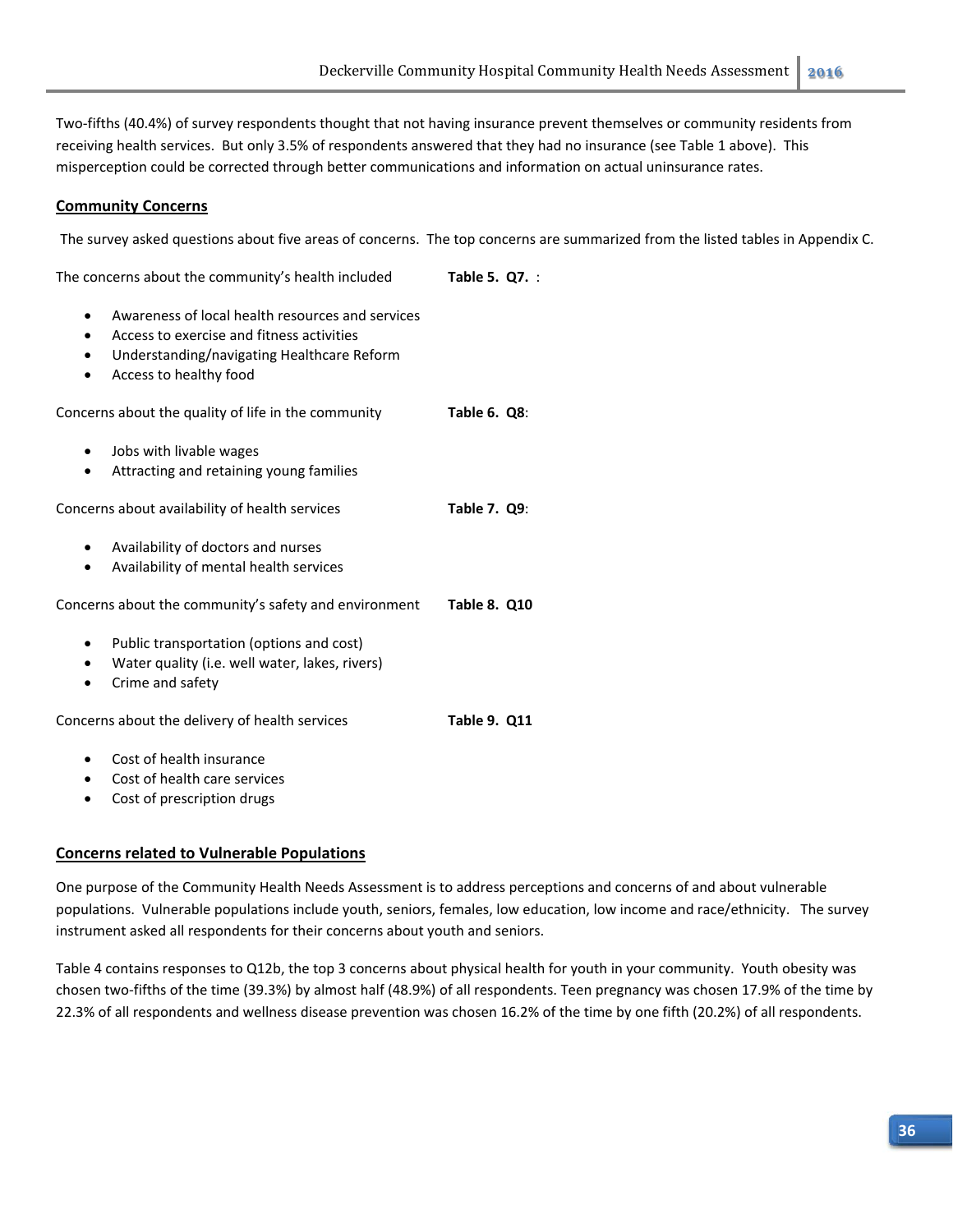|          |                                                                          | Times        | Percent | Percent of  |
|----------|--------------------------------------------------------------------------|--------------|---------|-------------|
|          |                                                                          | chosen       | times   | Respondents |
|          |                                                                          |              | chosen  | choosing    |
|          | Q12b. Youth obesity                                                      | 46           | 39.3%   | 48.9%       |
|          | Q12.b Teen pregnancy                                                     | 21           | 17.9%   | 22.3%       |
|          | Q12b. Wellness and disease prevention, including vaccine-<br>preventable | 19           | 16.2%   | 20.2%       |
| $Q12b^a$ | Q12b. Youth sexual health (including sexually transmitted<br>diseases    | 16           | 13.7%   | 17.0%       |
|          | Q12b. Youth hunger and poor nutrition                                    | 14           | 12.0%   | 14.9%       |
|          | Q12b. Other                                                              | $\mathbf{1}$ | 0.9%    | 1.1%        |
|          | Total                                                                    | 117          | 100.0%  | 124.5%      |
|          |                                                                          |              |         |             |

**Table 4. Q12b Top 3 concerns physical health in your community (youth frequencies).**

a. Dichotomy group tabulated at value 1.

Table 5 shows responses to Q13b the top 3 concerns about mental health for youth in your community. Youth drug use and abuse was chosen 29.3% of the time by about half (53.8%) of all respondents. Second was youth bullying chosen 26.4% of the time by a little less than half (48.54%) of all respondents. Youth alcohol use and abuse and youth suicide were closely ranked third and fourth, each chosen by about one-fifth (21.5% and 20.8%) of all respondents.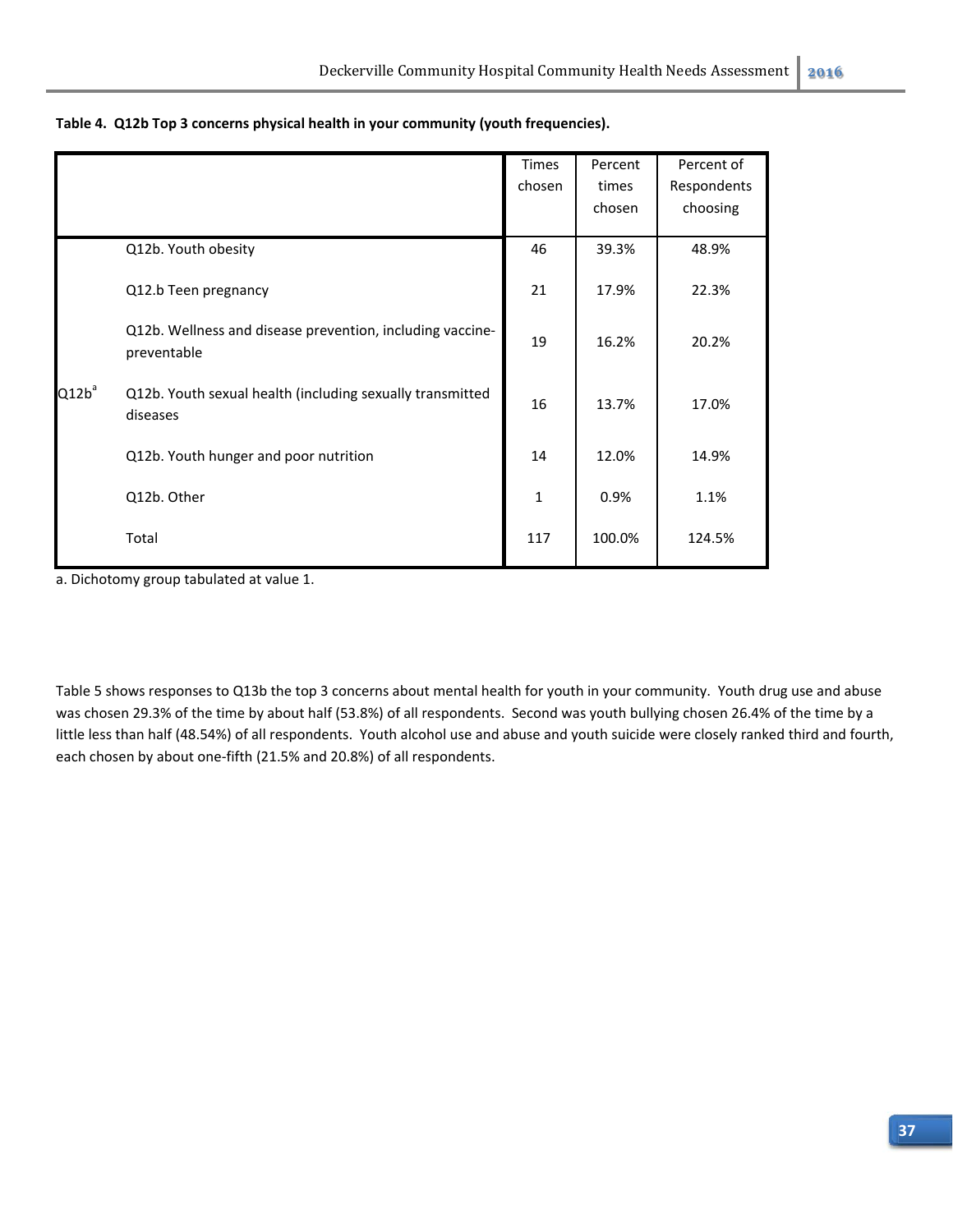|          |                                                                       | Times<br>chosen | Percent<br>times<br>chosen | Percent of<br>Respondents<br>choosing |
|----------|-----------------------------------------------------------------------|-----------------|----------------------------|---------------------------------------|
|          | Q13b. Youth drug use and abuse (including prescription<br>drug abuse) | 70              | 29.3%                      | 53.8%                                 |
|          | Q13b. Youth bullying                                                  | 63              | 26.4%                      | 48.5%                                 |
|          | Q13b. Youth alcohol use and abuse (including binge<br>drinking)       | 28              | 11.7%                      | 21.5%                                 |
| $Q13b^a$ | Q13b. Youth suicide                                                   | 27              | 11.3%                      | 20.8%                                 |
|          | Q13b. Youth tobacco use (including exposure to second-<br>hand smoke, | 26              | 10.9%                      | 20.0%                                 |
|          | Q13b. Youth mental health                                             | 25              | 10.5%                      | 19.2%                                 |
|          | Total                                                                 | 239             | 100.0%                     | 183.8%                                |

|  | Table 5. Q13b Top 3 concerns mental health substance abuse in your community (youth frequencies). |  |  |  |  |  |  |
|--|---------------------------------------------------------------------------------------------------|--|--|--|--|--|--|
|--|---------------------------------------------------------------------------------------------------|--|--|--|--|--|--|

a. Dichotomy group tabulated at value 1.

Table 6 contains responses to Q14 the top 3 concerns about senior population in your community. The top two concerns about the senior population were the cost of medication and the availability of resources to help the elderly stay in their homes. They were chosen 18.8% and 17.7% of the time respectively by a little over half of all respondents (54.1% and 51.0% respectively).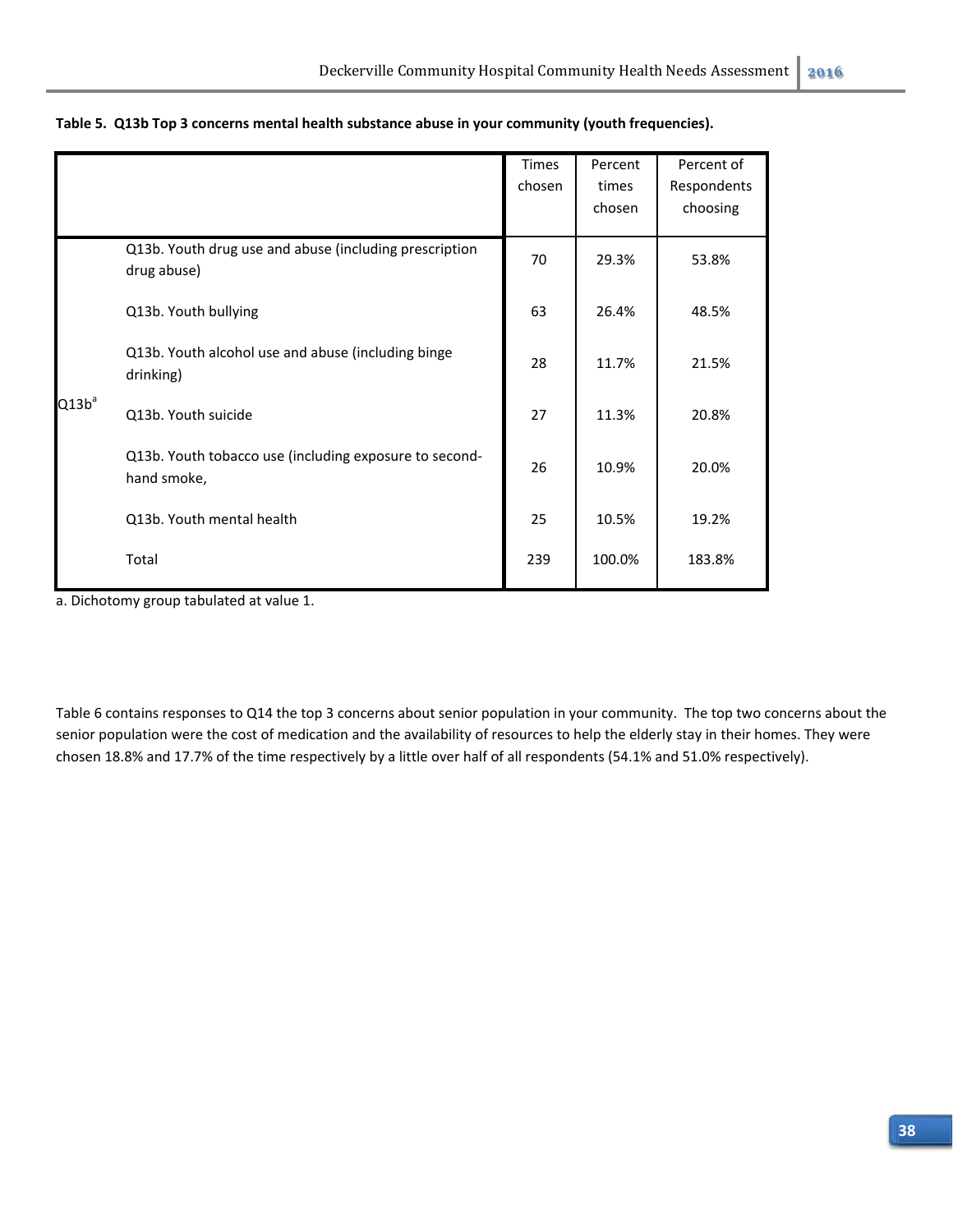|         |                                                                             | <b>Times</b>   | Percent | Percent of  |
|---------|-----------------------------------------------------------------------------|----------------|---------|-------------|
|         |                                                                             | chosen         | times   | Respondents |
|         |                                                                             |                | chosen  | choosing    |
|         | Q14. Cost of medications                                                    | 85             | 18.8%   | 54.1%       |
|         |                                                                             |                |         |             |
|         | Q14. Availability of resources to help the elderly stay in<br>their homes   | 80             | 17.7%   | 51.0%       |
|         | Q14. Assisted living options                                                | 64             | 14.2%   | 40.8%       |
|         | Q14. Availability of resources for family and friends caring<br>for seniors |                | 8.9%    | 25.5%       |
|         | Q14. Availability of activities for seniors                                 | 35             | 7.8%    | 22.3%       |
| $Q14^a$ | Q14. Long-term/nursing home care options                                    | 35             | 7.8%    | 22.3%       |
|         | Q14. Transportation                                                         | 34             | 7.5%    | 21.7%       |
|         | Q14. Dementia/Alzheimer's disease                                           | 34             | 7.5%    | 21.7%       |
|         | Q14. Hunger and poor nutrition                                              | 23             | 5.1%    | 14.6%       |
|         | Q14. Elder abuse                                                            | 14             | 3.1%    | 8.9%        |
|         | Q14. Cost of activities for seniors                                         | $\overline{7}$ | 1.6%    | 4.5%        |
|         | Total                                                                       | 451            | 100.0%  | 287.3%      |

**Table 6. Q14 Top 3 concerns about senior population in your community.**

a. Dichotomy group tabulated at value 1.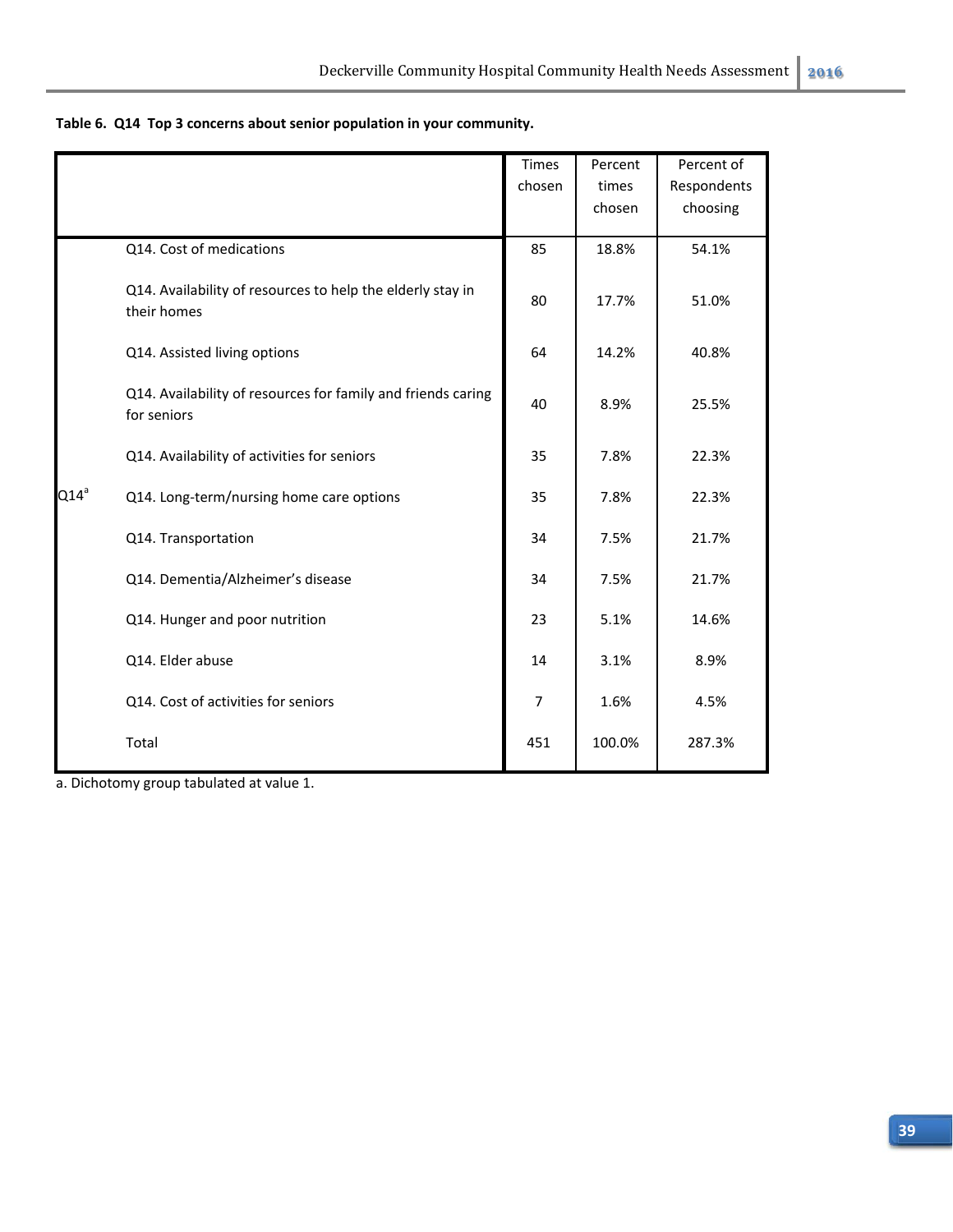# **Secondary Data**

The following Thumb Report Card illustrates how each county compares to data from the state.

| Source      | Indicator                                                                                                                                                             | Year                | <b>Michigan</b> | <b>Huron</b> | <b>Sanilac</b> | <b>Tuscola</b> |
|-------------|-----------------------------------------------------------------------------------------------------------------------------------------------------------------------|---------------------|-----------------|--------------|----------------|----------------|
| CHR         | <b>Health Outcomes (county rank)</b>                                                                                                                                  |                     |                 | 41           | 33             | 28             |
| CHR         | Length of Life (county rank)                                                                                                                                          |                     |                 | 41           | 51             | 36             |
| CHR         | Years of Potential Life Lost per 100,000                                                                                                                              | 2011-2013           | 7,200           | 7,100        | 7,300          | 6,900          |
| <b>CHR</b>  | Age Adjusted Mortality per 100,000                                                                                                                                    | 2011-2013           | 360             | 350          | 360            | 350            |
| <b>MDCH</b> | <b>Heart Disease Deaths</b>                                                                                                                                           | 2012-2014           | 199.3           | 203.3        | 233.2          | 196.9          |
| <b>MDCH</b> | <b>Cancer Related Deaths</b>                                                                                                                                          | 2012-2014           | 173             | 176.9        | 164.5          | 176.4          |
| <b>MDCH</b> | <b>Diabetes Related Deaths</b>                                                                                                                                        | 2012-2014           | 73.7            | 86.1         | 84.4           | 65.9           |
| <b>MDCH</b> | Deaths due to Suicide                                                                                                                                                 | 2010-2014           | 13.2            | 14.6         | 18.5           | 13.1           |
| <b>CHR</b>  | Child Mortality (under 18) per 100,000                                                                                                                                | 2010-2013           | 50              | 50           | 40             | 50             |
| CHR         | Infant Mortality (under age 1) per 1000                                                                                                                               | 2006-2012           | $\overline{7}$  | <b>NA</b>    | <b>NA</b>      | <b>NA</b>      |
| CHR         | <b>Quality of Life (county rank)</b>                                                                                                                                  |                     |                 | 40           | 19             | 23             |
| CHR         | Poor Or Fair Health                                                                                                                                                   | 2014                | 16%             | 14%          | 13%            | 13%            |
| CHR         | Average # of Poor physical health days (In<br>past 30 days)                                                                                                           | 2014                | 3.9             | 3.5          | 3.4            | 3.5            |
| CHR         | Frequent physical distress (>14 days-past 30<br>when physical health was not good)                                                                                    | 2014                | 12%             | 11%          | 10%            | 11%            |
| CHR         | Average # of Poor mental health days (In<br>past 30 days)                                                                                                             | 2014                | 4.2             | 3.6          | 3.6            | 3.7            |
| CHR         | Frequent Mental Health distress (>14 days-<br>past 30 when mental health was not good)                                                                                | 2014                | 13%             | 11%          | 11%            | 11%            |
| PHY         | 7th grade students who felt so sad or<br>hopeless almost every day for two weeks or<br>more in a row that they stopped doing<br>some usual activities-past 12 months  | 2014 H-T<br>2010 SC | <b>NA</b>       | 20.6%        | <b>NA</b>      | 35.7%          |
| PHY         | 9th grade students who felt so sad or<br>hopeless almost every day for two weeks or<br>more in a row that they stopped doing<br>some usual activities-past 12 months  | 2014 H-T<br>2010 SC | <b>NA</b>       | 23.9%        | 45.0%          | 34.3%          |
| PHY         | 11th grade students who felt so sad or<br>hopeless almost every day for two weeks or<br>more in a row that they stopped doing<br>some usual activities-past 12 months | 2014 H-T<br>2010 SC | <b>NA</b>       | 19.3%        | 34.0%          | 30.3%          |
| <b>CHR</b>  | Low Birthweight (<2500 grams; 5lbs,8 oz)                                                                                                                              | 2007-2013           | 8%              | 8%           | 7%             | 7%             |
| <b>MDCH</b> | Cancer Incidence (Age Adjusted Rate)                                                                                                                                  | 2010-2012           | 471.8           | 441.0        | 356.5          | 436.9          |
| <b>MDCH</b> | Cardiovascular Discharges Incidence (Age<br>Adjusted-Acute Myocardial Infarction)                                                                                     | 2011-2013           | 200.3           | 225.2        | 275.8          | 251.6          |
| <b>MDCH</b> | Cardiovascular Discharges Incidence (Age<br>Adjusted Rate-Congestive Heart Failure)                                                                                   | 2011-2013           | 284.8           | 245.2        | 260.2          | 288.1          |
| <b>MDCH</b> | Cardiovascular Discharges (Stroke)                                                                                                                                    | 2011-2013           | 226.4           | 218.7        | 207.0          | 225.2          |
| <b>MDCH</b> | Diabetes Discharges Incidence                                                                                                                                         | 2011-2013           | 183.0           | 122.7        | 176.2          | 138.8          |
| <b>CHR</b>  | Diabetes Prevalence** (age 20+ diagnosed<br>with diabetes, 2012)                                                                                                      | 2012                | 10%             | 11%          | 11%            | 10%            |
| <b>CHR</b>  | HIV Prevalence 2012) per 100,000                                                                                                                                      | 2012                | 178             | 18           | 42             | 26             |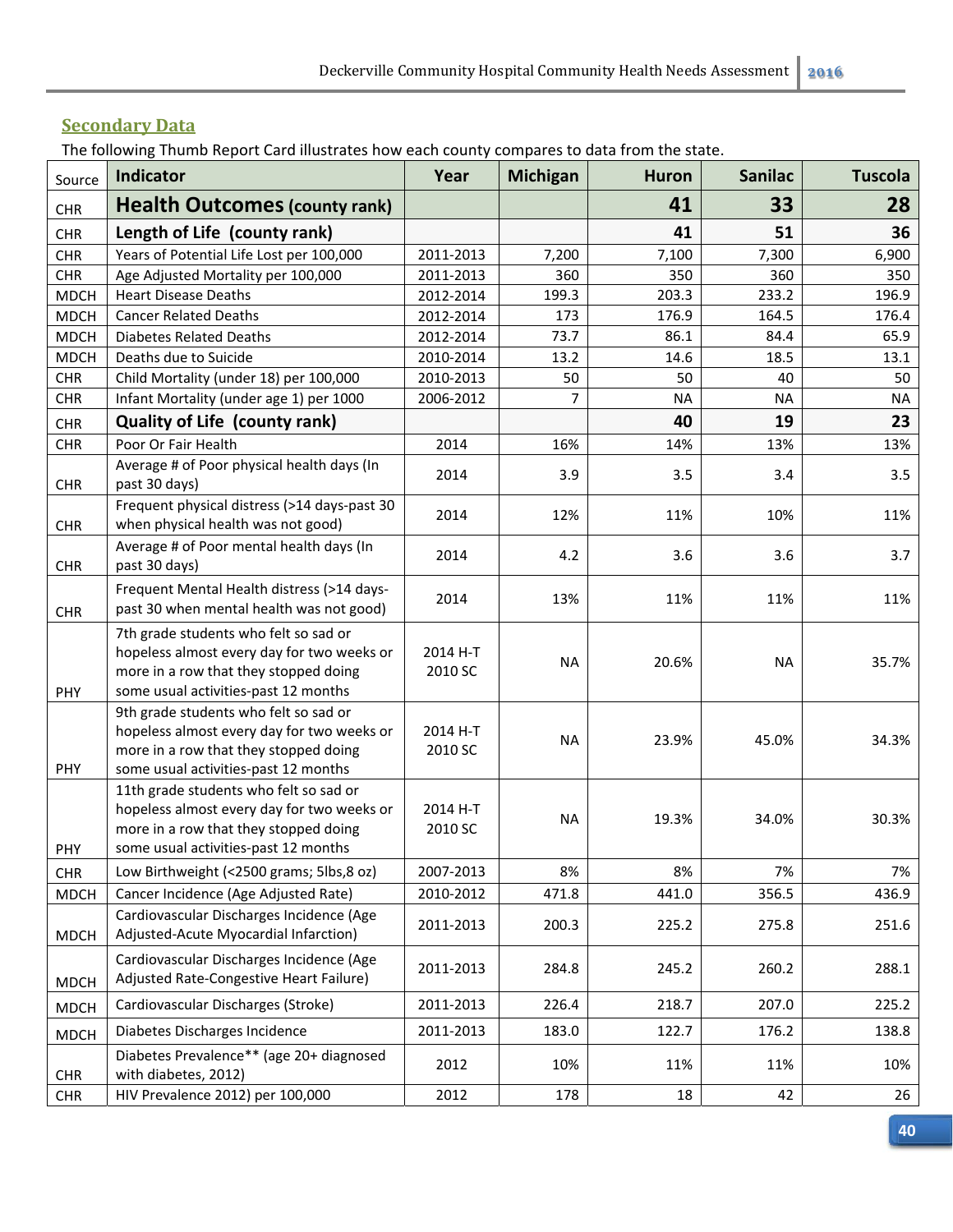| Source     | <b>Indicator</b>                                                                                                | Year                | <b>Michigan</b> | <b>Huron</b> | <b>Sanilac</b> | <b>Tuscola</b> |
|------------|-----------------------------------------------------------------------------------------------------------------|---------------------|-----------------|--------------|----------------|----------------|
| <b>CHR</b> | <b>Health Factors (county rank)</b>                                                                             |                     |                 | 17           | 49             | 43             |
| <b>CHR</b> | <b>Health Behaviors (county rank)</b>                                                                           |                     |                 | 16           | 53             | 41             |
| <b>CHR</b> | Adult Obesity** (BMI >30)                                                                                       | 2012                | 31%             | 31%          | 34%            | 31%            |
|            | 7th Grade Obesity (>95th and 85th                                                                               | 2014 H-T            |                 |              |                |                |
| PHY        | percentile)                                                                                                     | 2010 SC             | <b>NA</b>       | 12.9%/13.4%  | 16.3%/14.3%    | 13%/16.8%      |
| PHY        | 9th Grade Obesity (>95th and 85th<br>percentile)                                                                | 2014 H-T<br>2010 SC | <b>NA</b>       | 13.6%/18.4%  | 18%/16.9%      | 20.3%/18.7%    |
| PHY        | 11th Grade Obesity (>95th and 85th<br>percentile)                                                               | 2014 H-T<br>2010 SC | <b>NA</b>       | 15.3%/24.1%  | 17.1%/19%      | 19.3%/15.8%    |
| $0 - 8$    | Obesity among low income children                                                                               | 2014                | 13%             | 12%          | 11%            | 11%            |
| CHR        | Limited Access To Healthy Foods: % of low<br>income who don't live close to grocery store                       | 2010                | 6%              | 11%          | 2%             | 3%             |
| CHR        | Index of factors that contribute to a healthy<br>food environment, 0 (worst) to 10 (best).                      | 2013                | 7.1             | 6.9          | 7.7            | 7.6            |
| CHR        | Food Insecurity (did not have access to<br>reliable source of food in the past year)                            | 2013                | 16%             | 14%          | 15%            | 15%            |
| <b>CHR</b> | Physical Inactivity: no leisure-time physical<br>activity.                                                      | 2012                | 23%             | 28%          | 22%            | 30%            |
| PHY        | 7th Grade-60 minutes of physical activity<br>for at least 5 of 7 past days.                                     | 2014 H-T<br>2010 SC | <b>NA</b>       | 24.6%        | 58.0%          | 59.5%          |
| PHY        | 9th Grade-60 minutes of physical activity<br>for at least 5 of 7 past days.                                     | 2014 H-T<br>2010 SC | <b>NA</b>       | 38.4%        | 62.7%          | 66.5%          |
| PHY        | 11th Grade-60 minutes of physical activity<br>for at least 5 of 7 past days.                                    | 2014 H-T<br>2010 SC | <b>NA</b>       | 26.7%        | 36.4%          | 47.6%          |
| <b>CHR</b> | % of individuals in a county who live<br>reasonably close to a location for physical<br>activity such as parks. | 2010 &<br>2014      | 84%             | 53%          | 13%            | 43%            |
| <b>CHR</b> | Adult Smoking (everyday or most days)                                                                           | 2014                | 21%             | 16%          | 18%            | 17%            |
| PHY        | 7th Grade youth who smoked cigarettes<br>during the past 30 days                                                | 2014 H-T<br>2010 SC | <b>NA</b>       | 0.9%         | 5.1%           | 2.4%           |
| PHY        | 9th Grade youth who smoked cigarettes<br>during the past 30 days                                                | 2014 H-T<br>2010 SC | <b>NA</b>       | 8.1%         | 15.7%          | 11.0%          |
| PHY        | 11th Grade youth who smoked cigarettes<br>during the past 30 days                                               | 2014 H-T<br>2010 SC | <b>NA</b>       | 21.5%        | 19.6%          | 18.7%          |
| $0 - 8$    | Live Births to Women Who Smoked During<br>Pregnancy                                                             | 2011-2013           | 21.6%           | 24.7%        | 26.3%          | 32.9%          |
| <b>CHR</b> | Excessive Drinking (Binge- 5+ drinks or daily<br>drinking)                                                      | 2014                | 20%             | 19%          | 20%            | 21%            |
| <b>CHR</b> | Alcohol Impaired Driving Deaths (% of all<br>driving deaths)                                                    | 2010-2014           | 30%             | 27%          | 36%            | 39%            |
| PHY        | 7th grade students who had at least one<br>drink of alcohol during the past 30 days                             | 2014 H-T<br>2010 SC | <b>NA</b>       | 4.8%         | 6.1%           | 9.3%           |
| PHY        | 9th grade students who had at least one<br>drink of alcohol during the past 30 days                             | 2014 H-T<br>2010 SC | NA              | 24.4%        | 32.2%          | 21.2%          |
| PHY        | 11th grade students who had at least one<br>drink of alcohol during the past 30 days                            | 2014 H-T<br>2010 SC | <b>NA</b>       | 48.2%        | 46.2%          | 38.6%          |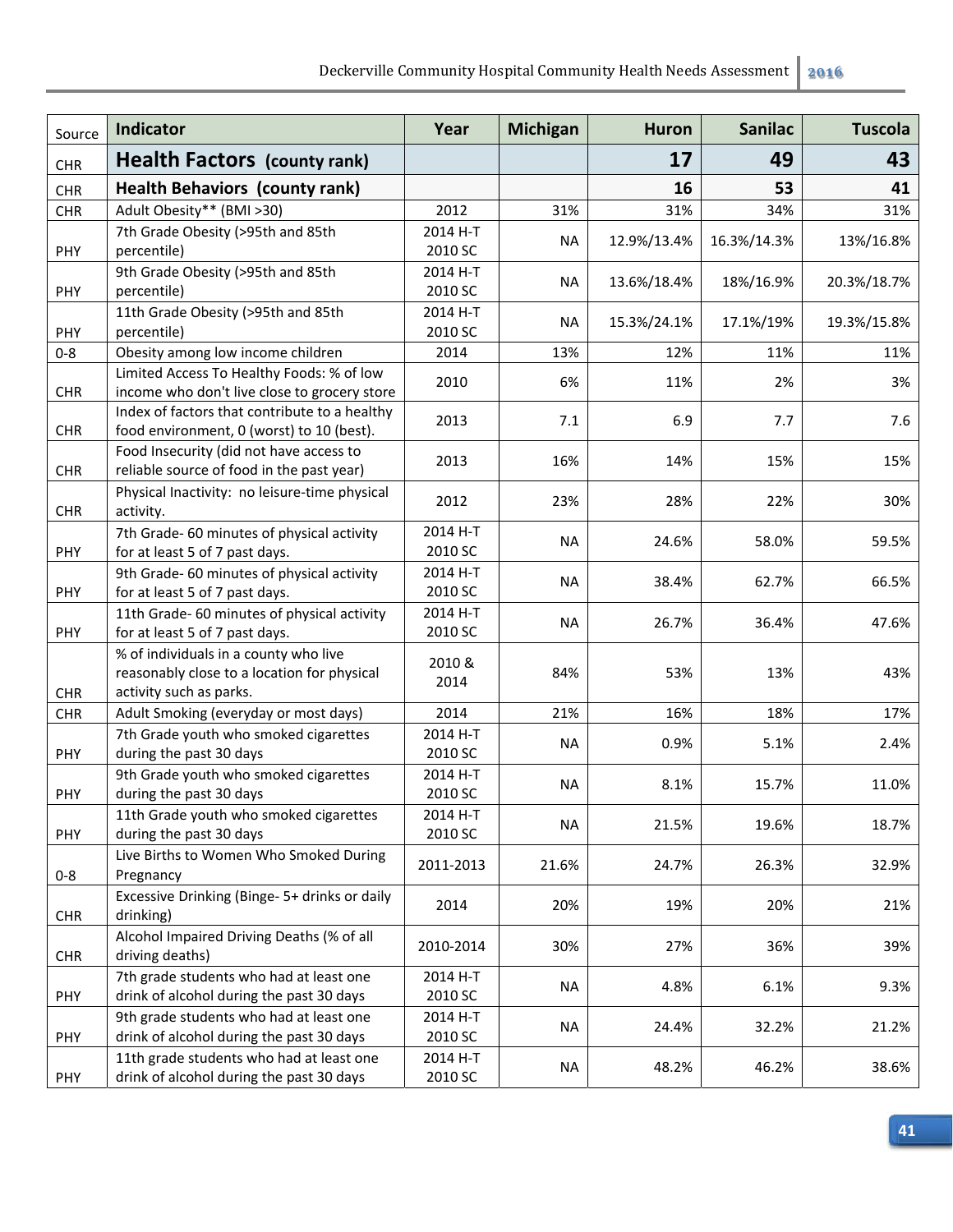| Source      | Indicator                                                                     | Year                | <b>Michigan</b> | <b>Huron</b> | <b>Sanilac</b> | <b>Tuscola</b> |
|-------------|-------------------------------------------------------------------------------|---------------------|-----------------|--------------|----------------|----------------|
|             | 7th grade students who used marijuana                                         | 2014 H-T            | <b>NA</b>       | 1.4%         | 1.0%           | 3.5%           |
| PHY         | during the past 30 days                                                       | 2010 SC             |                 |              |                |                |
|             | 9th grade students who used marijuana                                         | 2014 H-T            | <b>NA</b>       | 6.2%         | 5.1%           | 11.3%          |
| PHY         | during the past 30 days                                                       | 2010 SC             |                 |              |                |                |
|             | 11th grade students who used marijuana                                        | 2014 H-T            | <b>NA</b>       | 17.8%        | 13.9%          | 21.0%          |
| PHY         | during the past 30 days                                                       | 2010 SC             |                 |              |                |                |
| <b>CHR</b>  | Drug Overdose Deaths: drug poisoning<br>deaths per 100,000                    | 2012-2014           | 16              | <b>NA</b>    | 14             | 12             |
|             | Drug Overdose Deaths Modeled: estimate<br>of the number of deaths due to drug | 2014                | 18              | $6.1 - 8.0$  | 12.0-14.0      | 12.0-14.0      |
| <b>CHR</b>  | poisoning per 100,000                                                         |                     |                 |              |                |                |
|             | Motor Vehicle Crash Deaths: traffic                                           |                     |                 |              |                |                |
| <b>CHR</b>  | accidents involving a vehicle per 100,000                                     | 2007-2013           | 10              | 11           | 16             | 17             |
|             | Sexually transmitted infections: diagnosed                                    | 2013                | 453.6           | 141.7        | 158.5          | 217.7          |
| <b>CHR</b>  | chlamydia cases per 100,000                                                   |                     |                 |              |                |                |
|             | 7th grade students who ever had sexual                                        | 2014 H-T            | <b>NA</b>       | 4.5%         | 4.0%           | 9.7%           |
| <b>PHY</b>  | intercourse                                                                   | 2010 SC             |                 |              |                |                |
| PHY         | 9th grade students who ever had sexual<br>intercourse                         | 2014 H-T<br>2010 SC | <b>NA</b>       | 14.4%        | 29.0%          | 17.5%          |
|             | 11th grade students who ever had sexual                                       | 2014 H-T            |                 |              |                |                |
| PHY         | intercourse                                                                   | 2010 SC             | <b>NA</b>       | 41.3%        | 51.1%          | 43.9%          |
|             | Teen Births (# of births per 1,000 female                                     |                     |                 |              |                |                |
| <b>CHR</b>  | population, ages 15-19)                                                       | 2007-2013           | 29              | 21           | 25             | 26             |
| <b>MDCH</b> | Percent of Total Births to Mothers Age < 20                                   | 2011-2013           | 7.8             | 6.3          | 7.3            | 7.5            |
|             | Insufficient Sleep: adults who report fewer                                   | 2014                | 38%             | 32%          | 30%            | 32%            |
| <b>CHR</b>  | than 7 hours of sleep on average                                              |                     |                 |              |                |                |
| <b>CHR</b>  | <b>Clinical Care (county rank)</b>                                            |                     |                 | 48           | 75             | 71             |
|             | Uninsured: <65 that has no health                                             | 2013                | 13%             | 15%          | 15%            | 14%            |
| <b>CHR</b>  | insurance coverage                                                            |                     |                 |              |                |                |
|             | Uninsured Adults: 18 to 65 that has no                                        | 2013                | 16%             | 18%          | 19%            | 18%            |
| <b>CHR</b>  | health insurance coverage in a given county                                   |                     |                 |              |                |                |
|             | Uninsured Children: <19 that has no health                                    | 2013                | 4%              | 6%           | 6%             | 4%             |
| <b>CHR</b>  | insurance coverage<br>Health care costs: price-adjusted Medicare              |                     |                 |              |                |                |
|             | reimbursements (Parts A and B) per                                            | 2013                | \$10,153        | \$10,391     | \$10,117       | \$10,808       |
| <b>CHR</b>  | enrollee                                                                      |                     |                 |              |                |                |
|             | Primary Care: ratio of the population to                                      |                     |                 |              |                |                |
|             | total primary care physicians. Higher= less                                   | 2013                | 1,240:1         | 1,530:1      | 3,490:1        | 3,190:1        |
| <b>CHR</b>  | access                                                                        |                     |                 |              |                |                |
|             | Ratio of other Primary Care Providers:                                        |                     |                 |              |                |                |
|             | nurse practitioners (NPs), physician                                          | 2015                | 1,342:1         | 1,458:1      | 2,079:1        | 2,348:1        |
|             | assistants (PAs), and clinical nurse                                          |                     |                 |              |                |                |
| <b>CHR</b>  | specialists                                                                   |                     |                 |              |                |                |
|             | Dentists: ratio of the population to total                                    | 2014                | 1,450:1         | 2,290:1      | 3,470:1        | 2,840:1        |
| <b>CHR</b>  | dentists. Higher= less access                                                 |                     |                 |              |                |                |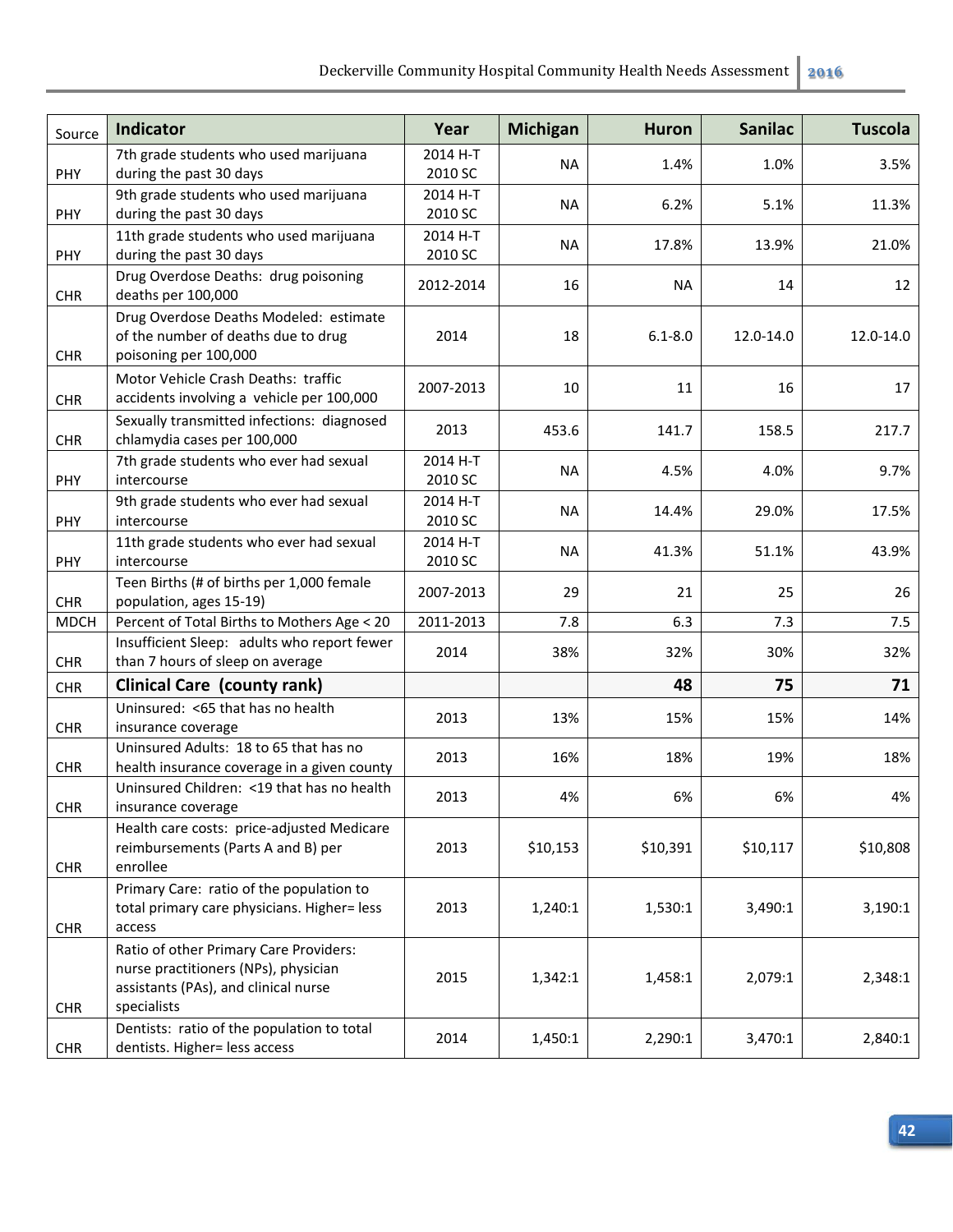| Source      | Indicator                                                                                                                          | Year               | <b>Michigan</b> | <b>Huron</b>                                          | <b>Sanilac</b>                                    | <b>Tuscola</b>                          |
|-------------|------------------------------------------------------------------------------------------------------------------------------------|--------------------|-----------------|-------------------------------------------------------|---------------------------------------------------|-----------------------------------------|
| <b>CHR</b>  | Mental Health: ratio of the population to<br>total mental health providers. Higher= less<br>access                                 | 2015               | 450:01:00       | 1,280:1                                               | 670:01:00                                         | 430:01:00                               |
| <b>HPSA</b> | <b>Provider Shortage Designations</b>                                                                                              | Varies             | <b>NA</b>       | <b>Primary Care</b><br>Dental<br><b>Mental Health</b> | <b>Primary Care</b><br>Dental<br>Mental<br>Health | Primary Care<br>Dental<br>Mental Health |
| $0 - 8$     | Live Births to Women With Less Than<br>Adequate Prenatal Care                                                                      | 2011-2013          | 29.9%           | 16.0%                                                 | 29.7%                                             | 24.3%                                   |
| $0 - 8$     | Toddlers Ages 19-35 Months Who Are<br>Immunized 4:4:1:3:3:1:4                                                                      | 2014               | 73.8%           | 73.3%                                                 | 75.0%                                             | 73.9%                                   |
| CHR         | Preventable Hospital Stays: discharge rate<br>for ambulatory care-sensitive conditions per<br>1,000 Medicare enrollees             | 2013               | 59              | 52                                                    | 72                                                | 72                                      |
| CHR         | Diabetic Monitoring: Medicare enrollees<br>ages 65-75 that receive HbA1c monitoring                                                | 2013               | 86%             | 85%                                                   | 87%                                               | 83%                                     |
| <b>CHR</b>  | Mammography Screening: female<br>Medicare enrollees ages 67-69 that receive<br>mammography screening                               | 2013               | 65%             | 66%                                                   | 64%                                               | 64%                                     |
|             | <b>Social &amp; Economic Factors</b>                                                                                               |                    |                 | 12                                                    | 35                                                | 32                                      |
| <b>CHR</b>  | (county rank)                                                                                                                      |                    |                 |                                                       |                                                   |                                         |
| <b>CHR</b>  | High School Graduation: % of students<br>graduate high school in four years.                                                       | 2012-2013          | 78%             | 90%                                                   | 87%                                               | 80%                                     |
| <b>CHR</b>  | Some College: adults ages 25-44 with some<br>post-secondary education; no degree                                                   | 2010-2014          | 66%             | 54%                                                   | 52%                                               | 57%                                     |
| $0 - 8$     | Births to Mothers Without a High School<br>Diploma/GED                                                                             | 2011-2013          | 13.8%           | 10.3%                                                 | 17.0%                                             | 10.9%                                   |
| KC          | Children age 3-4 enrolled in preschool.                                                                                            | 2009-2013          | 47.5%           | 57.9%                                                 | 48.0%                                             | 45.5%                                   |
| $0 - 8$     | Change in licensed childcare providers                                                                                             | From 2011-<br>2015 | <b>NA</b>       | $-2$                                                  | -3                                                | $-13$                                   |
| <b>CHR</b>  | Unemployment: ages 16+ but seeking work                                                                                            | 2014               | 7.30%           | 6.80%                                                 | 8.40%                                             | 8.50%                                   |
| <b>CHR</b>  | Median Household Income: half the<br>households earn more and half the<br>households earn less than this income.                   | 2014               | \$49,800        | \$41,700                                              | \$42,100                                          | \$43,200                                |
| <b>CHR</b>  | Income inequality: Higher inequality ratio<br>indicates greater division between the top<br>and bottom ends of the income spectrum | 2010-2014          | 4.7             | 4.1                                                   | 3.9                                               | 3.7                                     |
| <b>CHR</b>  | Children In Single Parent Households                                                                                               | 2010-2014          | 34%             | 33%                                                   | 26%                                               | 27%                                     |
| <b>CHR</b>  | Children Eligible For Free Lunch: % enrolled<br>in public schools eligible for free lunch                                          | 2012-2013          | 42%             | 39%                                                   | 44%                                               | 49%                                     |
| <b>CHR</b>  | Children in Poverty: under age 18 living in<br>poverty                                                                             | 2014               | 23%             | 21%                                                   | 23%                                               | 24%                                     |
| Alice       | ALICE level: households above poverty<br>level, but less than the basic<br>cost of living for county.                              | 2014               | <b>NA</b>       | 27%                                                   | 27%                                               | 22%                                     |
| census      | Poverty rate- US Census                                                                                                            | 2014               | 16.9%           | 15.5%                                                 | 15.6%                                             | 15.3%                                   |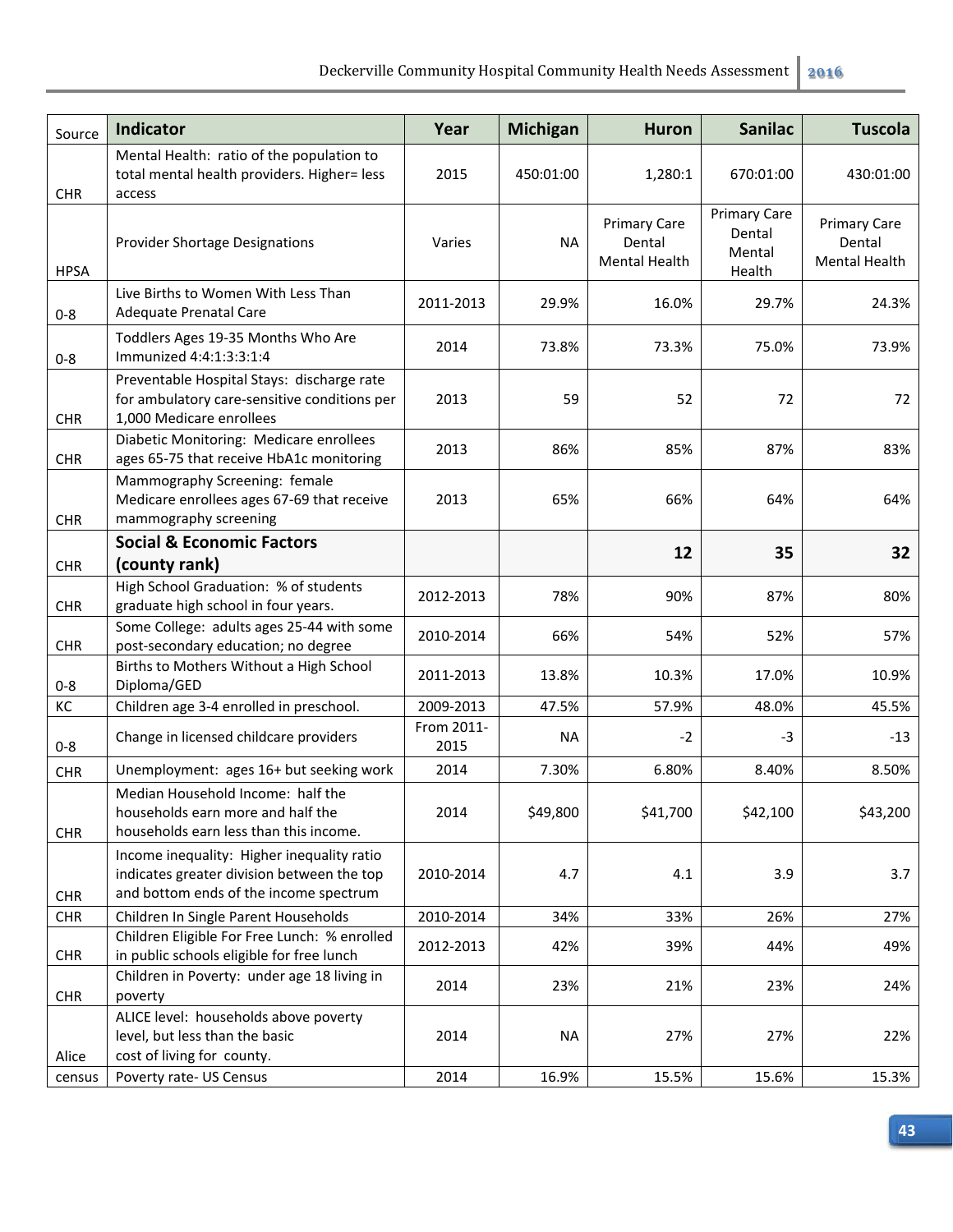| Source     | <b>Indicator</b>                                                                                                                   | Year                 | <b>Michigan</b> | <b>Huron</b> | <b>Sanilac</b> | <b>Tuscola</b> |
|------------|------------------------------------------------------------------------------------------------------------------------------------|----------------------|-----------------|--------------|----------------|----------------|
| $0 - 8$    | Rate per 1,000 Children Ages 0-8 Who Are<br>Substantiated Victims of Abuse or Neglect                                              | 2014                 | 20.6            | 13.0         | 24.1           | 25.2           |
| $0 - 8$    | Change in rate per 1,000 Children Ages 0-8<br>Substantiated Victims of Abuse or Neglect                                            | From 2010<br>to 2014 | 2.6             | $-6.6$       | 4.6            | 6.9            |
| $0 - 8$    | Rate per 1,000 of Children<br>Ages 0-8 in Foster Care                                                                              | 2014                 | 5.9             | 5.7          | 10.3           | 5.8            |
| PHY        | 7th grade students who have seen students<br>get pushed, hit, or punched one or more<br>times during the past 12 months            | 2014 H-T<br>2010 SC  | <b>NA</b>       | 62.1%        | 89.2%          | 71.6%          |
| PHY        | 9th grade students who have seen students<br>get pushed, hit, or punched one or more<br>times during the past 12 months            | 2014 H-T<br>2010 SC  | <b>NA</b>       | 57.7%        | 82.0%          | 60.9%          |
| <b>PHY</b> | 11th grade students who have seen<br>students get pushed, hit, or punched one or<br>more times during the past 12 months           | 2014 H-T<br>2010 SC  | <b>NA</b>       | 51.9%        | 75.7%          | 52.0%          |
| <b>CHR</b> | Violent Crime: offenses that involve face-<br>to-face confrontation per 100,000.                                                   | 2010-2012            | 464             | 123          | 196            | 177            |
| <b>CHR</b> | Homicides: deaths per 100,000                                                                                                      | 2007-2013            | $\overline{7}$  | <b>NA</b>    | <b>NA</b>      | <b>NA</b>      |
| <b>CHR</b> | Injury Deaths: intentional and<br>unintentional injuries per 100,000                                                               | 2009-2013            | 61              | 60           | 70             | 56             |
| <b>CHR</b> | Inadequate Social Support- adults                                                                                                  | 2005-2010            | 20%             | 14%          | 20%            | 16%            |
| <b>CHR</b> | Social associations: number of associations<br>per 10,000 population                                                               | 2013                 | 10.2            | 23.3         | 13.2           | 14.6           |
| <b>CHR</b> | Residential Segregation Black White: degree<br>to which live separately in a geographic<br>area (0 integration to 100 segregation) | 2010-2014            | 74              | <b>NA</b>    | 57             | 62             |
| <b>CHR</b> | Residential Segregation nonwhite-white:<br>degree to which live separately (0<br>integration to 100 segregation)                   | 2010-2014            | 61              | 32           | 24             | 21             |
| <b>CHR</b> | <b>Physical Environment (county rank)</b>                                                                                          |                      |                 | 24           | 29             | 47             |
| <b>CHR</b> | Air Pollution Particulate Matter: average<br>daily density                                                                         | 2011                 | 11.5            | 12           | 12.3           | 12             |
| <b>CHR</b> | Drinking water violations: Yes=presence                                                                                            | FY2013-14            |                 | No           | <b>No</b>      | No             |
| <b>CHR</b> | Severe Housing Problems: at least 1 of 4<br>problems- overcrowding, high housing<br>costs, or lack of kitchen or plumbing          | 2008-2012            | 17%             | 13%          | 14%            | 14%            |
| <b>CHR</b> | Driving Alone To Work: percentage of the<br>workforce that usually drives alone to work.                                           | 2010-2014            | 83%             | 81%          | 77%            | 83%            |
| <b>CHR</b> | Long Commute Driving Alone: Greater than<br>30 minutes                                                                             | 2010-2014            | 32%             | 22%          | 37%            | 42%            |

NOTE: The Thumb Rural Health Network Report may be beneficial in Regional conversations about need and also can shed some light as a region as to trends. This report is did not include county or Michigan comparisons and therefore did not lend well to inclusion in the report card table.

#### **Source Key**

CHR- County Health Ranking **CHR**- County Health Ranking **1966 1967 1968 0**-8- Birth to 8 Indicators

MDCH- Michigan Department of Community Health AR-Alice Report

ALICE- Asset Limited Income Constrained Employed KC- Kids Count

PHY- Michigan Profile for Healthy Youth HPSA- Health Provider Shortage Area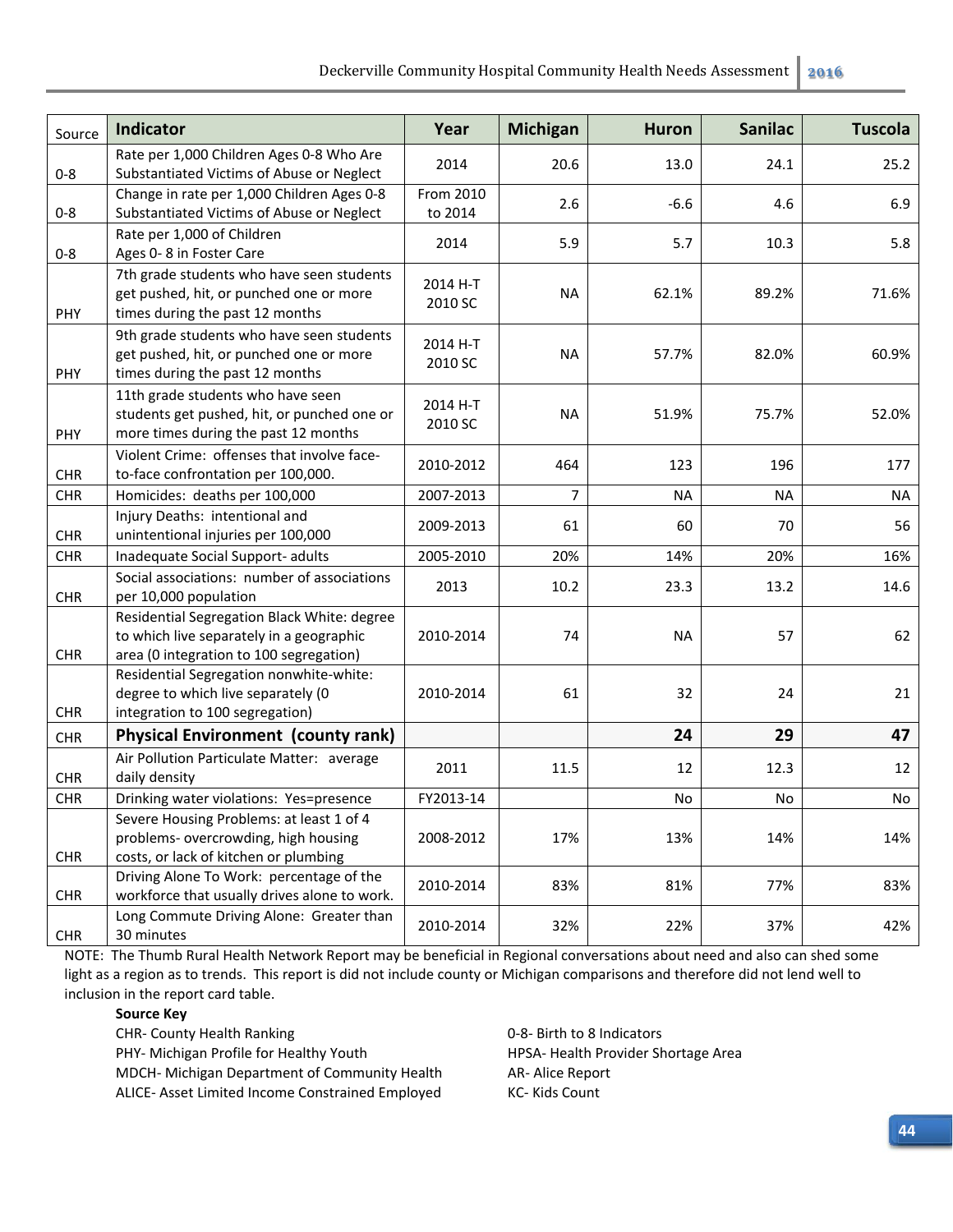#### **Healthcare System Data**

A number of factors can impact whether a community has adequate access to quality clinical care services. Access may be related to the number of providers and shortage designations OR may be linked to barriers to access such as transportation or cost. Studying utilization of services is one step to identifying conditions that may be limiting access to care.

#### **Cost and Insurance Coverage are major factors that can limit access to care.**

- $\triangleright$  The pie charts below demonstrate the insurance companies that patients in the community currently utilize.
- $\triangleright$  Deckerville Community Hospital has a financial liaison who is available to create a payment plan for any uncovered health care costs. Our hope is that ability to pay is not a deterrence to seeking care.



#### **2015 Hospital Payer Mix for Deckerville Community Hospital**

#### **2015 Black River Street Clinc Payer Mix**

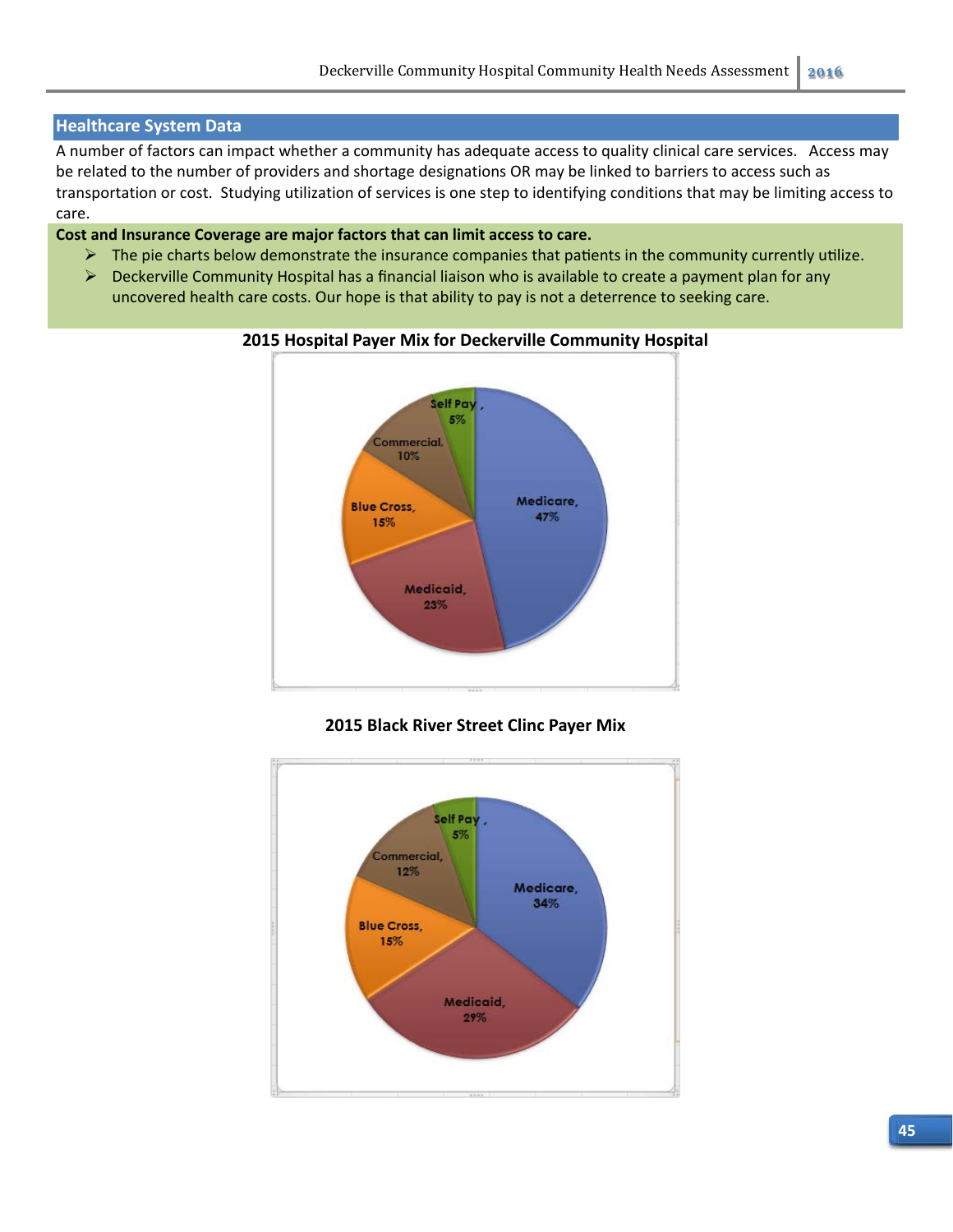Deckerville Community Hospital in partnership with Harbor Drug of Deckerville, participates the 340(b) drug program. What this means for our patients is that any prescription written by a Deckerville Community Hospital provider and filled at the Harbor Drug Pharmacy in Deckerville, can be purchased at a reduced rate. The Harbor Drug Pharmacists can answer any questions. This is another way Deckerville Community Hospital makes healthcare more assessable for the community it serves.



#### **Utilization Decreased**

- Inpatient Admissions
- Walk-in-Clinic Patients
- Specialty Clinic Patients
- Inpatient Surgeries
- Outpatient Surgeries
- **Utilization Increased**
- CT Scans
- Ultrasounds
- Physical Therapy
- # of Patient Observations
- Emergency Visits
- **Utilization Fluctuated**
- Laboratory
- Mammography Screenings
- Blood Utilization

| <b>Hospital Utilization 2013-2015</b>       | 2013 | 2014 | 2015 |               |  |
|---------------------------------------------|------|------|------|---------------|--|
| <b>Inpatient Admissions</b>                 | 117  | 104  | 58   |               |  |
| <b>Short Stay Admissions</b>                | 188  | 224  | 232  |               |  |
| <b>Emergency Department Admissions</b>      | 1443 | 1535 | 1592 |               |  |
| Inpatient Surgical Admissions               | 43   | 41   | 35   |               |  |
| <b>Outpatient Surgical Admissions</b>       | 173  | 164  | 161  |               |  |
| <b>Specialty Clinic Admissions</b>          | 1288 | 1181 | 1149 |               |  |
| Physical Therapy Admissions                 | N/A  | 1699 | 1949 | 1             |  |
| <b>Black River Street Clinic Admissions</b> | N/A  | 4089 | 6219 | $\mathcal{P}$ |  |
| <b>Walk-in-Clinic Admissions</b>            | 6679 | 5351 | 1529 |               |  |
| Mammography Screenings                      | 311  | 245  | 270  |               |  |
| <b>Outpatient CT scans</b>                  | 290  | 627  | 665  |               |  |
| <b>Outpatient Ultrasounds</b>               | 408  | 502  | 645  |               |  |
| Blood Utilization (total units transfused)  | 123  | 73   | 124  |               |  |
| Laboratory Utilization                      | 9332 | 9950 | 8257 |               |  |

1. Data not available for 2013 admissions to Physical Therapy

2. Black River Street Clinic opened to the public on May 27, 2014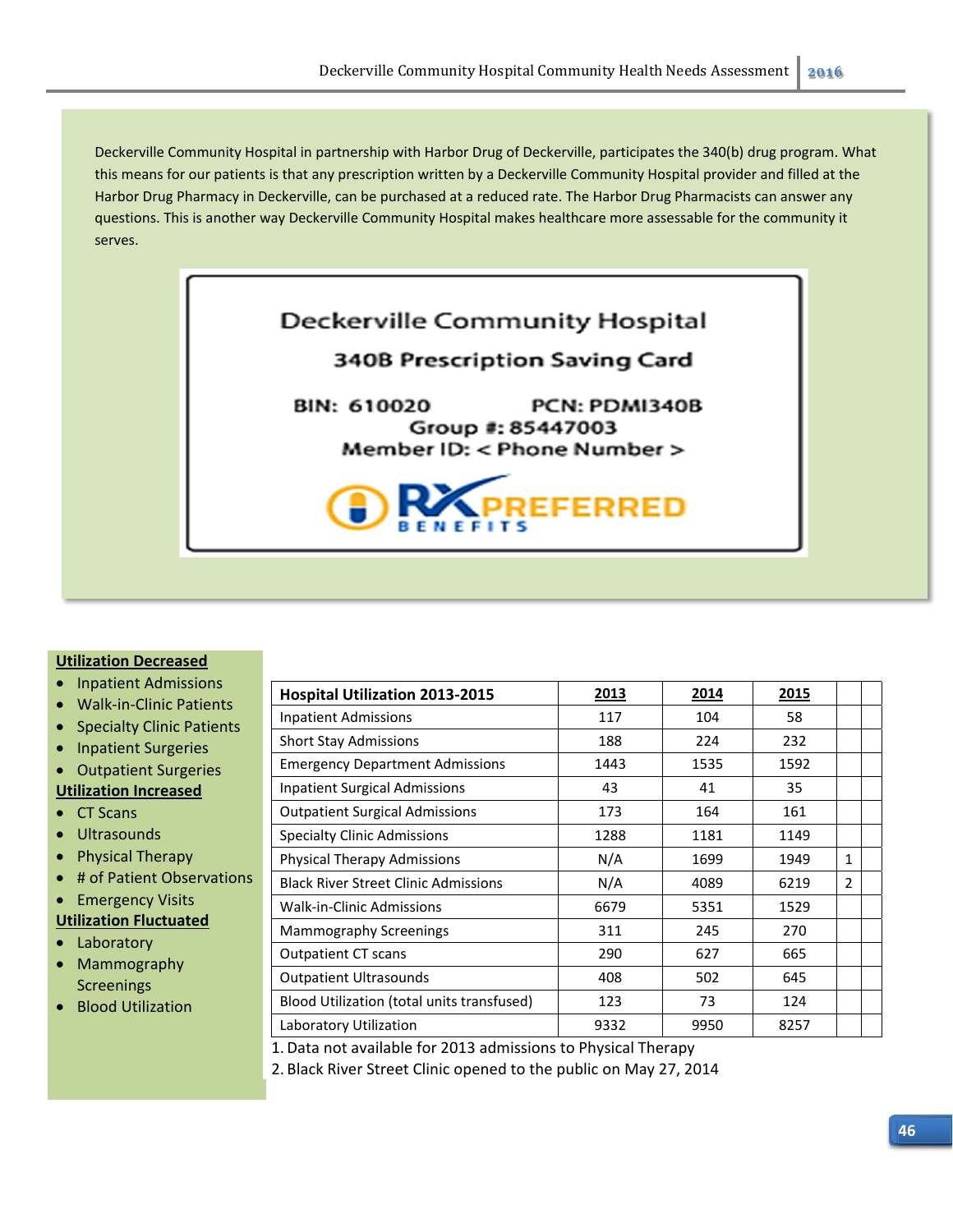## **Primary Reason for Transfer**

Critical Access Hospitals serve a very important role in Emergency situations. With the low volume found in rural communities, it is impossible for each rural hospital to house the equipment and medical staff necessary to provide every medical procedure for every condition. That is why the role of stabilizing, assessing, and if needed, transferring patients is critical. Many conditions have steps that if taken early can reduce injury and long term damage for the patient.

#### **2015 Diagnoses of transfers**

|  | $\triangleright$ Cardiac | 84 |
|--|--------------------------|----|
|--|--------------------------|----|

- $\triangleright$  Respiratory 72
- $\triangleright$  Gastrointestinal 66
- $\triangleright$  Trauma 38
- $\triangleright$  Infections 22
- $\triangleright$  Neurological 22
- ▶ Overdose 2
- $\triangleright$  Other 16



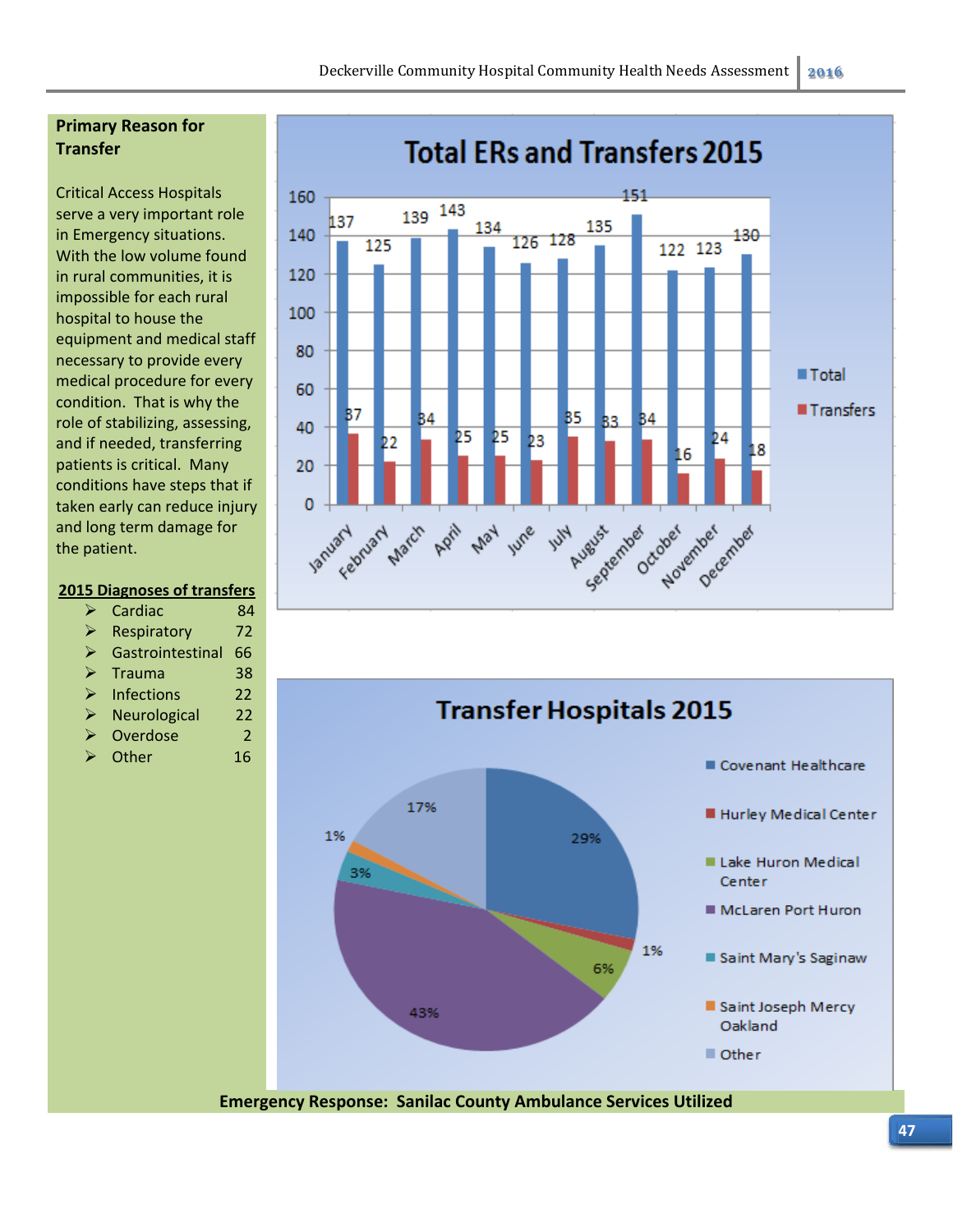#### **Monitoring Hospital Quality Data**

Deckerville Community Hospital conducts ongoing quality studies and improvement processes.

- Medicare/Medicaid assigns certain items to monitor
- DCH meets or exceeds expectations for markers
- This process identifies items where improvement can be made and a team develops system or operational changes to improve the indicator.

#### **Why is ongoing quality improvement important?**

- $\triangleright$  Giving aspirin in the Emergency Department and performing an EKG within 10 minutes for chest pain have both been proven to limit the damage to your heart that may be caused if the chest pain is caused by a heart attack.
- $\triangleright$  Research has shown that patients with pneumonia that receive the first dose of the antibiotic in six hours or less have fewer complications and recover faster from their illness.
- Ongoing chart reviews for diagnosis of Abdominal Pain, Pediatric Fever, Headache, Pain Assessment to be sure standards of care are met.

#### **Quality Goal Examples**

#### **Nursing**

- 1) Implementation of Hourly Rounding on Observation and Inpatient stays 100% of the time.
- 2) Maintain zero pressure ulcers acquired during hospital stays.
- 3) Maintain 100% compliance for completion of an individualized care plan for inpatients.

#### **Operating Room**

- 1) Ensuring understanding of Preoperative Preparation during patient education through teach back.
- 2) Implement optimal perioperative management of the geriatric patient by developing a pre-op assessment based on the new best practice guidelines for a patient greater than 65 years‐old.
- 3) Ensure that 100% of surgical patients have designated patient advocate named.

#### **Infection Control**

- 1) Monitor/track hygiene compliance to ensure 95% compliance throughout the hospital staff.
- 2) Educate surgical staff about best practices to reduce Surgical Sight Infection to less than 1%.
- 3) Monitor/Track patients tested for Clostridium Difficile to ensure nursing is implementing proper contact precautions, and documenting their actions 100% of the time.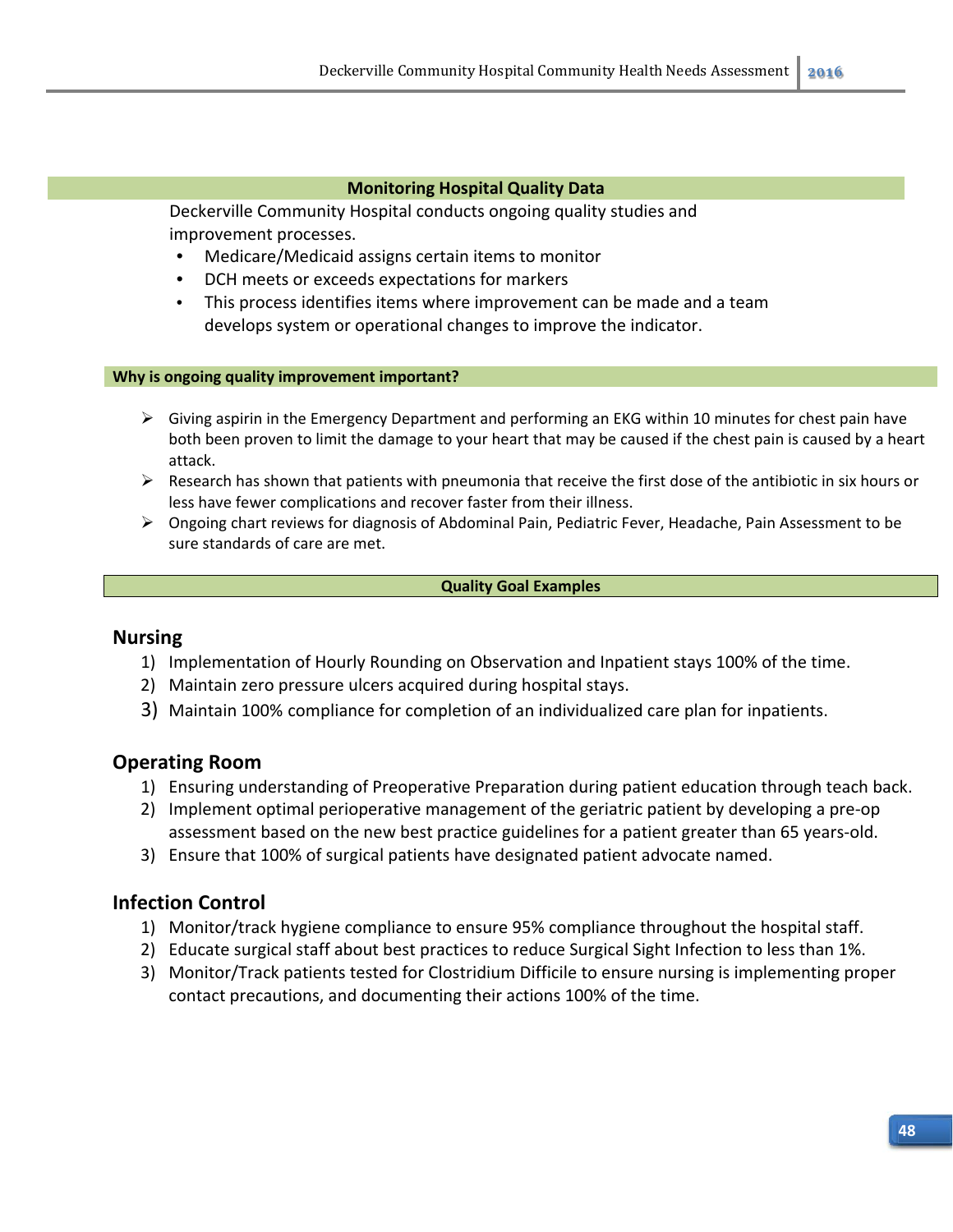# **Prioritization Process**

A CHNA helps to direct resources to the issues that have the greatest potential for improving the health of the community. Successfully addressing priority issues increases life expectancy, improves quality of life, and results in a savings to the healthcare system.

## **Implementation Meeting**

Deckerville Community Hospital began the prioritization process by reviewing the data described in the findings section of this report. The Implementation meeting included members of Administration, Risk Management and Marketing. The meeting participants also reviewed the follow list of concerns revealed in focus groups.

The participants initially went through and highlighted all of their concerns (the number represents the number of people who thought it was a concern). They then went through and starred their top concerns of the ones they highlighted. The number following the star (\*) represents the number of people who indicated it was one of their top five concerns (for example, (3) \*\*\* means 3 people placed it in their top five concerns.). The complete results are in Appendix F.

## **Table 7 Top concerns of focus group by topic**

- Physical, mental health and substance abuse concerns (adults)
	- o Cancer (5) \*\*\*\*
	- o Diabetes (4) \*
	- o Drug use and abuse (including prescription drug abuse) (3) \*\*
- Concerns about Health Services
	- o Cost of health insurance (4) \*\*\*
	- o Adequacy of health insurance (concerns about out‐of‐pocket costs) (3) \*\*
	- $\circ$  Ability to retain doctors and nurses in the community (3) \*\*
	- o Ability to get appointments for health services (3) \*\*
- Concerns specific to youth and children
	- o Youth drug use and abuse (including prescription drug abuse) (4) \*\*
- Concerns about the aging population
	- o Long‐term/nursing home care options (2) \*\*

Key information interview results were utilized to confirm concerns identified in other data and to identify other potential areas of concern. The top concerns of the stakeholders were not enough jobs with livable wages and not enough public transportation options/cost of public transportation, alcohol use and abuse, suicide, drug use and abuse (including prescription drug use, not enough activities for children/youth, youth alcohol use and abuse, youth drug use and abuse (including prescription drug use). Also mentioned was the lack of a year round recreation/sports facility like a YMCA, services for seniors, and mental health, dental services and child care facilities. The meeting participants used a prioritization process that included analysis of issues located in multiple data sources.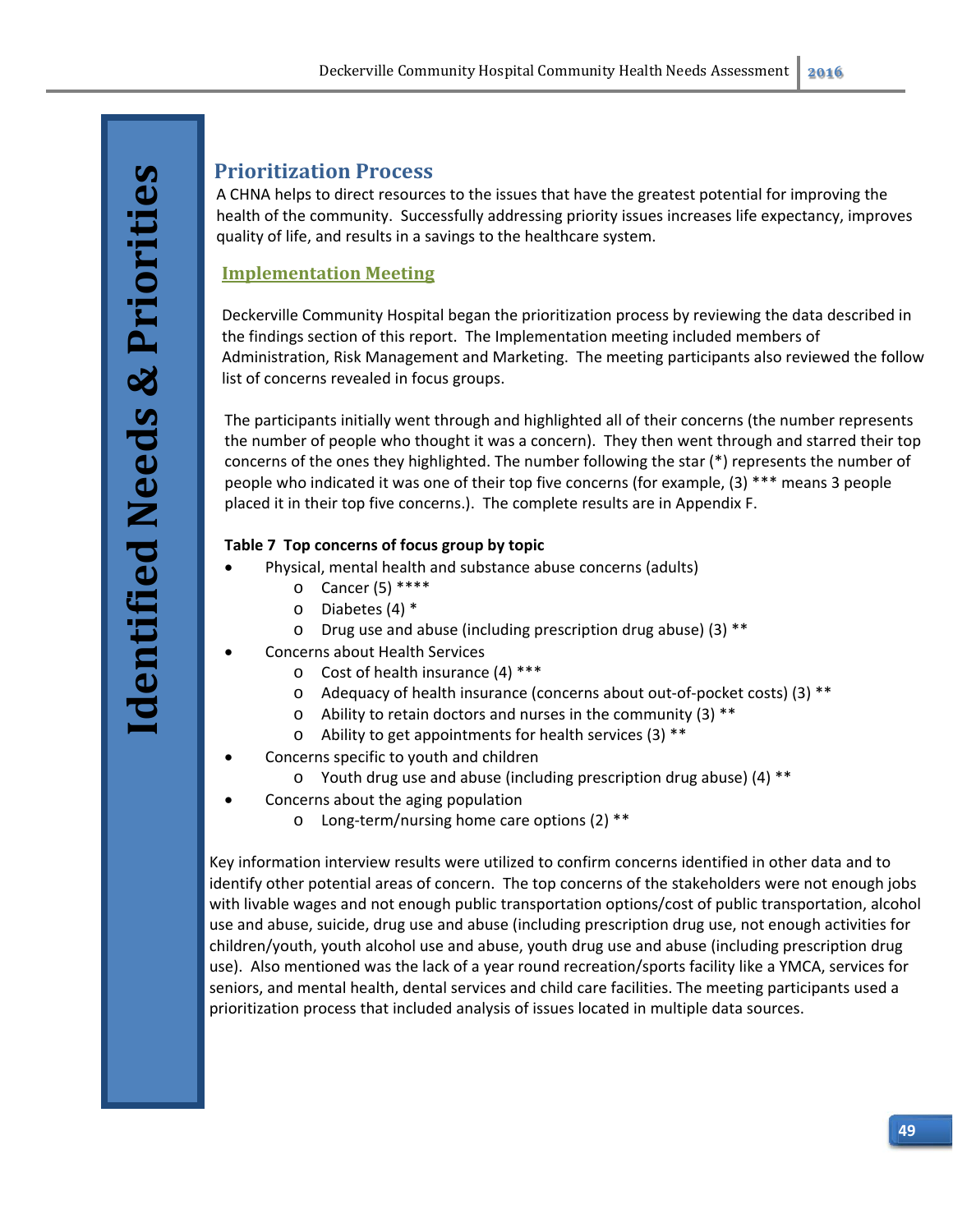# **Assess existing resources that are addressing priorities**

# **Identified Needs & Available Resources**

The next step in the resource assessment was to group needs into categories. The categories are listed on Table 4 along with the resources that are provided by the hospital and the community.

| <b>Category of Need</b> | <b>Current Deckerville Community Hospital Efforts</b>                                                                                                                                               |  |  |  |
|-------------------------|-----------------------------------------------------------------------------------------------------------------------------------------------------------------------------------------------------|--|--|--|
| Copay &                 | -Availability to pay your bill online<br>-Insurance Specialist, Scott Salowitz, came to the hospital during open enrollment times to counsel and                                                    |  |  |  |
| Deductible              | help community purchase health insurance policies.<br>-Four Certified Health Insurance Advisors employed by the hospital to counsel patients on claims                                              |  |  |  |
|                         | -Weekend appointments available at the Main Street Clinic.                                                                                                                                          |  |  |  |
|                         | -Walk-In-Clinic hours available weekdays, weekends, and holidays.                                                                                                                                   |  |  |  |
| Access to Care          | -Two physicians have been hired with five year contracts.                                                                                                                                           |  |  |  |
|                         | -Provider, Lindsey Bulgrien NP-C, took training in Women's Health.                                                                                                                                  |  |  |  |
|                         | -Transportation available via Sanilac Transportation Buses or Sandusky Taxi Service.                                                                                                                |  |  |  |
|                         | -TeleMedicine contract available with St. Joseph Mercy Hospital for Stroke Care utilizing a robot.                                                                                                  |  |  |  |
|                         | -Screenings including mammograms, pap smears, and prostrate checks available.                                                                                                                       |  |  |  |
|                         | -Smoking cessation treatment and counseling available at the Clinics.                                                                                                                               |  |  |  |
| Cancer                  | -Nutrition counseling available once a month with Registered Dietitian, Keri Pangborn.                                                                                                              |  |  |  |
|                         | -Exercise Equipment available to the public at Physical Therapy for \$25/month charge.                                                                                                              |  |  |  |
|                         | -Boo Run 5K run/walk to raise money for Breast Cancer research every October.                                                                                                                       |  |  |  |
|                         | -Blood Pressure screening at Funtastic Family Fun Fair.                                                                                                                                             |  |  |  |
| <b>Heart Disease</b>    | -Weight Watchers classes available weekly on Thursday evenings.                                                                                                                                     |  |  |  |
|                         | -Exercise Equipment available to the public at Physical Therapy for \$25/month charge.                                                                                                              |  |  |  |
|                         | -A Go Red Campaign was implemented to raise awareness of heart disease in women.                                                                                                                    |  |  |  |
| Care Coordination       | -Care Coordinator hired to develop health promotion programing and develop education for the public.<br>-Care Coordinator also to promote establishing with a Deckerville Health Services Provider. |  |  |  |
|                         | -Patients presenting to the hospital with a drug use crisis, are treated for medical needs, are assessed by                                                                                         |  |  |  |
| Drug Use and Abuse      | Community Mental Health, and have a Security Plan in place before discharge.                                                                                                                        |  |  |  |
|                         | -Partner with Deckerville Community Schools in the DARE and SADD programs.                                                                                                                          |  |  |  |
|                         | -Respite Care program available.                                                                                                                                                                    |  |  |  |
|                         | -Coordination of Services with all local Home Health and Hospice Agencies                                                                                                                           |  |  |  |
| Senior Services         | -Dr. Keeling M.D. and Keith Davison NP-C available to see patients at Autumnwood of Deckerville                                                                                                     |  |  |  |
|                         | -Dr. Keeling M.D. has a special interest in Dementia.                                                                                                                                               |  |  |  |
|                         | -Keith Davison NP-C is a Geriatric Specialist.                                                                                                                                                      |  |  |  |
|                         | -Influenza vaccination offered to Deckerville Community School Staff.                                                                                                                               |  |  |  |
|                         | -BLS CPR/First Aid training offered to the staff of Deckerville Community Schools.                                                                                                                  |  |  |  |
|                         | -Class tours of the hospital facility provided to preschool and second grade classes during the school                                                                                              |  |  |  |
| <b>Youth Services</b>   | year.                                                                                                                                                                                               |  |  |  |
|                         | - Sports Physicals offered at the Black River Street and Main Street Clinics for \$5 to Deckerville                                                                                                 |  |  |  |
|                         | Community School Students.                                                                                                                                                                          |  |  |  |
|                         | - Offer our medical facilities as needed to the Bialowieza Polish Camp.                                                                                                                             |  |  |  |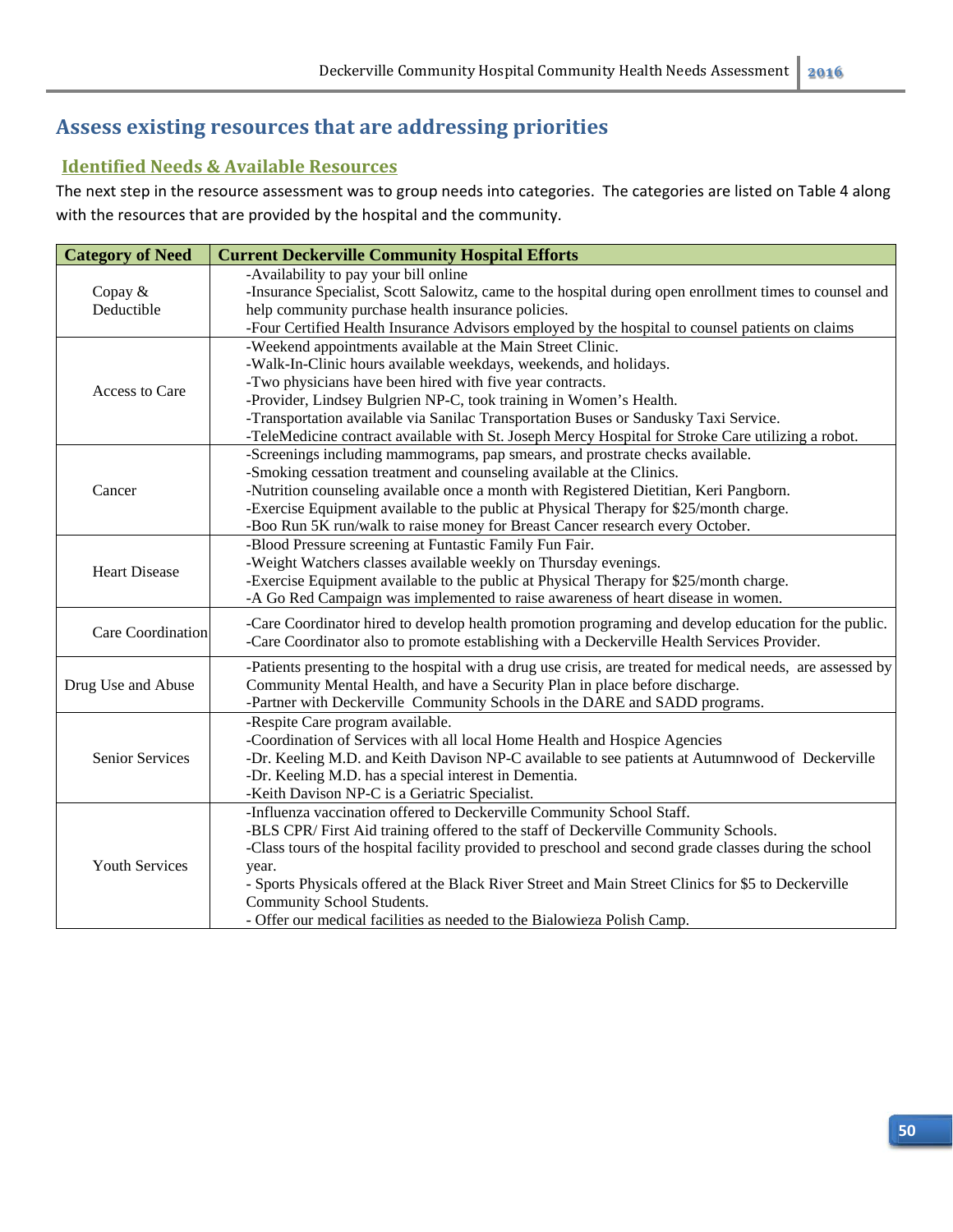# **Develop Strategies to fill gaps in resources**

A resource assessment and potential strategies was distributed to hospital leadership for input and to ensure accuracy. It was then distributed to other hospital staff, medical providers, and members of the community. The strategies under consideration were also posted to the hospital website for public comment and feedback.

| Category              | <b>New or Expansion Strategies</b><br><b>Under Consideration</b>                                                                                                                                                                                                                                                                                                                                                                                     | <b>Lead</b><br><b>Person/Group</b>                           | <b>Status of Resources to Complete</b><br><b>Strategy</b>                                                                                                                                                                                                                                                                                                                                                                                                                                                                      |  |  |
|-----------------------|------------------------------------------------------------------------------------------------------------------------------------------------------------------------------------------------------------------------------------------------------------------------------------------------------------------------------------------------------------------------------------------------------------------------------------------------------|--------------------------------------------------------------|--------------------------------------------------------------------------------------------------------------------------------------------------------------------------------------------------------------------------------------------------------------------------------------------------------------------------------------------------------------------------------------------------------------------------------------------------------------------------------------------------------------------------------|--|--|
| Copay &<br>Deductible | -Prompt Pay Discount: Develop a<br>program to reward patients who pay<br>their bill early with a discount<br>-Financial Liaison: Develop<br>education for community to work<br>with this person to create a payment<br>plan for medical bills.<br>-FAQ Claims Management: Develop<br>a page on the hospital website to<br>explain how medical insurance<br>claims work.<br>-Patients will receive a letter of<br>explanation when a claim is denied. | Financial<br>Liaison.<br>IT Dept.<br>Marketing               | Financial Liaison will work with<br>Marketing to make the public<br>aware of the Prompt Pay<br>Discount. It will also be a<br>documented on the patient's bill.<br>The patient will receive a letter<br>from the Financial Liaison<br>explaining the reason a claim was<br>denied, and referral to a more<br>appropriate form of care. IT will<br>work with the Financial Liaison<br>to develop a Frequently Asked<br>Question page on the hospital's<br>website to explain how a claim<br>works.                              |  |  |
| Access to<br>Care     | -Expanded hours for certain<br>providers available later during the<br>week.<br>-Medication Costs: Educate the<br>public about the 340(b) program at<br>Harbor Drug in Deckerville.<br>-Elderly Services: Collaborations<br>with Autumnwood of Deckerville to<br>provide Dementia/Alzheimers Care                                                                                                                                                    | Marketing<br>Administration<br>Providers                     | We currently provide late hours<br>and weekend hours. Providers and<br>Administration will continue to<br>monitor for greater need.<br>Providers, nursing, and MA staff<br>will educate patients on the<br>340(b) program with Harbor Drug<br>of Deckerville. Administration<br>and Providers will continue to<br>collaborate with Autumnwood of<br>Deckerville to provide long term<br>care needs for seniors. Marketing<br>will educate the public on hours<br>and services as they become<br>available and at the Fun Fair. |  |  |
| Cancer                | -Promote low dose radiation lung<br>screenings<br>-Patient Care Coordinator to develop<br>Preventative Screening Program and<br>educate the public on its availability.                                                                                                                                                                                                                                                                              | Patient Care<br>Coordinator<br>Marketing                     | Marketing will educate the public<br>on the availability of low dose<br>radiation. Patient Care<br>Coordinator will work with<br>Marketing to educate the public<br>about screening services as they<br>become available. Education will<br>also be presented at the Fun Fair.                                                                                                                                                                                                                                                 |  |  |
| Heart<br>Disease      | -Educate the public on services<br>available including: screenings,<br>smoking cessation treatment,<br>nutrition counseling, physical fitness<br>equipment availability, use of the<br>track at the school for<br>walking/running.                                                                                                                                                                                                                   | Marketing<br>Providers<br><b>Patient Care</b><br>Coordinator | Marketing will work with<br>providers and the patient care<br>coordinator to make the<br>community aware of services<br>such as screenings, smoking<br>cessation treatment, nutrition<br>counseling, and the availability of<br>fitness equipment.                                                                                                                                                                                                                                                                             |  |  |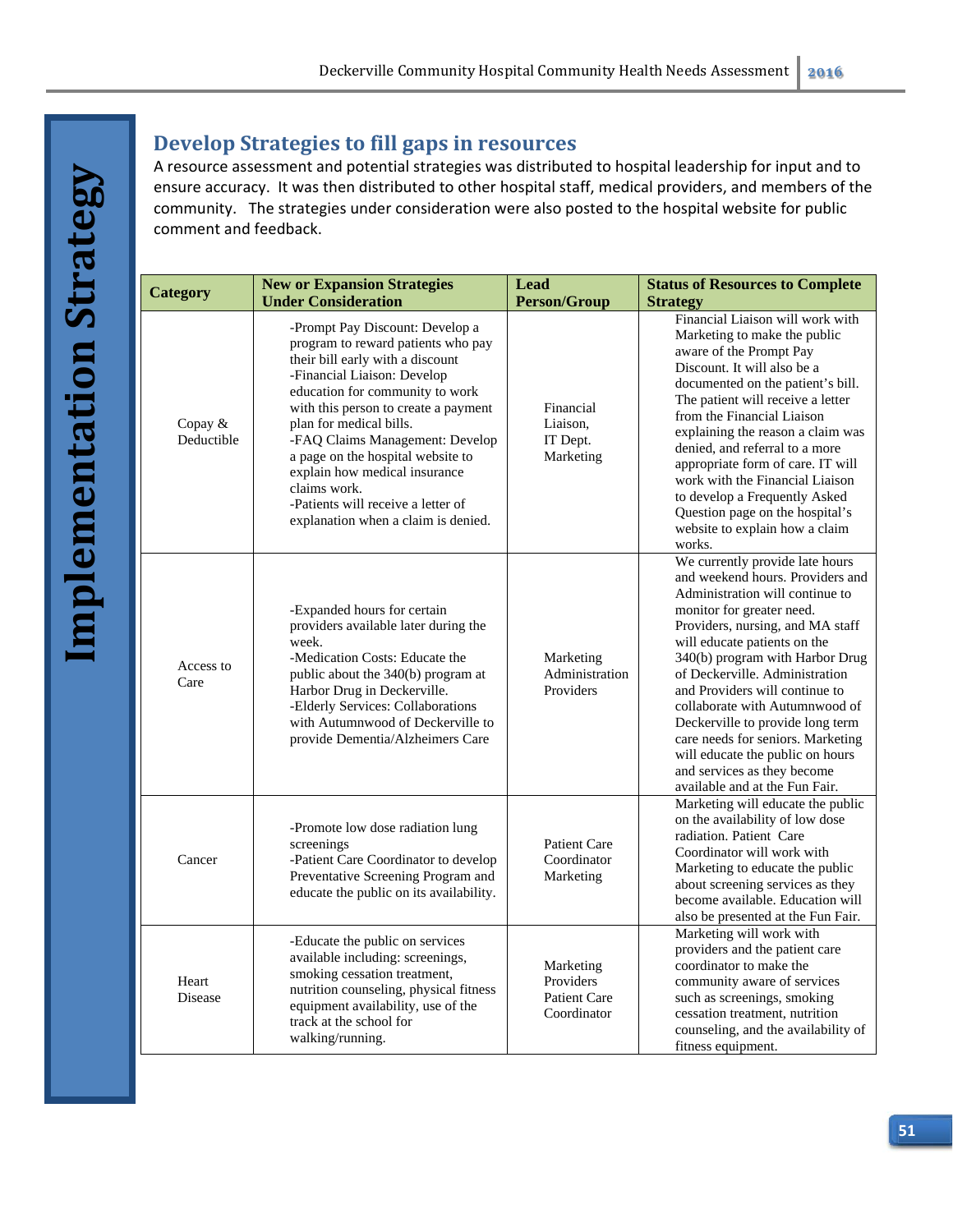| <b>Category</b>       | <b>New or Expansion Strategies</b><br><b>Under Consideration</b>                                                                                                                                                                                                                   | <b>Lead</b><br><b>Person/Group</b>                              | <b>Status of Resources to</b><br><b>Complete Strategy</b>                                                                                                                                                                                                                                                                                                                                                                                                                                                                  |
|-----------------------|------------------------------------------------------------------------------------------------------------------------------------------------------------------------------------------------------------------------------------------------------------------------------------|-----------------------------------------------------------------|----------------------------------------------------------------------------------------------------------------------------------------------------------------------------------------------------------------------------------------------------------------------------------------------------------------------------------------------------------------------------------------------------------------------------------------------------------------------------------------------------------------------------|
| Care<br>Coordinator   | -Patient Care Coordinator will look<br>into available training options to<br>become a Diabetic Educator and<br>work with other facilities in the area<br>that offer this program until it is<br>available at DCH                                                                   | Patient Care<br>Coordinator<br>Marketing                        | The patient care coordinator will<br>refer patients to area diabetic<br>education as needed. She will<br>work with Marketing to make<br>the community aware of this<br>program when it becomes<br>available at DCH.                                                                                                                                                                                                                                                                                                        |
| Drug Use<br>and Abuse | -Develop a program using our robot<br>to provide virtual conferencing for<br><b>Community Mental Health</b><br>-Refer patients to the Sanilac<br>Community Health Department until<br>Mental Health Services are available<br>at DCH                                               | Providers<br>Administration                                     | Administration will look into the<br>availability of virtual Mental<br>Health Services.<br>Providers will refer patients to<br>Community Mental Health for<br>their needs until such services<br>become available at DCH.                                                                                                                                                                                                                                                                                                  |
| Senior<br>Services    | -Care Coordinator is developing a<br>Medicare Program to utilize<br>preventive care measures.<br>-Promote low dosage radiation<br>screenings for lung cancer.<br>-Promote Respite Program.<br>-Refer patients to the Region VII<br>Area Agency on Aging.<br>-Funtastic Family Fair | Patient Care<br>Coordinator<br>Providers<br>Marketing           | The Care Coordinator will work<br>with Marketing to make the<br>community aware of the<br>Medicare Program as it becomes<br>available. Marketing will work<br>with providers to make the<br>community aware of low dosage<br>radiation screening for lung<br>cancer. Patients will be referred<br>to the Region VII Area Agency<br>on Aging because it provides<br>information on resources<br>available including<br>transportation to appointments<br>and programs that support<br>seniors in staying in their<br>homes. |
| Youth<br>Services     | -Develop a Safe Sitter Program<br>-Sponsor sports teams<br>-Encourage further collaborations<br>with Deckerville Community School<br>to teach healthy lifestyle habits and<br>drug avoidance to students.<br>-Funtastic Family Fair                                                | Administration<br><b>CPR</b> Instructor<br>Marketing<br>Nursing | CPR Instructor will look into the<br>requirements for teaching a Safe<br>Sitter Program for area youth.<br>Administration will look at the<br>health needs of area youth to<br>develop educational programs at<br>Deckerville Community School<br>to be taught by nursing staff.<br>Marketing will reach out to area<br>resources to encourage them to<br>showcase their programs at the<br>annual Funtastic Family Fair.                                                                                                  |

# **Written CHNA Report and Implementation Plan**

- The CHNA report was completed in draft form in June 2016. The final report was reviewed and posted to the hospital website at www.deckervillehosp.org in July 2016.
- The Implementation Plan is currently in development and will also be posted to the www.deckervillehosp.org website with final approval by the Hospital Board of Directors in July 2016.